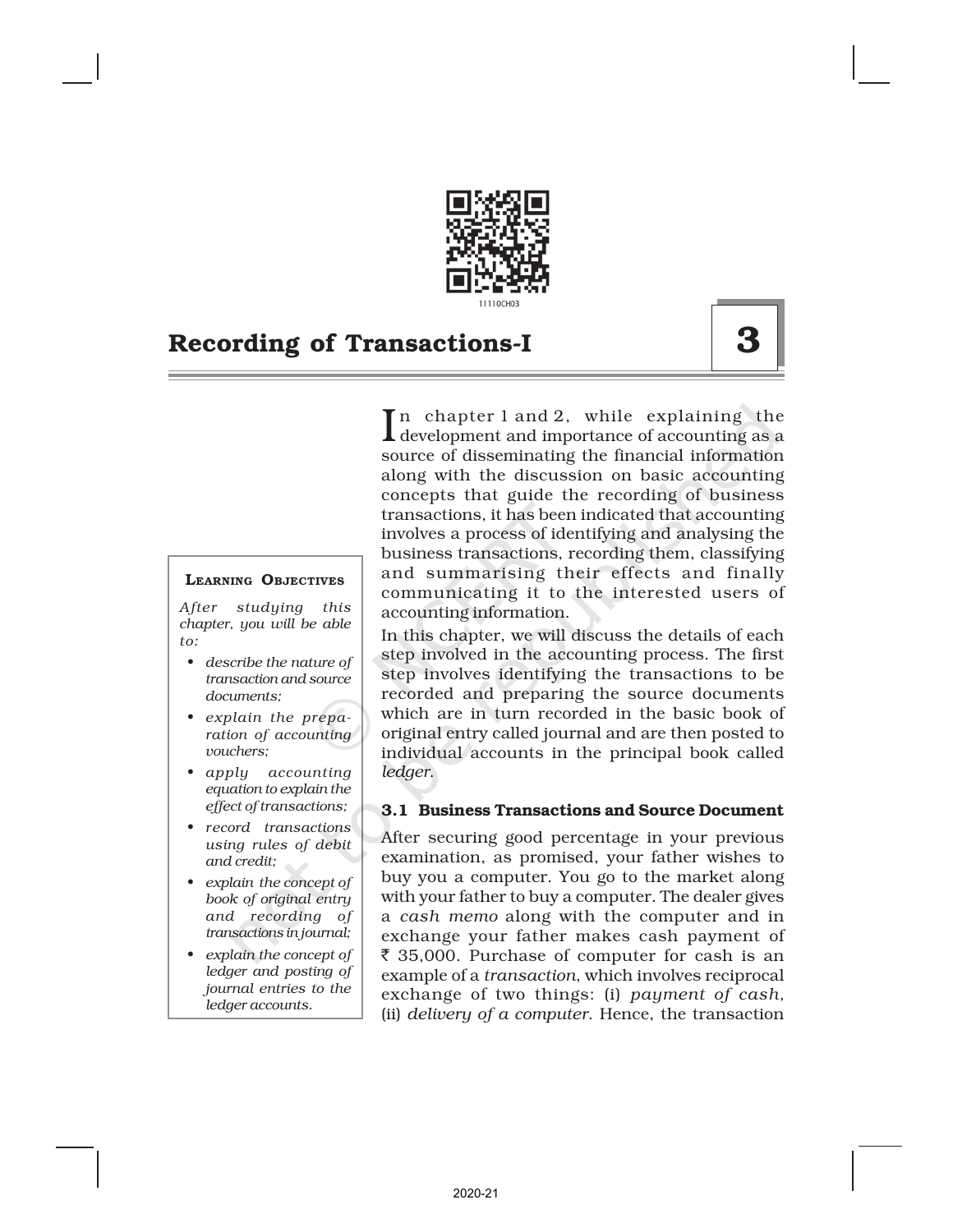involves this aspect, i.e. *Give* and *Take*. Payment of cash involves *give* aspect and delivery of computer is a *take* aspect. Thus, business transactions are exchanges of economic consideration between parties and have two-fold effects that are recorded in at least two accounts.

Business transactions are usually evidenced by an appropriate documents such as Cash memo, Invoice, Sales bill, Pay-in-slip, Cheque, Salary slip, etc. A document which provides evidence of the transactions is called the *Source Document or a Voucher*. At times, there may be no documentary for certain items as in case of petty expenses. In such case voucher may be prepared showing the necessary details and got approved by appropriate authority within the firm. All such documents (vouchers) are arranged in chronological order and are serially numbered and kept in a separate file. All recording in books of account is done on the basis of vouchers.



Fig. 3.1 *: Showing specimen transaction voucher*

### *3.1.1 Preparation of Accounting Vouchers*

Accounting vouchers may be classified as cash vouchers, debit vouchers, credit vouchers, journal vouchers, etc. There is no set format of accounting vouchers. A specimen of a simple transaction voucher is used in practice is shown in figure 3.1.

These must be preserved in any case till the audit of the accounts and tax assessments for the relevant period are completed. Now a days, accounting is computerised and the necessary accounting vouchers showing the code number and name of the accounts to be debited and credited are prepared for the purpose of necessary recording of transactions. A transaction with one debit and one credit is a simple transaction and the accounting vouchers prepared for such transaction is known as *Transaction Voucher,* the format of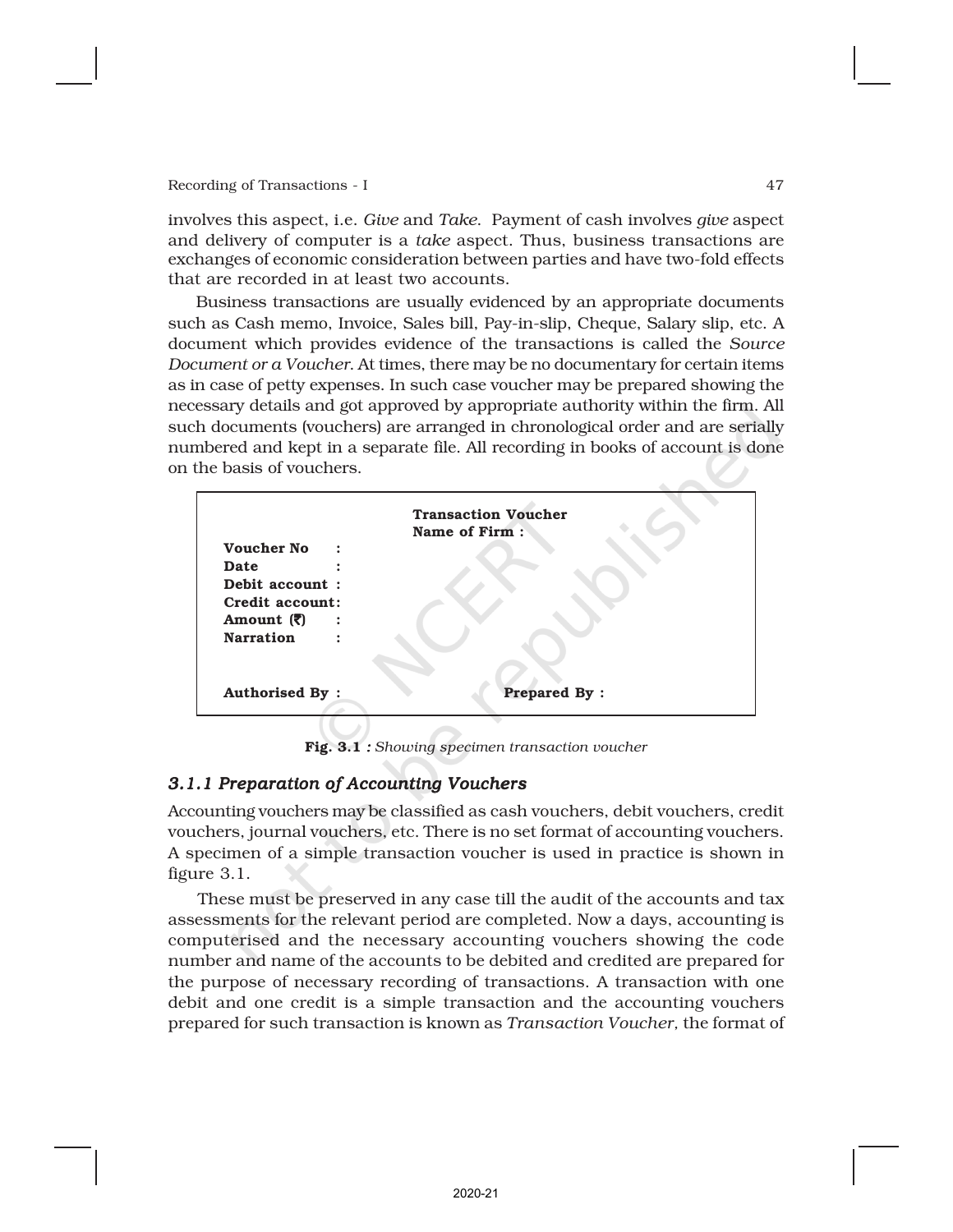which is shown in figure 3.1. Voucher which records a transaction that entails multiple debits/credits and one credit/debit is called compound voucher. Compound voucher may be: (a) *Debit Voucher o7r (b) Credit Voucher*; the specimen is shown in figure 3.2.

|                                              | <b>Voucher No</b><br><b>Amount</b> | Credit Account :         | <b>Debit Voucher</b><br>Name of Firm:<br><b>Debit Accounts</b> | Date:                        |  |  |
|----------------------------------------------|------------------------------------|--------------------------|----------------------------------------------------------------|------------------------------|--|--|
|                                              |                                    | S. No. Code Account Name | <b>Amount</b>                                                  | Narration (i.e. Explanation) |  |  |
|                                              |                                    |                          | ₹                                                              |                              |  |  |
|                                              |                                    |                          |                                                                |                              |  |  |
|                                              |                                    |                          |                                                                |                              |  |  |
|                                              |                                    |                          |                                                                |                              |  |  |
| <b>Authorised By:</b><br><b>Prepared By:</b> |                                    |                          |                                                                |                              |  |  |

| <b>Voucher No</b><br>Amount | Debit Account:           | Date:       |                              |
|-----------------------------|--------------------------|-------------|------------------------------|
|                             | S. No. Code Account Name | Amount<br>₹ | Narration (i.e. Explanation) |
|                             |                          |             |                              |
|                             |                          |             |                              |
|                             |                          |             |                              |
|                             | <b>Authorised By:</b>    |             | <b>Prepared By:</b>          |

 $\curvearrowright$ 

Fig. 3.2 : *Showing debit and credit vouchers*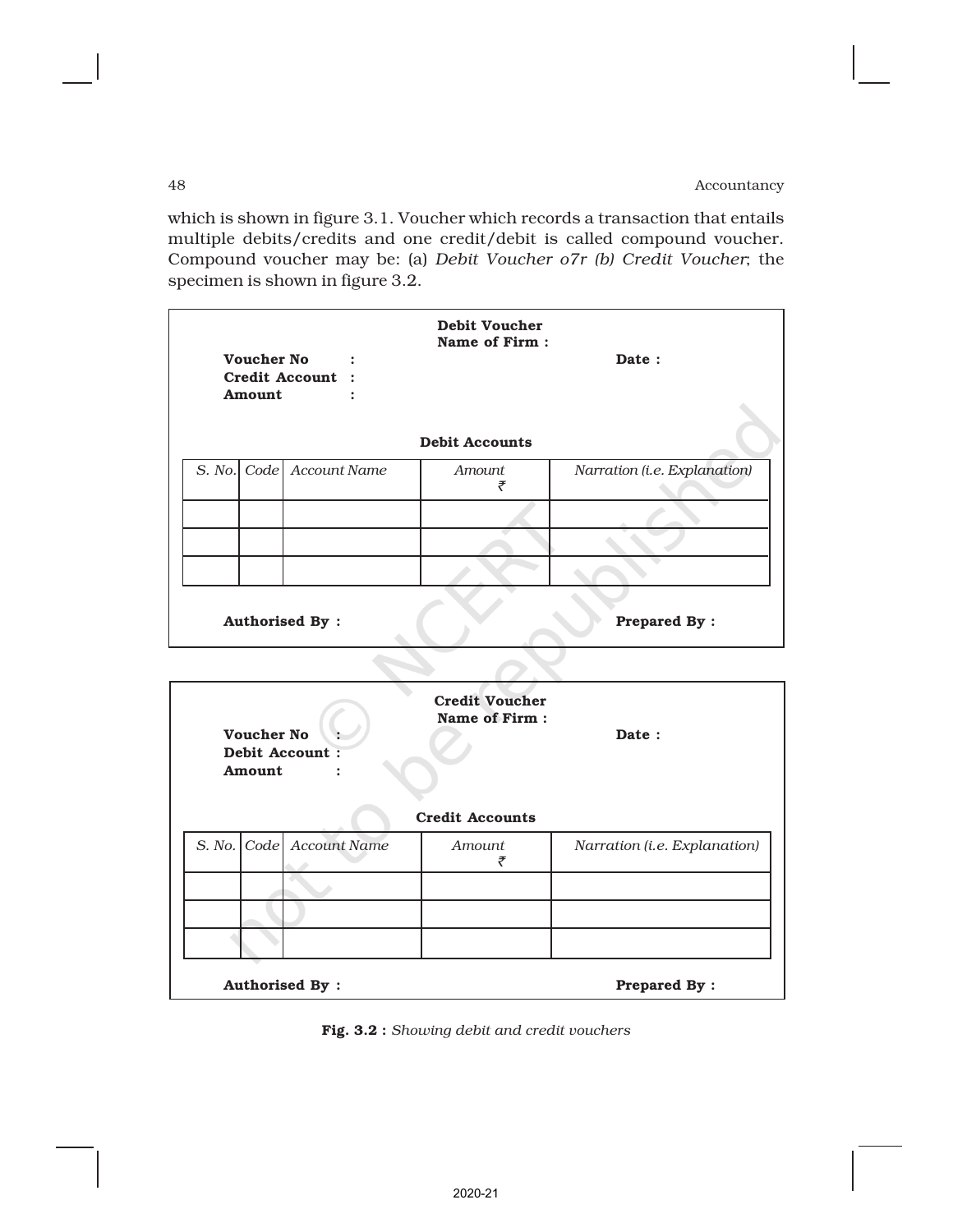Transactions with multiple *debits* and multiple *credits* are called complex transactions and the accounting voucher prepared for such transaction is known as *Complex Voucher/ Journal Voucher.* The format of a complex transaction voucher is shown in figure 3.3.

| <b>Journal Voucher</b>                       |                   |                            |                        |                              |  |  |  |  |  |
|----------------------------------------------|-------------------|----------------------------|------------------------|------------------------------|--|--|--|--|--|
|                                              |                   |                            | Name of Firm:          |                              |  |  |  |  |  |
|                                              | <b>Voucher No</b> | $\ddot{\cdot}$             |                        | Date:                        |  |  |  |  |  |
| <b>Debit Accounts</b>                        |                   |                            |                        |                              |  |  |  |  |  |
|                                              |                   | S. No. Code   Account Name | <i>Amount</i><br>₹     | Narration (i.e. Explanation) |  |  |  |  |  |
|                                              |                   |                            |                        |                              |  |  |  |  |  |
|                                              |                   |                            |                        |                              |  |  |  |  |  |
|                                              |                   |                            |                        |                              |  |  |  |  |  |
|                                              |                   |                            | <b>Credit Accounts</b> |                              |  |  |  |  |  |
|                                              |                   | S. No. Code   Account Name | <b>Amount</b>          | Narration (i.e. Explanation) |  |  |  |  |  |
|                                              |                   |                            |                        |                              |  |  |  |  |  |
|                                              |                   |                            |                        |                              |  |  |  |  |  |
|                                              |                   |                            |                        |                              |  |  |  |  |  |
| <b>Authorised By:</b><br><b>Prepared By:</b> |                   |                            |                        |                              |  |  |  |  |  |

Fig. 3.3 *: Showing specimen of complex transaction voucher*

The design of the accounting vouchers depends upon the nature, requirement and convenience of the business. There is no set format of an accounting voucher. To distinguish various vouchers, different colour papers and different fonts of printing are used. Some of the specimen of the accounting vouchers are given in the earlier pages. An accounting voucher must contain the following essential elements :

- It is written on a good quality paper;
- Name of the firm must be printed on the top;
- Date of transactionis filled up against the date and not the date of recording of transaction is to be mentioned;
- The number of the voucher is to be in a serial order;
- Name of the accountto be debited or credited is mentioned;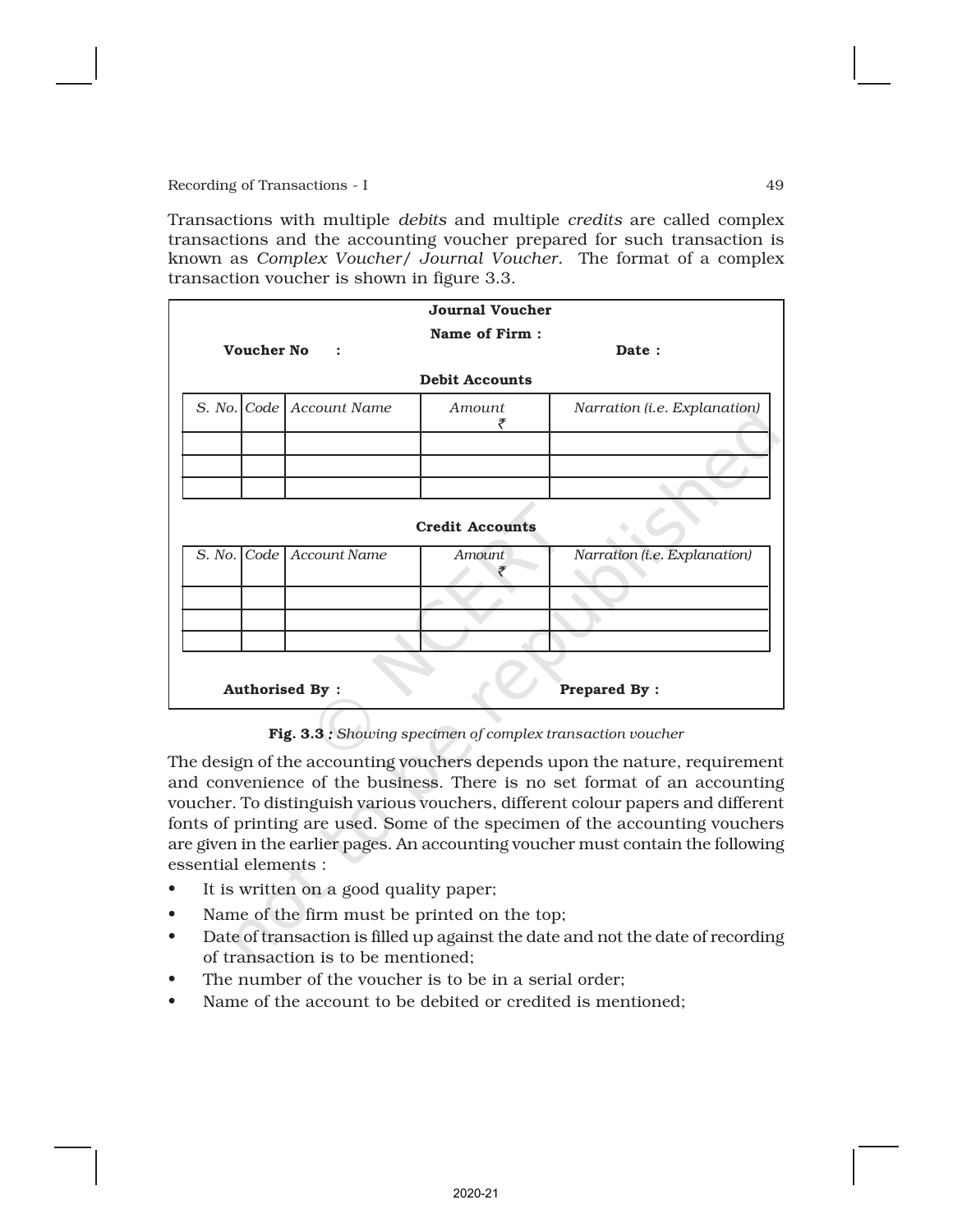- Debit and credit amount is to be written in figures against the amount;
- Description of the transaction is to be given account wise;
- The person who prepares the voucher must mention his name along with signature; and
- The name and signature of the authorised person are mentioned on the voucher.

### 3.2 Accounting Equation

Accounting equation signifies that the assets of a business are always equal to the total of its liabilities and capital (*owner's equity*). The equation reads as follows:

 $A = L + C$ Where,  $A =$ Assets  $L =$ Liabilities  $C = Capital$ 

The above equation can also be presented in the following forms as its derivatives to enable the determination of missing figures of Capital(C) or Liabilities(L).

 $(i)$   $A - L = C$ 

(ii)  $A - C = L$ 

Since, the accounting equation depicts the fundamental relationship among the components of the balance sheet, it is also called the Balance Sheet Equation. As the name suggests, the balance sheet is a statement of assets, liabilities and capital.

At any point of time resources of the business entity must be equal to the claims of those who have financed these resources. The proprietors and outsiders provide the resources of the business. The claim of the proprietors is called *capital* and that of the outsides is known as *liabilities.* Each element of the equation is the part of balance sheet, which states the financial position of the business on a particular date. When we analyse the transactions, we actually try to know that how balance sheet of a business entity gets affected.

Asset side of the balance sheet is the list of assets, which the business entity owns. The liabilities side of the balance sheet is the list of owner's claims and outsider's claims, i.e., what the business entity owes. The equality of the assets side and the liabilities side of the balance sheet is an undeniable fact and this justifies the name of accounting equation as balance sheet equation also.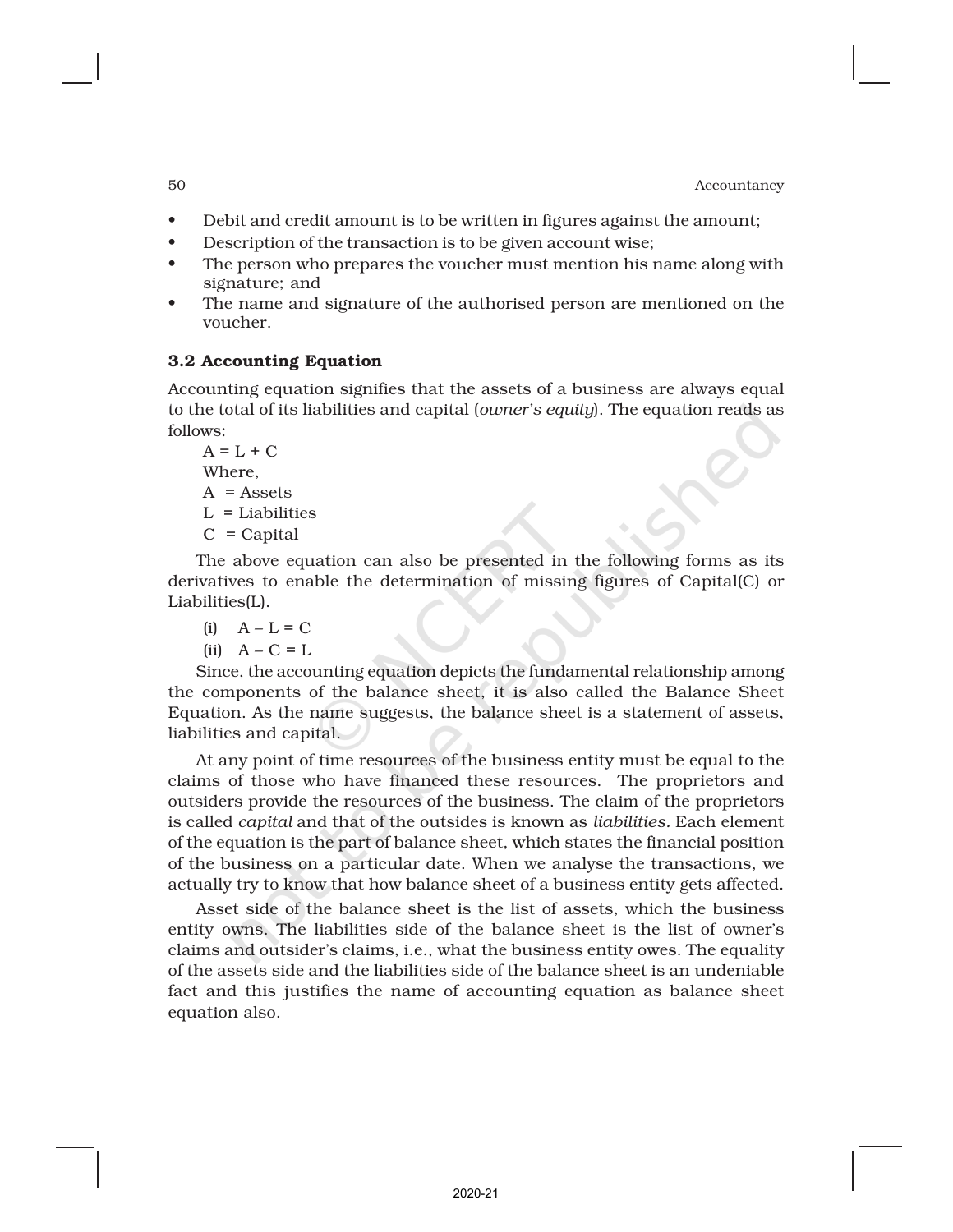For example, Rohit started business with a capital of  $\bar{z}$  5,00,000. From the accounting point of view, the resources of this business entity is in the form of cash, i.e.,  $\bar{\xi}$  5,00,000. Sources of this business entity is the contribution by Rohit (Proprietor) ₹ 5,00,000 as Capital.

*(For the purpose of understanding we will refer this example as example 1, throughout the chapter*) .

If we put this information in the form of equality of resources and sources, the picture would emerge somewhat as follows:

| Liabilities | Amount   | Assets       | Amount   |  |  |  |  |
|-------------|----------|--------------|----------|--|--|--|--|
|             |          |              |          |  |  |  |  |
| Capital     | 5,00,000 | Cash in hand | 5,00,000 |  |  |  |  |
|             | 5,00,000 |              | 5,00,000 |  |  |  |  |
|             |          |              |          |  |  |  |  |

Books of Rohit Balance Sheet as at

In the above balance sheet, the total assets are equal to the liabilities of the business. Since, the business has not yet started its activities and has not earned any profits; the amount invested in business is still  $\bar{\tau}$  5,00,000. In case any profits are earned, it will increase the invested amount in business. On the other hand, if business suffers any losses, it will decrease the invested amount in business.

We will now analyse the transactions listed in example 1 and its effect on different elements and you will observe that the accounting equation always remain balanced:

*Example 1.*

1. Opened a bank account in State Bank of India with an amount of  $\bar{z}$  4,80,000.

*Analysis of transaction:* This transaction increases the cash at bank (assets) and decreases cash (asset) by  $\bar{z}$  4,80,000.

2. Bought furniture for  $\bar{\mathcal{E}}$  60,000 and cheque was issued on the same day.

*Analysis of transaction: This transaction increases furniture (assets) and decreases bank (assets) by* ` *60,000.*

3. Bought plant and machinery for the business for  $\bar{\tau}$  1,25,000 and an advance of  $\bar{z}$  10,000 in cash is paid to M/s Ramjee Lal.

*Analysis of transaction: This transaction increases plant and machinery (assets) by* ` *1,25,000, decreases cash by* ` *10,000 and increases liabilities (M/s Ramjee lal as creditor) by* ` *1,15,000.*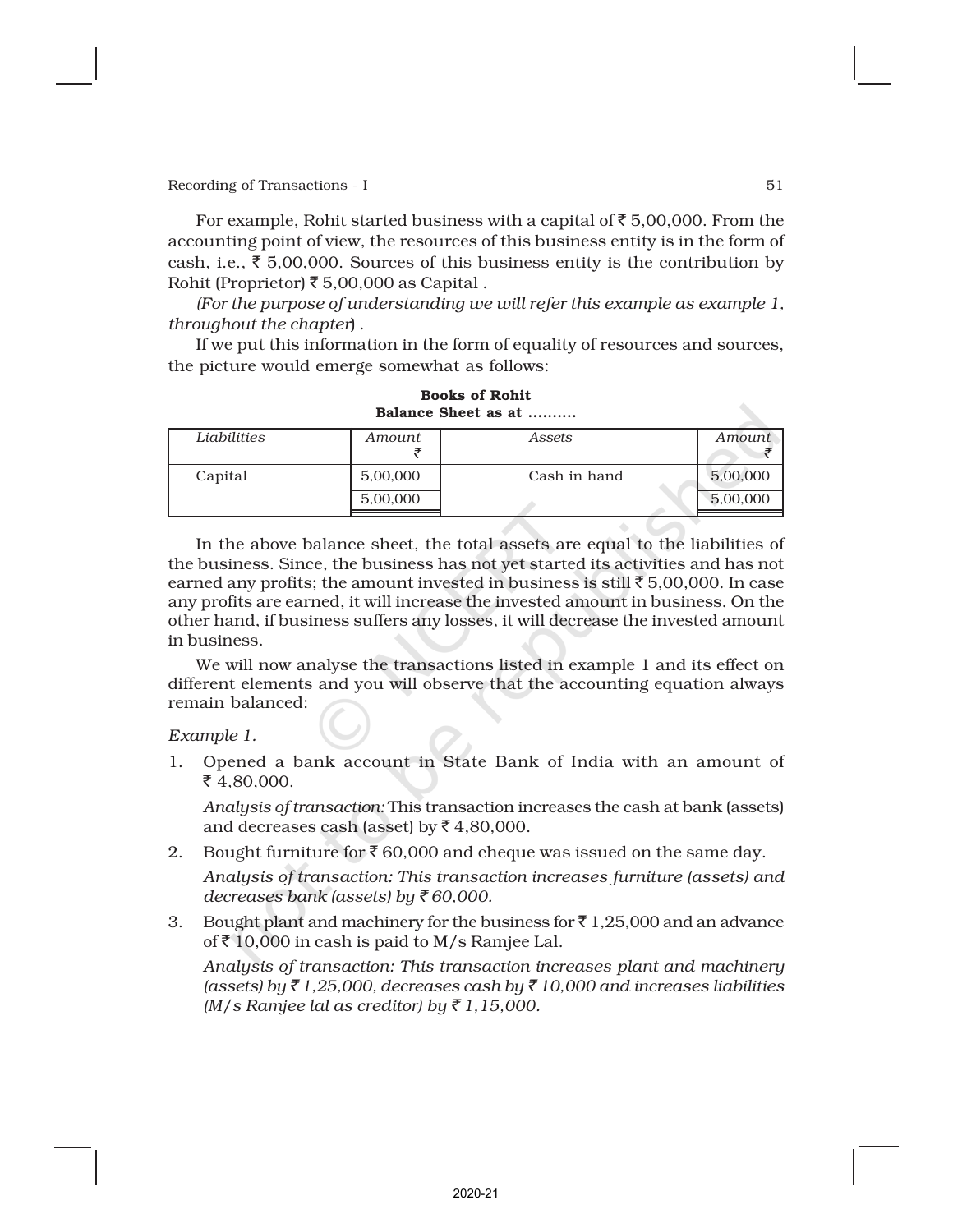4. Goods purchased from M/s Sumit Traders for  $\overline{5}$  55,000.

*Analysis of transaction: This transaction increases goods (assets) and increases liabilities (M/s Sumit Traders as creditors) by* ` *55,000.*

5. Goods costing  $\bar{\tau}$  25,000 sold to Rajani Enterprises for  $\bar{\tau}$  35,000. *Analysis of transaction: This transaction decreases stock of goods (assets) by* ` *25,000 and increases assets* (Rajani Enterprises as debtors ₹ 35,000) and capital (with the profit of  $\bar{z}$  10,000)

The final equation as per the above analysis table can be summarised in the form of a balance sheet as under:

| Liabilities                              | Amount                           | <b>Assets</b>                                                      | Amount                                                                   |
|------------------------------------------|----------------------------------|--------------------------------------------------------------------|--------------------------------------------------------------------------|
| Outsider's Claims (Creditors)<br>Capital | 1,70,000<br>5,10,000<br>6,80,000 | Cash<br>Bank<br>Debtors<br>Stock<br>Furniture<br>Plant & Machinery | 10,000<br>4,20,000<br>35,000<br>30,000<br>60,000<br>1,25,000<br>6,80,000 |

Balance Sheet as at.....2017

In terms of accounting equation  $A = L + C$ ₹ 6,80,000 = ₹ 1,70,000 + ₹ 5,10,000

### 3.3 Using Debit and Credit

As already stated every transaction involves give and take aspect. In double entry accounting, every transaction affects and is recorded in at least two accounts. When recording each transaction, the *total amount debited must equal to the total amount credited.* In accounting, the terms — *debit* and *credit* indicate whether the transactions are to be recorded on the left hand side or right hand side of the account. In its simplest form, an account looks like the letter T. Because of its shape, this simple form called a T-account (refer figure 3.4). Notice that the T format has a left side and a right side for recording increases and decreases in the item. This helps in ascertaining the ultimate position of each item at the end of an accounting period. For example, if it is an account of a customer all goods sold shall appear on the left (debit) side of customer's account and all payments received on the right side. The difference between the totals of the two sides called *balance* shall reflect the amount due to the customer. In a T account, the left side is called *debit* (often abbreviated as Dr.) and the right side is known as *credit* (often abbreviated as Cr.). To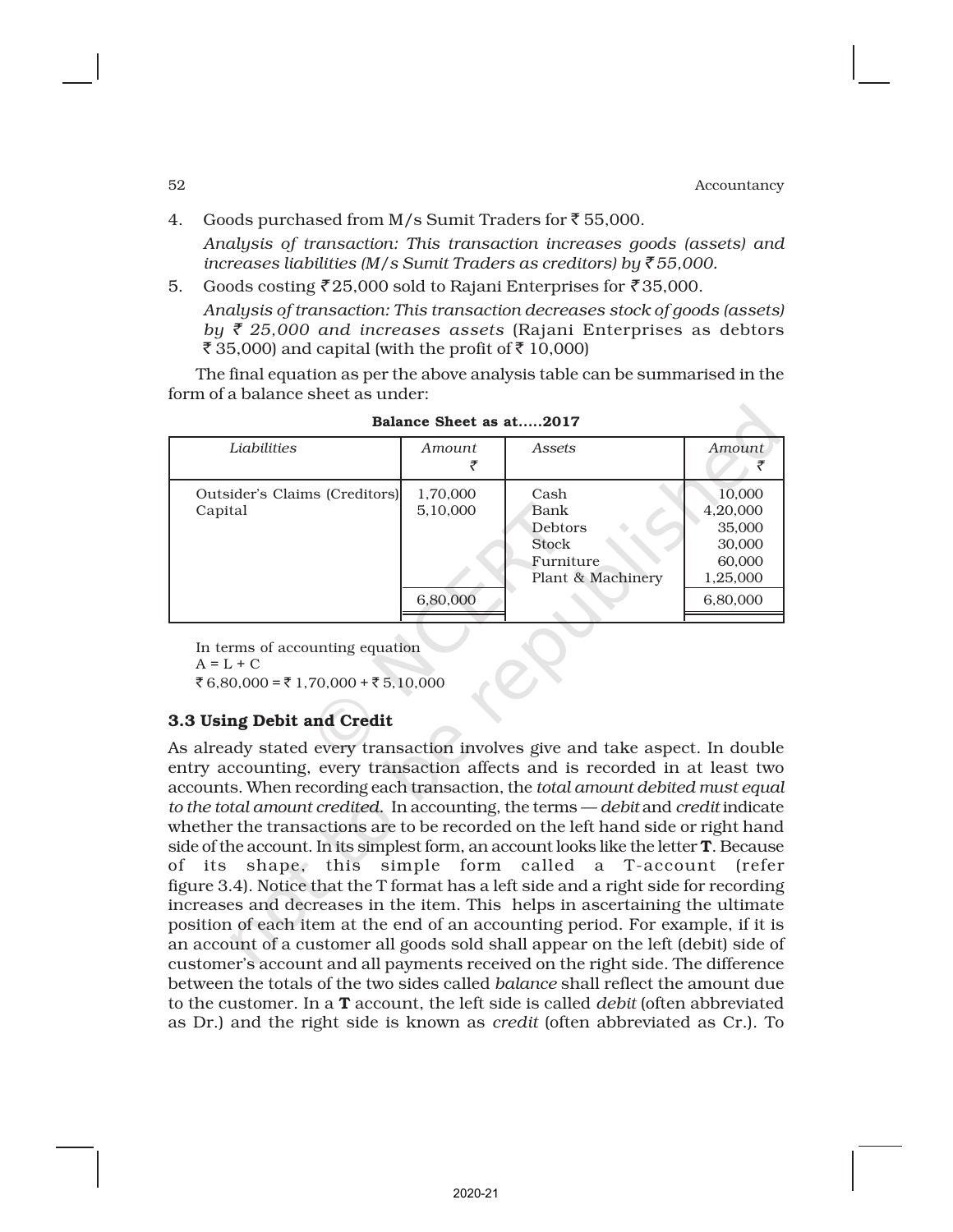|                                 |                      |                      |                          |                  |                  | The summary of effects of transactions on accounting equation is in the following analysis table: |                      |                      |               |                      |
|---------------------------------|----------------------|----------------------|--------------------------|------------------|------------------|---------------------------------------------------------------------------------------------------|----------------------|----------------------|---------------|----------------------|
|                                 |                      |                      |                          |                  |                  |                                                                                                   |                      |                      |               | (Figures in rupees)  |
| Transaction<br>No.              | Cash                 | Bank                 | Assets<br><b>Debtors</b> | Goods<br>(Stock) | Furniture        | Plant and<br>Machinery                                                                            | Total<br>Assets      | Liabilities          | Capital       | Total                |
|                                 | 5,00,000             |                      |                          |                  |                  |                                                                                                   | 5,00,000             | .                    | 5,00,000      | 5,00,000             |
| 1.<br>Post Trans.<br>Equation   | (4,80,000)<br>20,000 | 4,80,000<br>4,80,000 |                          |                  |                  |                                                                                                   | 5,00,000             |                      | 5,00,000      | 5,00,000             |
| $\overline{2}$ .<br>Post Trans. | .<br>20,000          | (60,000)<br>4,20,000 |                          |                  | 60,000<br>60,000 |                                                                                                   | <br>5,00,000         |                      | <br>5,00,,000 | .<br>5,00,000        |
| Equation<br>3.<br>Post Trans.   | (10,000)<br>10,000   | 4,20,000             |                          |                  | 60,000           | 1,25,000<br>1,25,000                                                                              | 1,15,000<br>6,15,000 | 1,15,000<br>1,15,000 | 5,00,000      | 1,15,000<br>6,15,000 |
| Equation<br>4.<br>Post Trans.   | 10,000               | 4,20,000             |                          | 55,000<br>55,000 | 60,000           | 1,25,000                                                                                          | 55,000<br>6,70,000   | 55,000<br>1,70,000   | 5,00,000      | 55,000<br>6,70,000   |
| Equation<br>5.                  |                      |                      | 35,000                   | (25,000)         |                  |                                                                                                   | 10,000               |                      | 10,000        | 10,000               |
| Final<br>Equation               | 10,000               | 4,20,000             | 35,000                   | 30,000           | 60,000           | 1,25,000                                                                                          | 6,80,000             | 1,70,000             | 5,10,000      | 6,80,000             |
|                                 |                      |                      |                          |                  |                  |                                                                                                   |                      |                      |               |                      |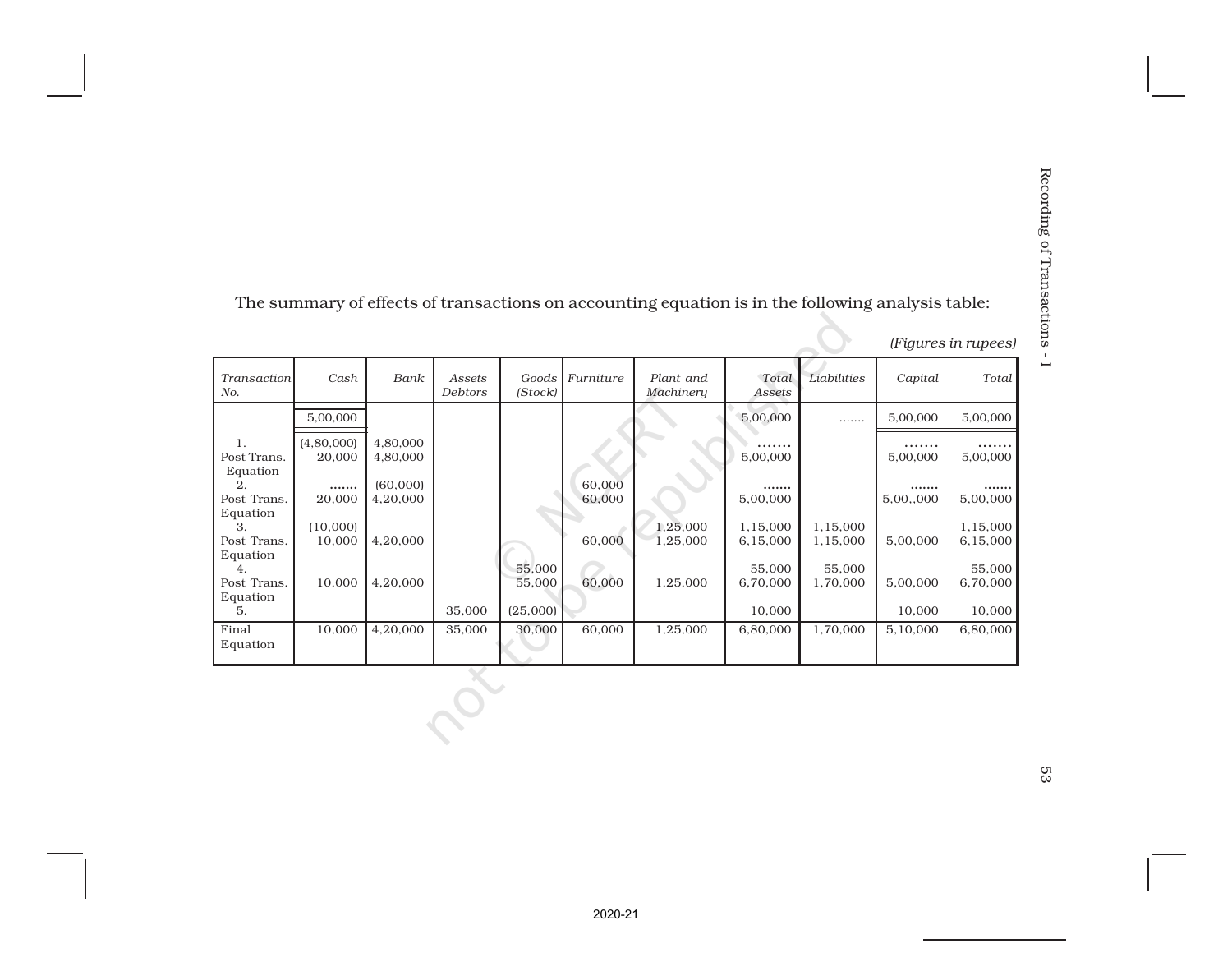enter amount on the left side of an account is to *debit* the account. To enter amount on the right side is to *credit* the account.

Account Title

(Left Side) (Right Side)

Fig. 3.4 : *Showing T-account*

# *3.3.1 Rules of Debit and Credit*

All accounts are divided into five categories for the purposes of recording the transactions: (a) Asset (b) Liability (c) Capital (d) Expenses/Losses, and (e) Revenues/Gains.

Two fundamental rules are followed to record the changes in these accounts: *(1) For recording changes in Assets/Expenses (Losses):*

- (i) "Increase in asset is debited, and *decrease* in asset is credited."
- (ii) "Increase in expenses/losses is debited, and *decrease* in expenses/ losses is credited."
- *(2) For recording changes in Liabilities and Capital/Revenues (Gains):*
	- (i) "*Increase* in liabilities is credited and *decrease* in liabilities is debited."
	- (ii) "*Increase* in capital is credited and *decrease* in capital is debited."
	- (iii) "*Increase* in revenue/gain is credited and *decrease* in revenue/gain is debited."

The rules applicable to the different kinds of accounts have been summarised in the following chart:

| Asset                                               |         |                      | <b>Liabilities</b>         |                                      |  |
|-----------------------------------------------------|---------|----------------------|----------------------------|--------------------------------------|--|
| (Increase)<br><b>Debit</b>                          | Capital | (Decrease)<br>Credit | (Decrease)<br><b>Debit</b> | (Increase)<br>Credit                 |  |
| (Decrease)<br><b>Debit</b><br><b>Revenues/Gains</b> |         | (Increase)<br>Credit | (Increase)                 | <b>Expenses/Losses</b><br>(Decrease) |  |
| (Decrease)<br><b>Debit</b>                          |         | (Increase)<br>Credit | <b>Debit</b>               | Credit                               |  |

# Rules of Debit and Credit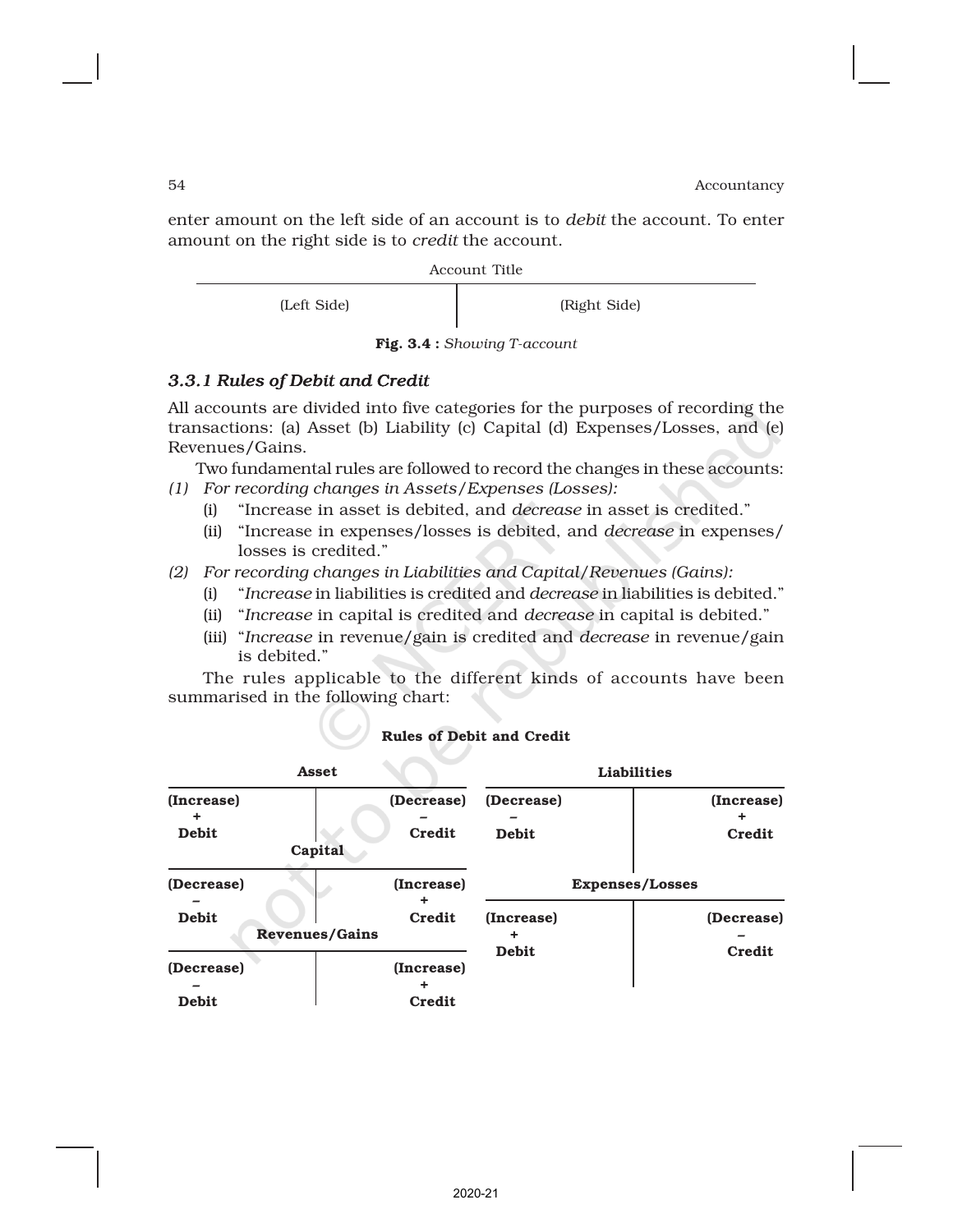The transactions in Example 1 on page 46 will help you to learn how to apply these debit and credit rules. Observe the analysis table given on page 48 carefully to be sure that you understand before you go on to the next one. To illustrate different kinds of events, three more transactions have been added (transactions 7 to 9).

### 1. Rohit started business with cash  $\bar{5}$  5,00,000

*Analysis of Transaction :* The transaction increases cash on one hand and increases capital on the other hand. Increases in assets are debited and increases in capital are credited. Therefore record the transaction with debit to Cash and credit to Rohit's Capital.

| Cash Account   |  | Capital Account |
|----------------|--|-----------------|
| $(1)$ 5,00,000 |  | $(1)$ 5,00,000  |
|                |  | $(6)$ 10,000    |

### 2. Opened a bank account with an amount of  $\bar{z}$  4,80,000

*Analysis of Transaction:* The transaction increases the cash at bank on one hand and decreases cash in hand on the other hand. Increases in assets are debited and a decreases in assets are credited. Therefore, record the transactions with debit to Bank account and credit to Cash account.

|                | Cash Account | <b>Bank Account</b>           |  |  |
|----------------|--------------|-------------------------------|--|--|
| $(1)$ 5,00,000 |              | $(2)$ 4,80,000 $(2)$ 4,80,000 |  |  |

### 3. Bought furniture for  $\bar{\bar{\zeta}}$  60,000 and issued cheque for the same

*Analysis of Transaction* : This transaction increases furniture (assets) on one hand and decreases bank (assets) on the other hand by  $\bar{\tau}$  60,000. Increases in assets are debited and decreases are credited. Therefore record the transactions with debit to Furniture account and credit to Bank account.

| <b>Furniture Account</b> |                | <b>Bank Account</b> |
|--------------------------|----------------|---------------------|
| $(1)$ 60,000             | $(2)$ 4,80,000 | $(3)$ 60,000        |

### 4. Bought Plant and Machinery from Ramjee lal for the business for  $\cdot \bar{\tau}$  1,25,000 and an advance of  $\bar{\tau}$  10,000 in cash is given.

*Analysis of Transaction* : This transaction increases plant and machinery (assets) by ₹ 1,25,000, decreases cash by ₹ 10,000 and increases liabilities (M/s Ramjee Lal as creditor) by  $\bar{\tau}$  1,15,000. Increases in assets are debited whereas decreases in assets are credited. On the other hand increases in liabilities are credited. Therefore, record the transaction with debit to furniture account and with credit to Cash and Ramjee Lal's account.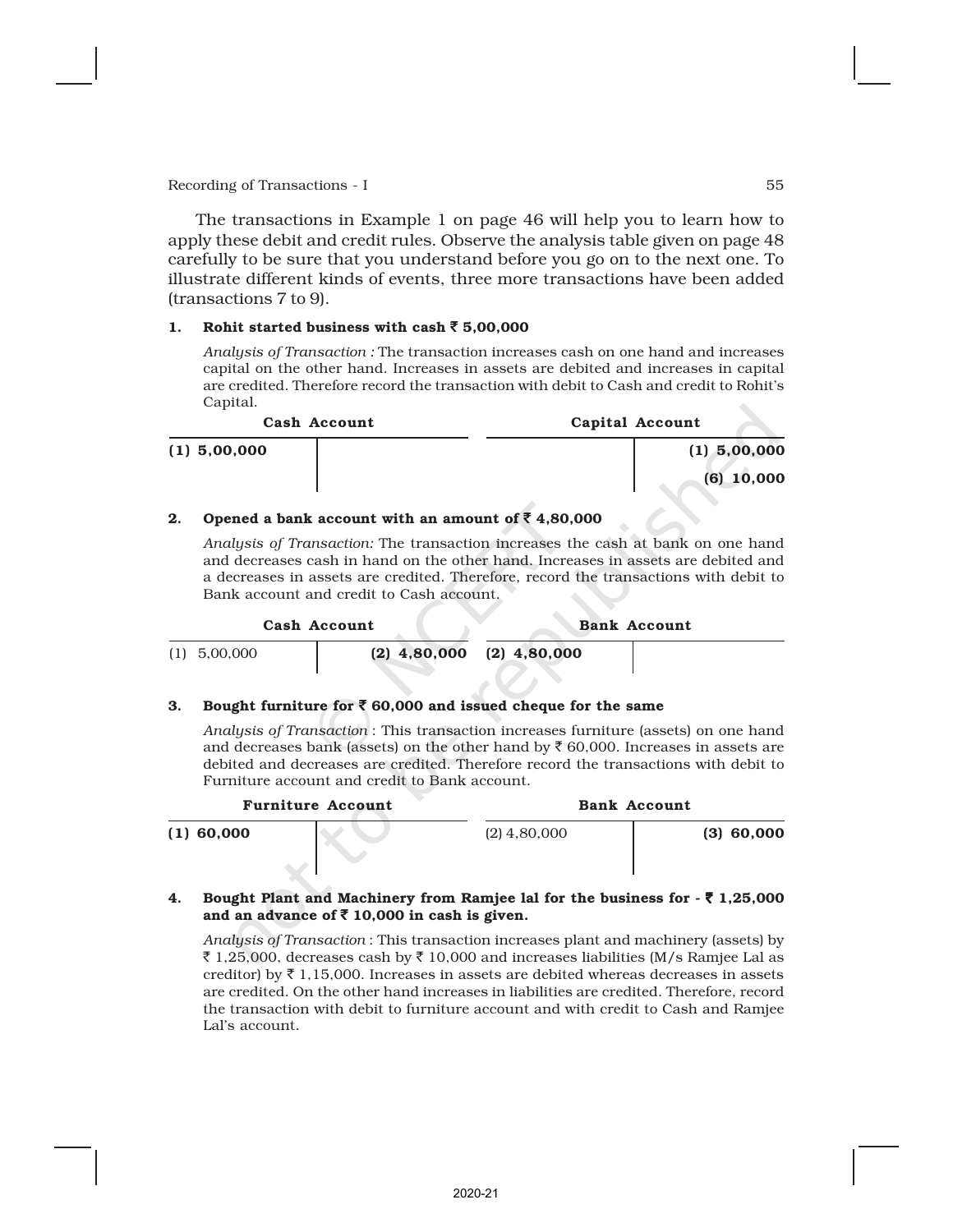| Cash Account         |                                 |                | Plant and Machinery Account |
|----------------------|---------------------------------|----------------|-----------------------------|
| $(1)$ 5,00,000       | $(2)$ 4,80,000<br>10,000<br>(4) | $(4)$ 1,25,000 |                             |
| Ramjee Lal's Account |                                 |                |                             |

(4) 1,15,000

### 5. Goods purchased from Sumit Traders for  $\bar{z}$  55,000

*Analysis of transaction* : This transaction increases purchases (expenses) and increases liabilities (M/s Sumit Traders as creditors) by  $\overline{5}$  55,000. Increases in expenses are debited and increases in liabilities are credited. Therefore record the transaction with debit to Purchases account and credit to Sumit Traders account.

|              | <b>Purchases Account</b> | Sumit Traders Account |              |
|--------------|--------------------------|-----------------------|--------------|
| $(5)$ 55,000 |                          |                       | $(5)$ 55,000 |

### 6. Goods costing  $\bar{z}$  25,000 sold to Rajani Enterprises for  $\bar{z}$  35,000

*Analysis of transaction* : This transaction increases sales (Revenue) and increases assets (Rajani Enterprises as debtors). Increases in assets are debited and increases in revenue are credited. Therefore record the entry with credit to Sales account and debit to Rajani Enterprises account.

| Sales Account             | Rajani Enterprises Account |  |
|---------------------------|----------------------------|--|
| $(6)$ 35,000 $(6)$ 35,000 |                            |  |

### 7. Paid the monthly store rent  $\bar{z}$  2,500 in cash

*Analysis of transaction* : The payment of rent is an expense which decreases capital thus, are recorded as debits. Credit cash to record decrease in assets.

| Rent Account |                | Cash Account                                    |
|--------------|----------------|-------------------------------------------------|
| $(7)$ 2,500  | $(7)$ 5,00,000 | $(2)$ 4,80,000<br>10,000<br>(4)<br>2,500<br>(7) |

### 8. Paid  $\bar{z}$  5,000 as salary to the office employees

*Analysis of transaction* : The payment of salary is an expense which decreases capital thus, are recorded as debits. Credit Cash to record decrease in assets.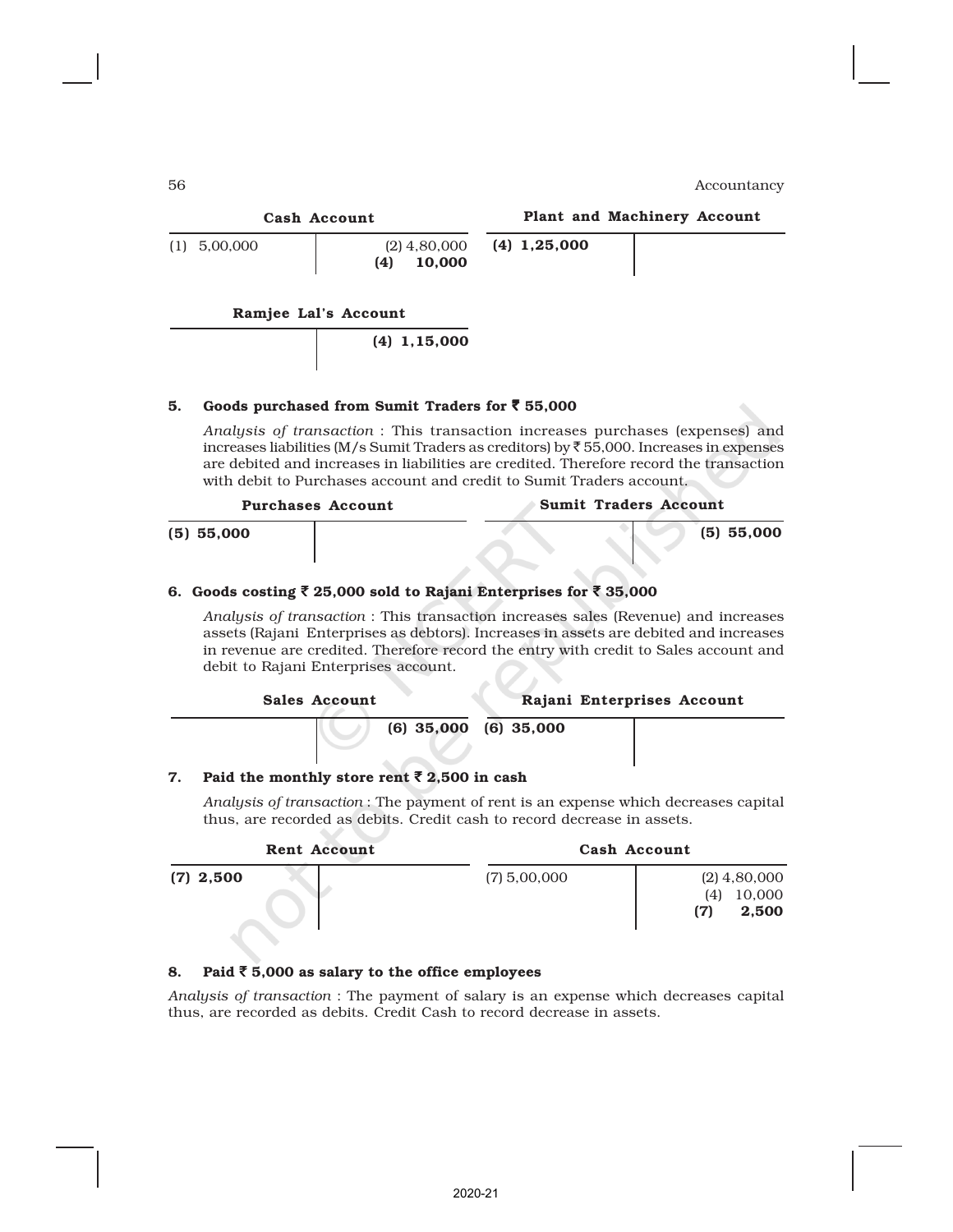| <b>Salary Account</b> | Cash Account                                                               |
|-----------------------|----------------------------------------------------------------------------|
| $(8)$ 5,000           | $(1)$ 5,00,000<br>$(2)$ 4,80,000<br>10,000<br>(4)<br>2,500<br>(8)<br>5,000 |

### 9. Received cheque as full payment from Rajani Enterprises and deposited same day into bank

*Analysis of transaction* : This transaction increase assets (Bank) on the one hand and decreases assets (Rajani Enterprises as debtors) on the other hand. Increase in assets is debited whereas decrease in assets is credited. Therefore record the entry with debit to Bank account and credit to Rajani Enterprises account.

|              | Rajani Enterprises Account |                                                                           | Bank's Account |                                 |                                                                                                                                                                                                                                                           |  |
|--------------|----------------------------|---------------------------------------------------------------------------|----------------|---------------------------------|-----------------------------------------------------------------------------------------------------------------------------------------------------------------------------------------------------------------------------------------------------------|--|
| $(6)$ 35,000 |                            | $(9)$ 35,000                                                              |                | $(2)$ 4,80,000<br>(9)<br>35,000 | (3) 60,000                                                                                                                                                                                                                                                |  |
|              |                            |                                                                           |                | Test Your Understanding - I     |                                                                                                                                                                                                                                                           |  |
| (i)          |                            | 1. Double entry accounting requires that :                                |                |                                 | All transactions that create debits to asset accounts must create credits to                                                                                                                                                                              |  |
| (ii)         | asset account:             | liability or capital accounts;                                            |                |                                 | A transaction that requires a debit to a liability account require a credit to an                                                                                                                                                                         |  |
| (iii)        |                            |                                                                           |                |                                 | Every transaction must be recorded with equal debits equal total credits.                                                                                                                                                                                 |  |
| 2.           |                            | State different kinds of transactions that increase and decrease capital. |                |                                 |                                                                                                                                                                                                                                                           |  |
| 3.           |                            | Does debit always mean increase and credit always mean decrease?          |                |                                 |                                                                                                                                                                                                                                                           |  |
| 4.           |                            |                                                                           |                |                                 | Which of the following answers properly classifies these commonly used accounts:                                                                                                                                                                          |  |
|              | (10) Discount paid         |                                                                           |                |                                 | (1) Building (2) Wages (3) Credit sales (4) Credit purchases (5) Electricity charges<br>due but not yet paid (outstanding electricity bills) (6) Godown rent paid in<br>advance (prepaid godown rent) (7) Sales (8) Fresh capital introduced (9) Drawings |  |
|              | Assets                     | Liabilities                                                               | Capital        | Revenue                         | Expense                                                                                                                                                                                                                                                   |  |
| (i)          | 5.4.                       | 3.                                                                        | 9,6            | 2,10                            | 8.7                                                                                                                                                                                                                                                       |  |
| (ii)         | 1, 6                       | 4.5<br>8                                                                  |                | 7, 3                            | 2,9,10                                                                                                                                                                                                                                                    |  |
| (iii)        | 2,10,4                     | 4.6<br>8                                                                  |                | 7.5                             | 1,3,9                                                                                                                                                                                                                                                     |  |

### *Illustration 1*

Analyse the effect of each transaction on assets and liabilities and show that the both sides of Accounting Equation  $(A = L + C)$  remains equal :

(i) Introduced  $\bar{\tau}$  8,00,000 as cash and  $\bar{\tau}$  50,000 by stock.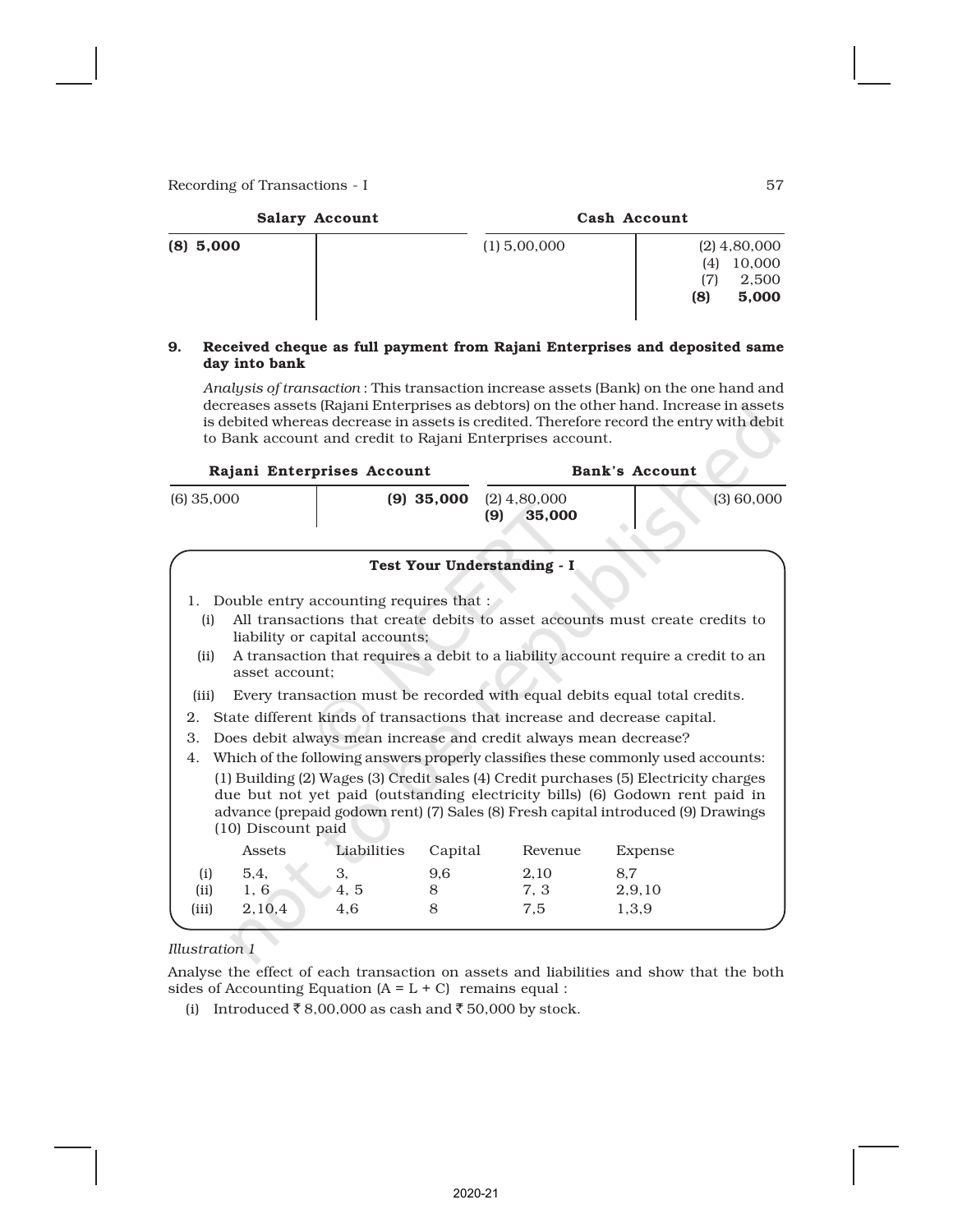$\overline{z}$ 

- (ii) Purchased plant for  $\bar{\tau}$  3,00,000 by paying  $\bar{\tau}$  15,000 in cash and balance at a later date.
- (iii) Deposited  $\bar{\tau}$  6,00,000 into the bank.
- (iv) Purchased office furniture for  $\bar{\tau}$  1,00,000 and made payment by cheque.
- (v) Purchased goods worth  $\bar{\tau}$  80,000 for cash and for  $\bar{\tau}$  35,000 in credit.
- (vi) Goods amounting to  $\bar{\tau}$  45,000 was sold for  $\bar{\tau}$  60,000 on cash basis.
- (vii) Goods costing to  $\bar{\tau}$  80,000 was sold for  $\bar{\tau}$  1,25,000 on credit.
- (viii) Cheque issued to the supplier of goods worth  $\bar{z}$  35,000.
- (ix) Cheque received from customer amounting to  $\bar{z}$  75,000.
- (x) Withdrawn by owner for personal use  $\bar{\tau}$  25,000.

### *Solution*

*Transaction (i)* It affects Cash and Inventory on the assets side and Capital on the other hand. There is increase in cash by  $\bar{\tau}$  8, 00,000 and Inventory of goods by  $\bar{\tau}$  50,000 on assets side of the equation. Capital is increased by  $\bar{z}$  8, 50,000.

| <b>Assets</b>            | = Liabilities + Capital |  |
|--------------------------|-------------------------|--|
| Cash + Inventory(Stock)  |                         |  |
| $8,00,000 + 50,000$      | 8,50,000                |  |
| <b>Total</b><br>8,50,000 | $= 8,50,000$            |  |

*Transaction (ii)* It affects Cash and Plant and Machinery on the assets side and liabilities on the other side of the equation. There is an increase in plant and machinery by ₹3, 00,000 and decrease in cash by ₹15,000. Liability to pay to the supplier of plant and machinery increases by  $\bar{\zeta}$  2,85,000.

| lAssets     |                                    | = Liabilities + Capital |
|-------------|------------------------------------|-------------------------|
| <b>Cash</b> | +Inventory + Plant and Machinery   |                         |
|             | $\left[ 8,00,000 + 50,000 \right]$ | 8.50.000                |
| (15,000)    | 3.00.000                           | $= 2.85,000$            |
|             | $ 7,85,000 + 50,000 + 3,00,000$    | $= 2,85,000 + 8,50,000$ |
| Total       | 11,35,000                          | $= 11,35,000$           |

*Transaction (iii)* It affects assets side only. The composition of the asset side changes. Cash decreases by  $\bar{\tau}$  6,00,000 and by the same amount bank increases.

| Assets                                                  | = Liabilities+ Capital  |
|---------------------------------------------------------|-------------------------|
| l Cash<br>+Inventory + Plant and<br>+ Bank<br>Machinery |                         |
| $17,85,000+$<br>$5,0000 + 3,00,000$                     | $= 2,85,000 + 8,50,000$ |
| (6,00,000)<br>$+6,00,000$                               |                         |
| $1,85,000 +$<br>$50,000 + 3,00,000 + 6,00,000$          | $= 2,85,000 + 8,50,000$ |
| Total<br>11,35,000                                      | $= 11,35,000$           |

*Transaction (iv) It* affects assets side only. The composition of the asset side changes. Furniture increases by  $\bar{\tau}$  1,00,000 and by the same amount bank decreases.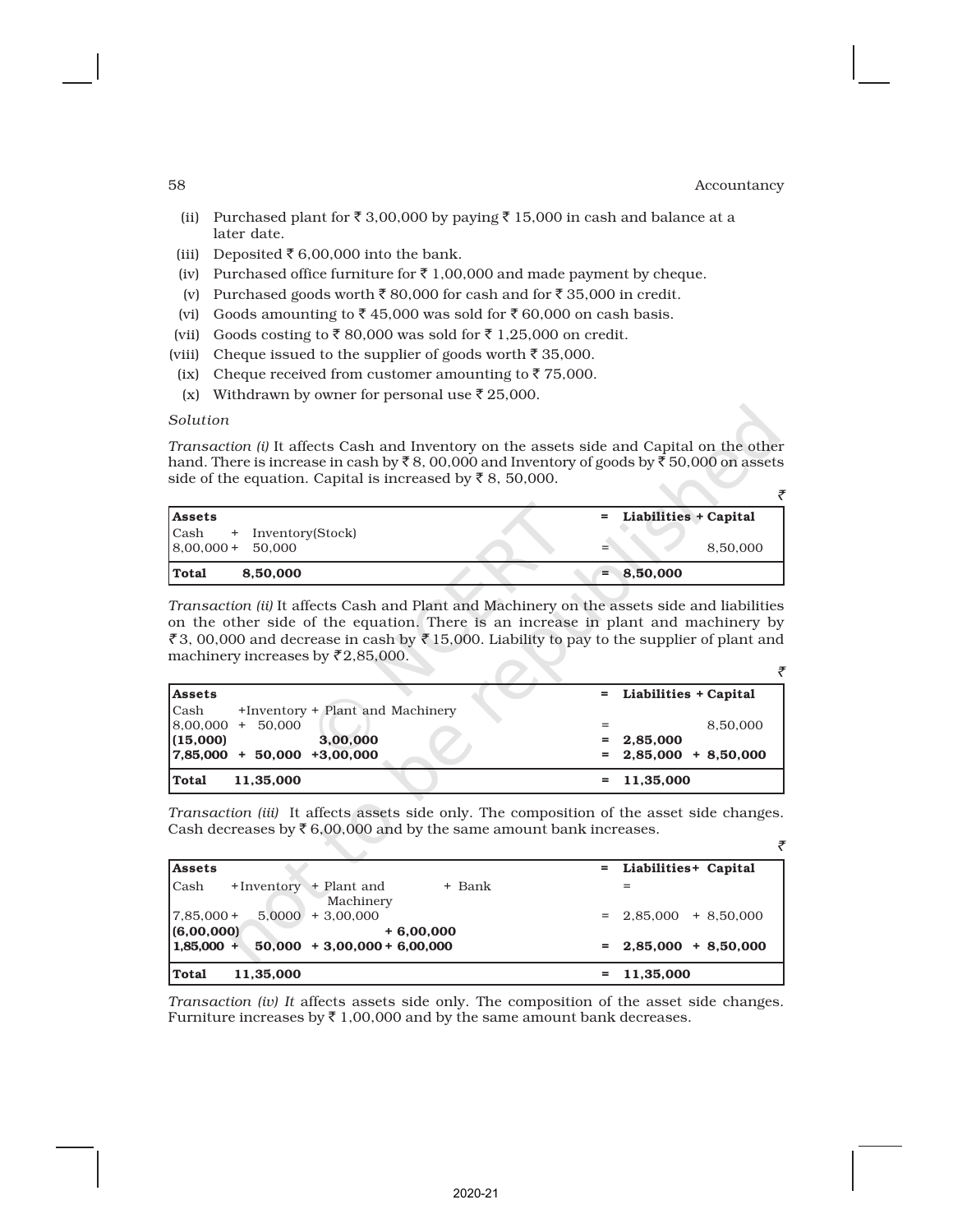| <b>Assets</b> |           |                                      |             |             | $=$ Liabilities $+$     | Capital |
|---------------|-----------|--------------------------------------|-------------|-------------|-------------------------|---------|
| Cash          |           | +Inventory + Plant and<br>Machinery  | + Bank      | + Furniture |                         |         |
| $1,85,000+$   | 50.000    | $+3,00,000 + 6,00,000$<br>(1,00,000) |             | $+1,00,000$ | $= 2,85,000 + 8,50,000$ |         |
| $ 1,85,000+$  |           | $50,000 + 3,00,000 + 5,00,000$       | $+1,00,000$ |             | $= 2,85,000+8,50,000$   |         |
| Total         | 11,35,000 |                                      |             |             | $= 11,35,000$           |         |

*Transaction (v*) It affects Cash and Inventory on the assets side and liability on the other side. There is decrease in cash by  $\bar{\tau}$  80,000 and increase of inventory of goods by ₹ 1,15,000 on the assts side of the equation. Liabilities increases by ₹ 35,000.

| <b>Assets</b> |                       |                                                        | $=$ Liabilities $+$<br>Capital |
|---------------|-----------------------|--------------------------------------------------------|--------------------------------|
| <b>Cash</b>   |                       | +Inventory +Plant and +<br>– Bank +Furniture           |                                |
|               |                       | Machinery                                              |                                |
|               |                       | $1,85,000 + 50,000 + 3,00,000 + 5,00,000 + 1,00,000$   | $= 2,85,000 + 8,50,000$        |
|               | $(80,000) + 1,15,000$ |                                                        | 35,000<br>Ξ.                   |
|               |                       | $1,05,000 + 1,65,000 + 3,00,000 + 5,00,000 + 1,00,000$ | $= 3,20,000 + 8,50,000$        |
| Total         | 11.70.000             |                                                        | $= 11,70,000$                  |

*Transaction (vi*) It affects Cash and Inventory on the assets side and capital on the other side. There is an increase in cash by  $\bar{\tau}$  60,000 and decrease in inventory of goods by ₹45,000 on the assets side of the equation. Capital increases by ₹15,000.

| <b>Assets</b>                                          |                                     |        |               | $=$ Liabilities + Capital |
|--------------------------------------------------------|-------------------------------------|--------|---------------|---------------------------|
| <b>Cash</b>                                            | +Inventory + Plant and<br>Machinery | + Bank | $+$ Furniture |                           |
| $1,05,000 + 1,65,000 + 3,00,000 + 5,00,000 + 1,00,000$ |                                     |        |               | $=$ 3,20,000 + 8,50,000   |
| $ 60,000 + (45,000) $                                  |                                     |        |               | 15.000<br>$+$             |
| $1,65,000 + 1,20,000 + 3,00,000 + 5,00,000 + 1,00,000$ |                                     |        |               | $= 3,20,000 + 8,65,000$   |
| Total<br>11,85,000                                     |                                     |        |               | $= 11,85,000$             |

*Transaction (vii*) It affects Debtors and Inventory on the assets side and capital on the other side. There is increase in debtors by  $\bar{\tau}$  1, 25,000 and decrease in Inventory of goods by  $\bar{\xi}$  80,000 on the assets side of the equation. Capital increases by Rs.45, 000.

| <b>Assets</b> |           |                                                                          |             | $=$ Liabilities + Capital      |              |
|---------------|-----------|--------------------------------------------------------------------------|-------------|--------------------------------|--------------|
| Cash          |           | +Inventory +Plant and +<br>Bank + Furniture + Debtors<br>Machinery       |             |                                |              |
|               | (80,000)  | $1,65,000 + 1,20,000 + 3,00,000 + 5,00,000 + 1,00,000$                   | $+1,25,000$ | $=$ 3,20,000 + 8,65,000<br>$=$ | 45.000<br>÷. |
| $ 1,65,000+$  |           | $40,000$ +3,00,000 +5,00,000 + 1,00,000 + 1,25,000 = 3,20,000 + 9,10,000 |             |                                |              |
| Total         | 12.30.000 |                                                                          |             | $= 12,30,000$                  |              |

*Transaction (viii*) It affects Bank on the assets side on one side and liability on the other side. There is decrease in bank by  $\bar{z}$  35,000 on the assets side and liability also decreases by  $\bar{z}$  35,000.

 $\overline{z}$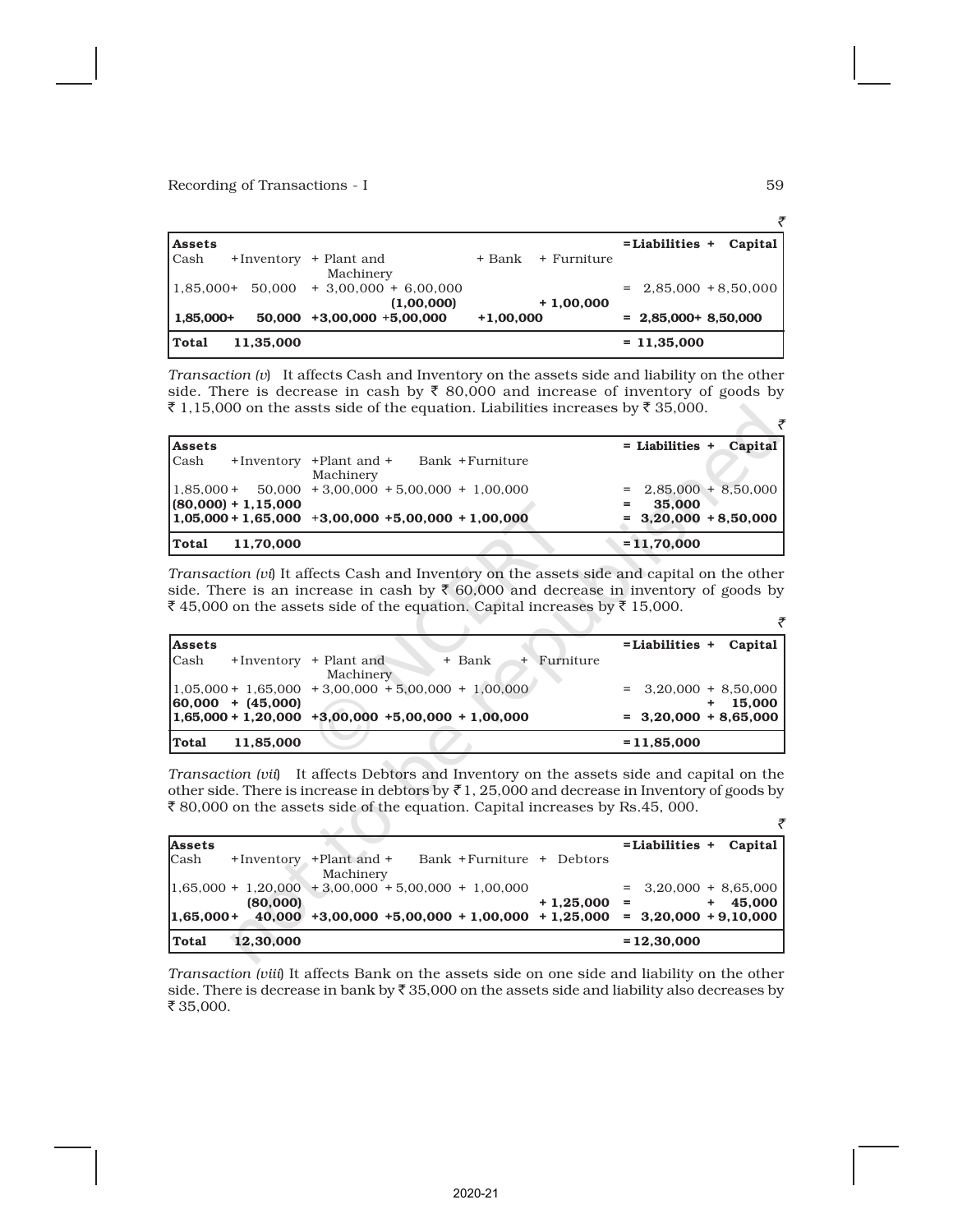| <b>Assets</b>                                                                                         | $=$ Liabilities + Capital |
|-------------------------------------------------------------------------------------------------------|---------------------------|
| <b>Cash</b><br>Bank + Furniture + Debtors<br>+Inventory +Plant and +<br>Machinery                     |                           |
| $40,000 + 3,00,000 + 5,00,000 + 1,00,000 + 1,25,000 = 3,20,000 + 9,10,000$<br>$1.65,000+$<br>(35,000) | $= (35,000)$              |
| $1,65,000 + 40,000 + 3,00,000 + 4,65,000 + 1,00,000 + 1,25,000 = 2,85,000 + 9,10,000$                 |                           |
| Total<br>11,95,000                                                                                    | $= 11,95,000$             |

*Transaction (ix*) It affects assets side only. The composition of the assets side changes. Bank increases by  $\overline{\xi}$  75,000 and by the same amount Debtors decreases.  $\tilde{\mathcal{F}}$ 

| <b>Assets</b> |           |                                                                                          |          | $=$ Liabilities + Capital |  |
|---------------|-----------|------------------------------------------------------------------------------------------|----------|---------------------------|--|
| Cash          |           | +Inventory +Plant and + Bank +Furniture + Debtors<br>Machinery                           |          |                           |  |
| $1.65.000 +$  |           | $40,000 + 3,00,000 + 4,65,000 + 1,00,000 + 1,25,000 = 2,85,000 + 9,10,000$<br>$+ 75.000$ | (75,000) |                           |  |
| $1.65,000+$   |           | $40,000 + 3,00,000 + 5,40,000 + 1,00,000 + 50,000 = 2,85,000 + 9,10,000$                 |          |                           |  |
| Total         | 11.95.000 |                                                                                          |          | $= 11,95,000$             |  |

*Transaction (x*) It affects Cash on the asset side and Capital on the other hand. There is decrease in Cash by  $\bar{\xi}$  25,000 on the assets side whereas capital decreases by  $\bar{z}$  25,000.

| <b>Assets</b>           |                         |           |                                                                          |         | $=$ Liabilities $+$ Capital |              |
|-------------------------|-------------------------|-----------|--------------------------------------------------------------------------|---------|-----------------------------|--------------|
| <b>Cash</b>             | +Inventory +Plant and + | Machinery | Bank + Furniture +                                                       | Debtors |                             |              |
| $1,65,000+$<br>(25,000) |                         |           | $40,000 + 3,00,000 + 5,40,000 + 1,00,000 + 50,000 = 2,85,000 + 9,10,000$ |         |                             | $+$ (25,000) |
| $1.40.000+$             |                         |           | $40,000 + 3,00,000 + 5,40,000 + 1,00,000 + 50,000 = 2,85,000 + 8,85,000$ |         |                             |              |
| Total                   | 11,95,000               |           |                                                                          |         | $= 11,95,000$               |              |

# 3.4 Books of Original Entry

In the preceding pages, you learnt about debits and credits and observed how transactions affect accounts. This process of analysing transactions and recording their effects directly in the accounts is helpful as a learning exercise. However, real accounting systems do not record transactions directly in the accounts. The book in which the transaction is recorded for the first time is called journal or book of original entry. The source document, as discussed earlier, is required to record the transaction in the journal. This practice provides a complete record of each transaction in one place and links the debits and credits for each transaction. After the debits and credits for each transaction are entered in the journal, they are transferred to the individual accounts. The process of recording transactions in journal is called journalising. Once the *journalising* process is completed, the journal entry provides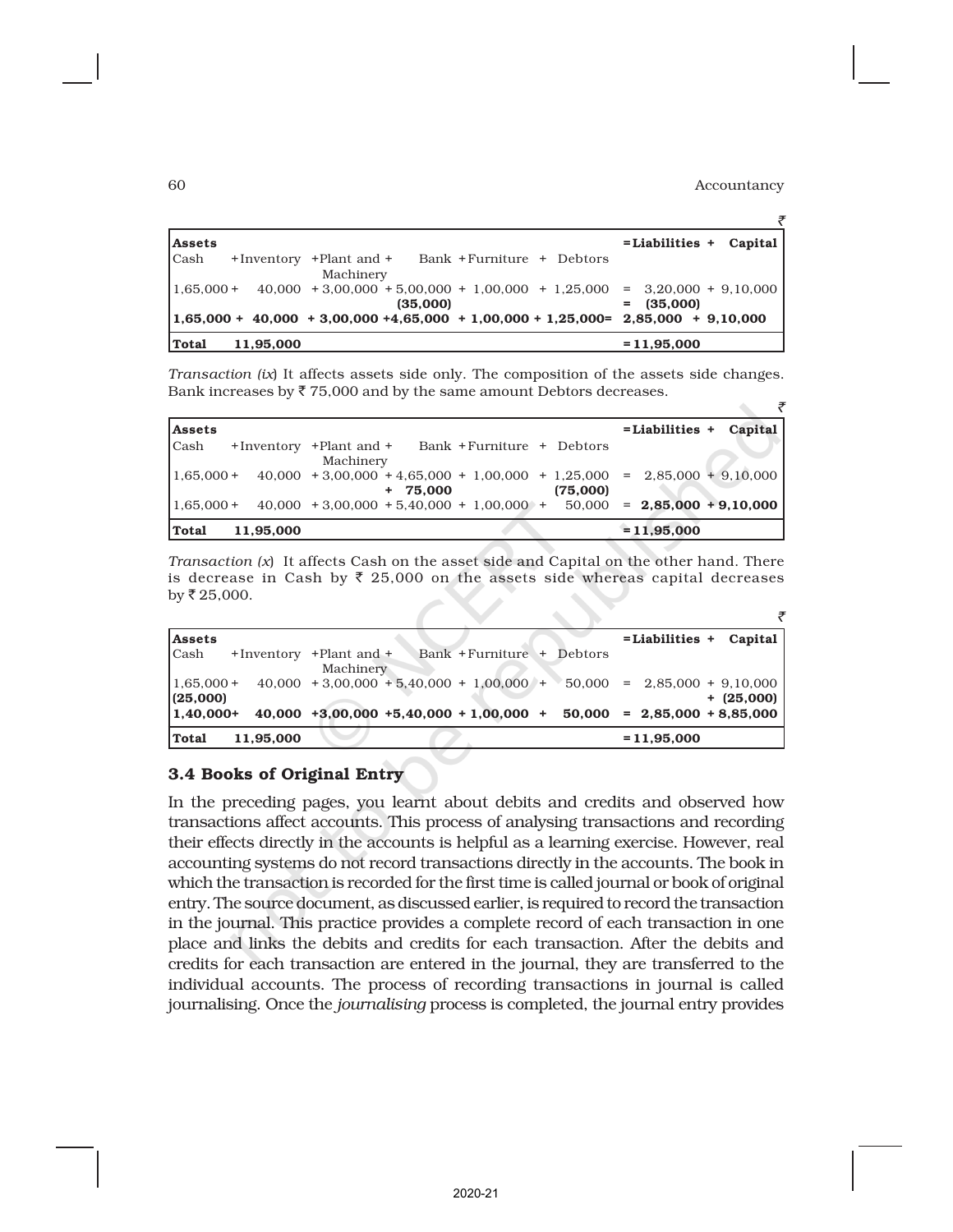a complete and useful description of the event's effect on the organisation. The process of transferring journal entry to individual accounts is called *posting*. This sequence causes the journal to be called the B*ook of Original Entry* and the ledger account as the *Principal Book* of entry. In this context, it should be noted that on account of the number and commonality of most transactions, the journal is subdivided into a number of books of original entry as follows:

- (a) Journal Proper
- (b) Cash book
- (c) Other day books:
	- (i) Purchases (journal) book
	- (ii) Sales (journal) book
	- (iii) Purchase Returns (journal) book
	- (iv) Sale Returns (journal) book
	- (v) Bills Receivable (journal) book
	- (vi) Bills Payable (journal) book

In this chapter you will learn about the process of journalising and their posting into ledger. The cash book and other day books are dealt in detail in chapter 4.

# *3.4.1 Journal*

This is the basic book of original entry. In this book, transactions are recorded in the chronological order, as and when they take place. Afterwards, transactions from this book are posted to the respective accounts. Each transaction is separately recorded after determining the particular account to be debited or credited. The format of Journal is shown is figure 3.5

|      | $\sim$ $\sim$ was assessed to $\sim$ |      |        |        |
|------|--------------------------------------|------|--------|--------|
| Date | Particulars                          | L.F. | Debit  | Credit |
|      |                                      |      | Amount | Amount |
|      |                                      |      |        |        |
|      |                                      |      |        |        |

Journal

Fig. 3.5 : *Showing the format of journal*

The first column in a journal is *Date* on which the transaction took place. In the *Particulars* column, the account title to be debited is written on the first line beginning from the left hand corner and the word 'Dr.' is written at the end of the column. The account title to be credited is written on the second line leaving sufficient margin on the left side with a prefix 'To'. Below the account titles, a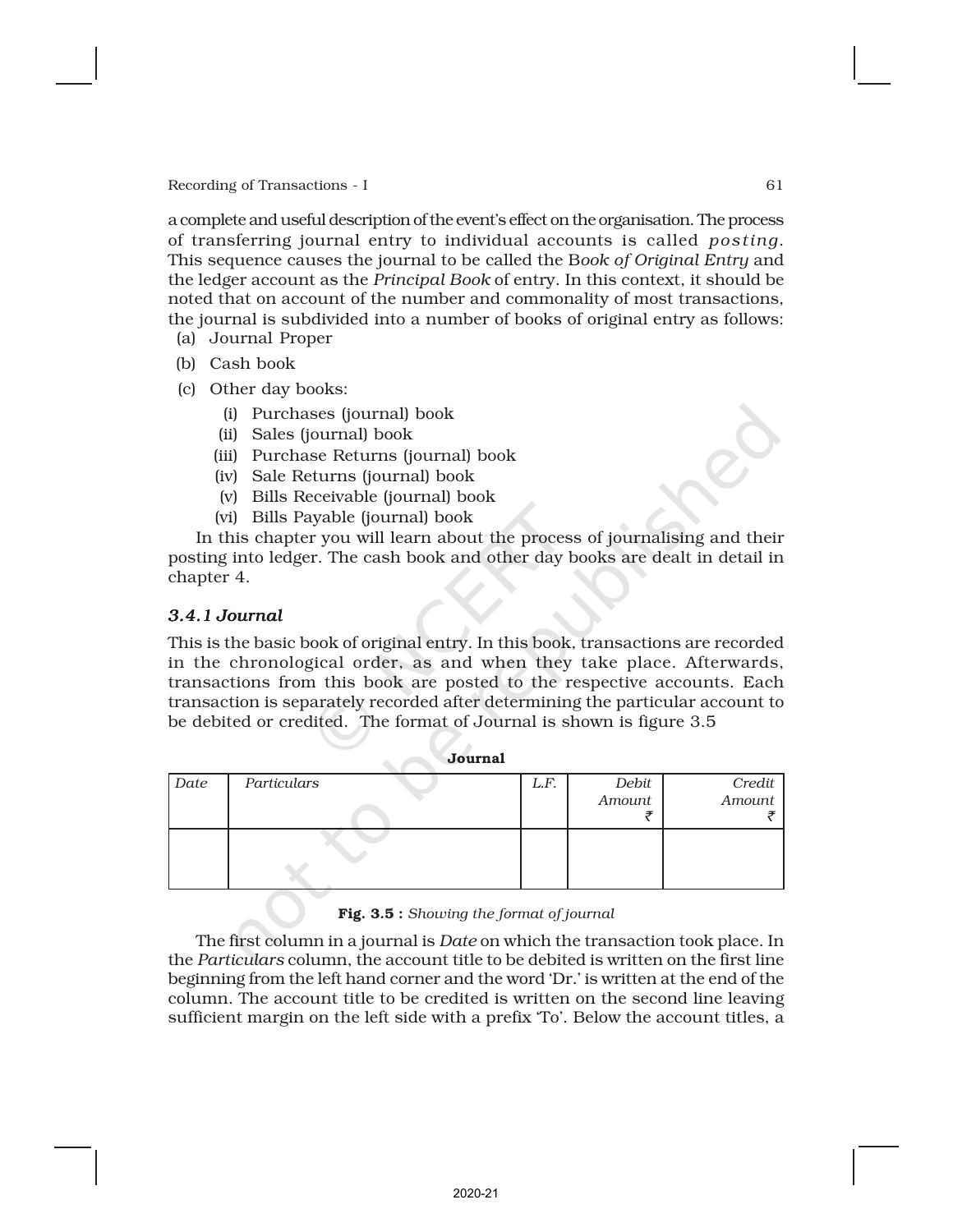brief description of the transaction is given which is called *Narration*. Having written the *Narration* a line is drawn in the Particulars column, which indicates the end of recording the specific journal entry. The column relating to *Ledger Folio* records the page number of the ledger book on which relevant account is appears. This column is filled up at the time of posting and *not* at the time of making journal entry.

The *Debit amount* column records the amount against the account to be debited and similarly the *Credit Amount* column records the amount against the account to be credited. It may be noted that, the number of transactions is very large and these are recorded in number of pages in the journal book. Hence, at the end of each page of the journal book, the amount columns are totaled and carried forward (c/f) to the next page where such amounts are recorded as brought forward (b/f) balances.

The journal entry is the basic record of a business transaction. It may be simple or compound. When only two accounts are involved to record a transaction, it is called a simple journal entry.

*For Example,* Goods Purchased on credit for Rs.30,000 from M/s Govind Traders on December 24, 2017, involves only two accounts: (a) Purchases A/c (Goods), (b) Govind Traders A/c (Creditors). This transaction is recorded in the journal as follows :

|                | ovu.nai                                                                                                |     |      |                 |                  |
|----------------|--------------------------------------------------------------------------------------------------------|-----|------|-----------------|------------------|
| Date           | Particulars                                                                                            |     | L.F. | Debit<br>Amount | Credit<br>Amount |
| 2014<br>Dec.24 | Purchases A/c<br>To Govind Traders A/c<br>(Purchase of goods- in-trade from<br><b>Govind Traders</b> ) | Dr. |      | 30,000          | 30,000           |

|--|

It will be noticed that although the transaction results in an increase in stock of goods, the account debited is purchases, not goods. In fact, the goods account is divided into five accounts, viz. purchases account, sales account, purchases returns account, sales returns account, and stock account. When the number of accounts to be debited or credited is more than one, entry made for recording the transaction is called *compound* journal entry. That means compound journal entry involves multiple accounts. For example, Office furniture is purchased from Modern Furniture's on July 4, 2017 for  $\bar{\tau}$  25,000 and  $\bar{\tau}$  5,000 is paid by cash immediately and balance of  $\bar{\tau}$  20,000 is still payable. It increases furniture (assets) by  $\bar{\tau}$  25,000, decreases cash (assets) by  $\bar{\tau}$  5,000 and increases liability by  $\bar{\tau}$  20,000. The entry made in the journal on July 4, 2017 is :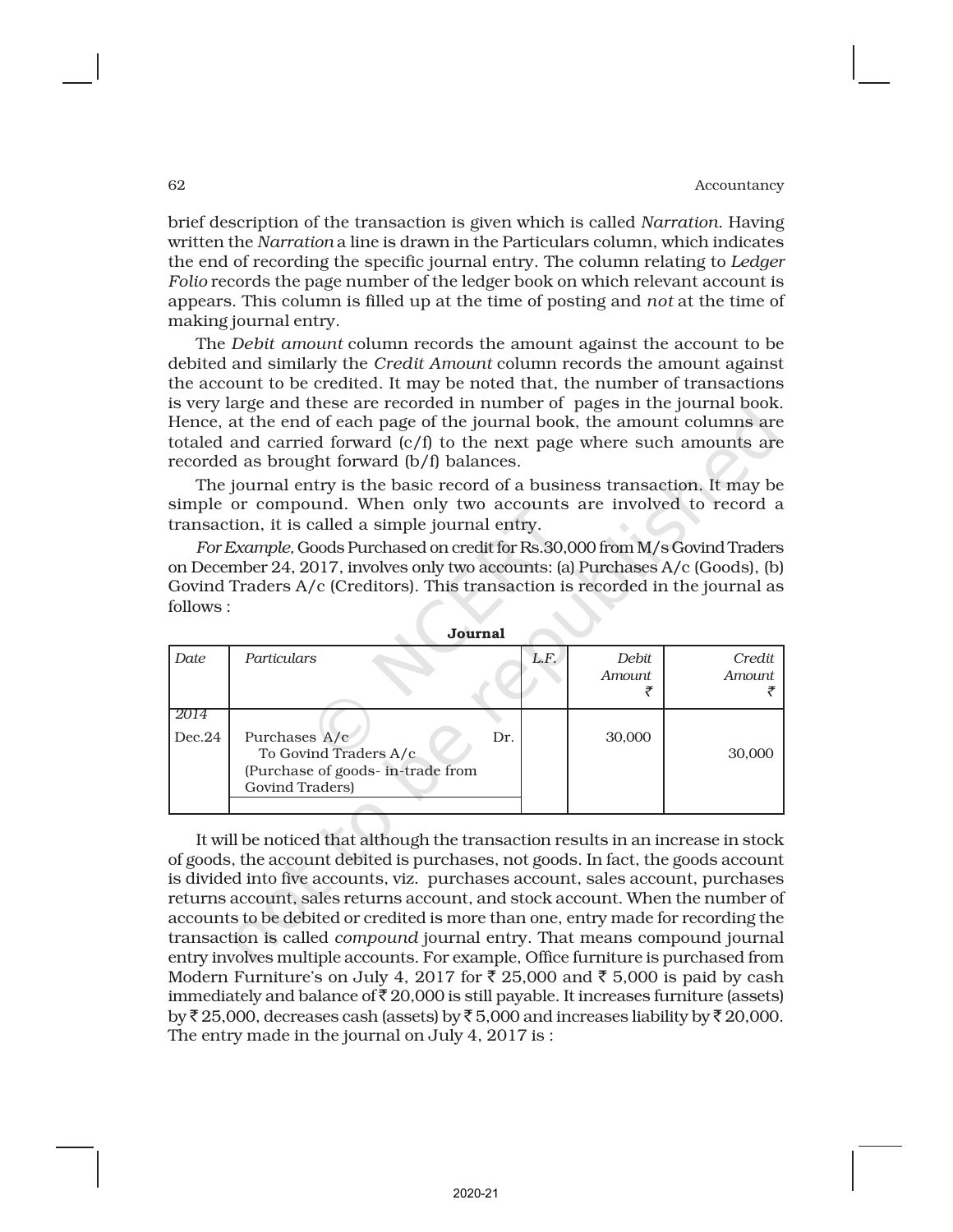|                | Journal                                                                                                                    |     |      |                 |                  |  |  |  |  |
|----------------|----------------------------------------------------------------------------------------------------------------------------|-----|------|-----------------|------------------|--|--|--|--|
| Date           | Particulars                                                                                                                |     | L.F. | Debit<br>Amount | Credit<br>Amount |  |  |  |  |
| 2017<br>July 4 | Office Furniture A/c<br>To Cash A/c<br>To Modern Furniture A/c<br>(Purchase of office furniture from<br>Modern Furnitures) | Dr. |      | 25,000          | 5,000<br>20,000  |  |  |  |  |
|                |                                                                                                                            |     |      |                 |                  |  |  |  |  |

Now refer to example 1*on page 46* again and observe how the transactions listed are recorded in the journal:

| Date | Particulars                                                                                                                                                                                     |     | L.F. | <b>Debit</b> | Credit             |
|------|-------------------------------------------------------------------------------------------------------------------------------------------------------------------------------------------------|-----|------|--------------|--------------------|
|      |                                                                                                                                                                                                 |     |      | Amount       | Amount             |
|      |                                                                                                                                                                                                 |     |      | ₹            |                    |
|      | Cash A/c<br>To Capital A/c<br>(Business started with cash)                                                                                                                                      | Dr. |      | 5,00,000     | 5,00,000           |
|      | Bank A/c<br>To Cash A/c<br>(Opened bank account with State<br>Bank of India)                                                                                                                    | Dr. |      | 4,80,000     | 4,80,000           |
|      | Furniture A/c<br>To Bank A/c<br>(Purchased furniture and made<br>payment through bank)                                                                                                          | Dr. |      | 60,000       | 60,000             |
|      | Plant and Machinery A/c<br>To Cash A/c<br>To Ramjee Lal<br>(Bought Plant and Machinery from<br>M/s Ramjee Lal, made an advance<br>payment by cash for ₹10,000 and<br>balance at the later date) | Dr. |      | 1,25,000     | 10,000<br>1,15,000 |
|      | Purchases A/c<br>To M/s Sumit Traders A/c<br>(Goods bought on credit)                                                                                                                           | Dr. |      | 55,000       | 55,000             |
|      | Rajani Enterprises A/c<br>To Sales A/c<br>(Goods sold on profit)                                                                                                                                | Dr. |      | 35,000       | 35,000             |
|      | Total                                                                                                                                                                                           |     |      | 12,55,000    | 12,55,000          |

### Books of Rohit Journal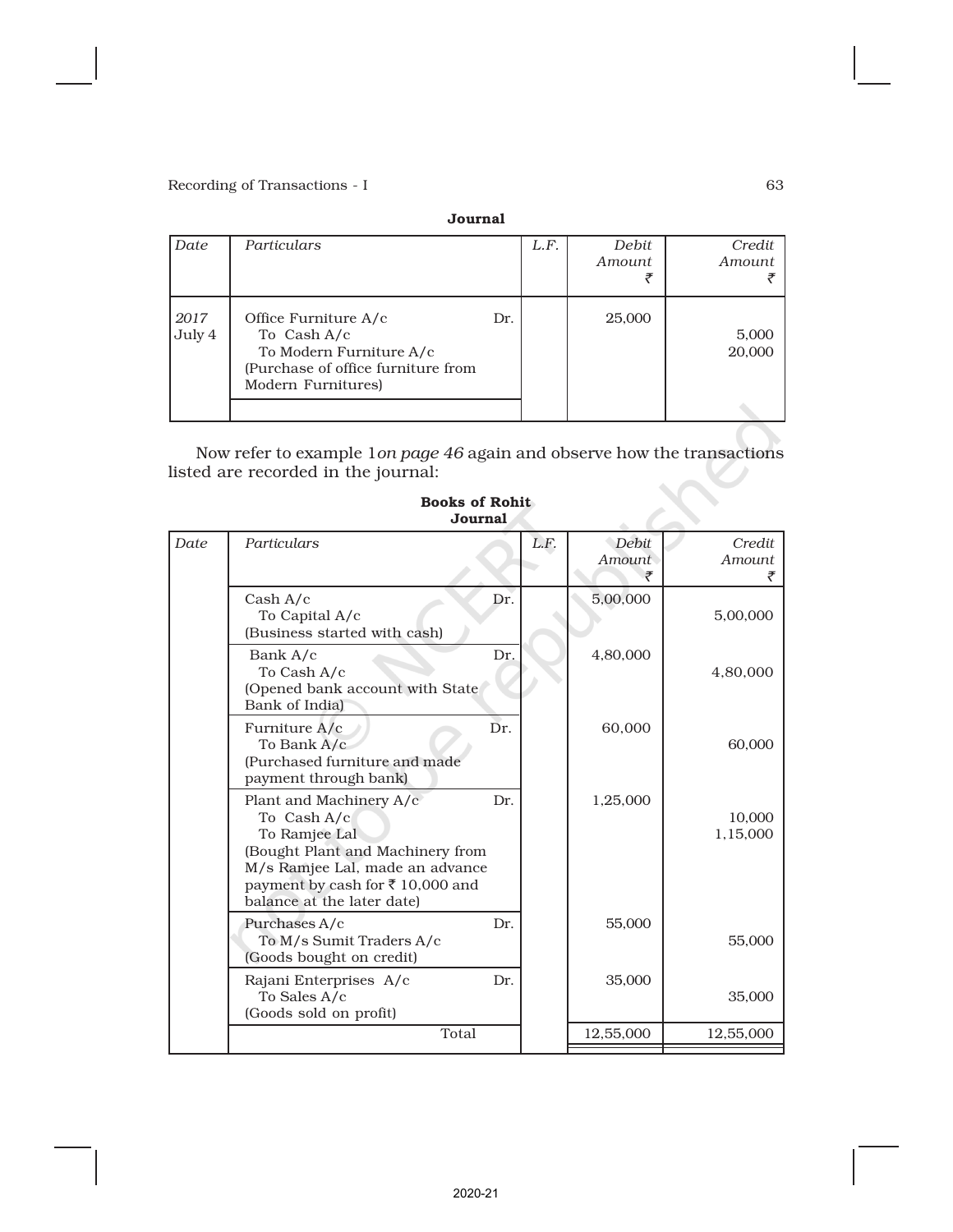*Illustration 2*.

Soraj Mart furnishes the following information :

Transactions during the month of April, 2017 are as under :

| Date      | Details                                                      |
|-----------|--------------------------------------------------------------|
| 01.4.2017 | Business started with cash $\bar{\tau}$ 1,50,000.            |
| 01.4.2017 | Goods purchased form Manisha ₹ 36,000.                       |
| 01.4.2017 | Stationery purchased for cash ₹ 2,200.                       |
| 02.4.2017 | Open a bank account with SBI for ₹ 35,000.                   |
| 02.4.2017 | Goods sold to Priya for ₹ 16,000.                            |
| 03.4.2017 | Received a cheque of ₹16,000 from Priya.                     |
| 05.4.2017 | Sold goods to Nidhi ₹ 14,000.                                |
| 08.4.2017 | Nidhi pays ₹ 14,000 cash.                                    |
| 10.4.2017 | Purchased goods for $\bar{\tau}$ 20,000 on credit from Ritu. |
| 14.4.2017 | Insurance paid by cheque ₹6,000.                             |
| 18.4.2017 | Paid rent ₹2,000.                                            |
| 20.4.2017 | Goods costing $\bar{\tau}$ 1,500 given as charity.           |
| 24.4.2017 | Purchased office furniture for ₹11,200.                      |
| 29.4.2017 | Cash withdrawn for household purposes ₹5000.                 |
| 30.4.2017 | Interest received cash $\bar{\tau}$ 1,200.                   |
| 30.4.2017 | Cash sales $\overline{z}$ 2.300.                             |
| 30.4.2017 | Commission paid $\bar{\xi}$ 3,000 by cehque.                 |
| 30.4.2017 | Telephone bill paid by cheque ₹ 2,000.                       |
| 30.4.2017 | Payment of salaries in cash ₹ 12,000.                        |

Journalise the transactions.

*Solution*

| ovumai |                                                                    |     |      |               |          |  |  |
|--------|--------------------------------------------------------------------|-----|------|---------------|----------|--|--|
| Date   | Particulars                                                        |     | L.F. | <b>Debit</b>  | Credit   |  |  |
|        |                                                                    |     |      | <i>Amount</i> | Amount   |  |  |
| 2017   |                                                                    |     |      |               |          |  |  |
| Apr.01 | Cash A/c<br>To Capital A/c<br>(Business started with cash)         | Dr. |      | 1,50,000      | 1,50,000 |  |  |
| Apr.01 | Purchases A/c<br>To Manisha A/c<br>(Goods purchase on credit)      | Dr. |      | 36,000        | 36,000   |  |  |
| Apr.01 | Stationery A/c<br>To Cash A/c<br>(Purchase of stationery for cash) | Dr. |      | 2,200         | 2,200    |  |  |
|        | Total c/f                                                          |     |      | 1,88,200      | 1,88,200 |  |  |

# Books of Saroj Mart Journal

 $\ddot{\phantom{a}}$ 

2020-21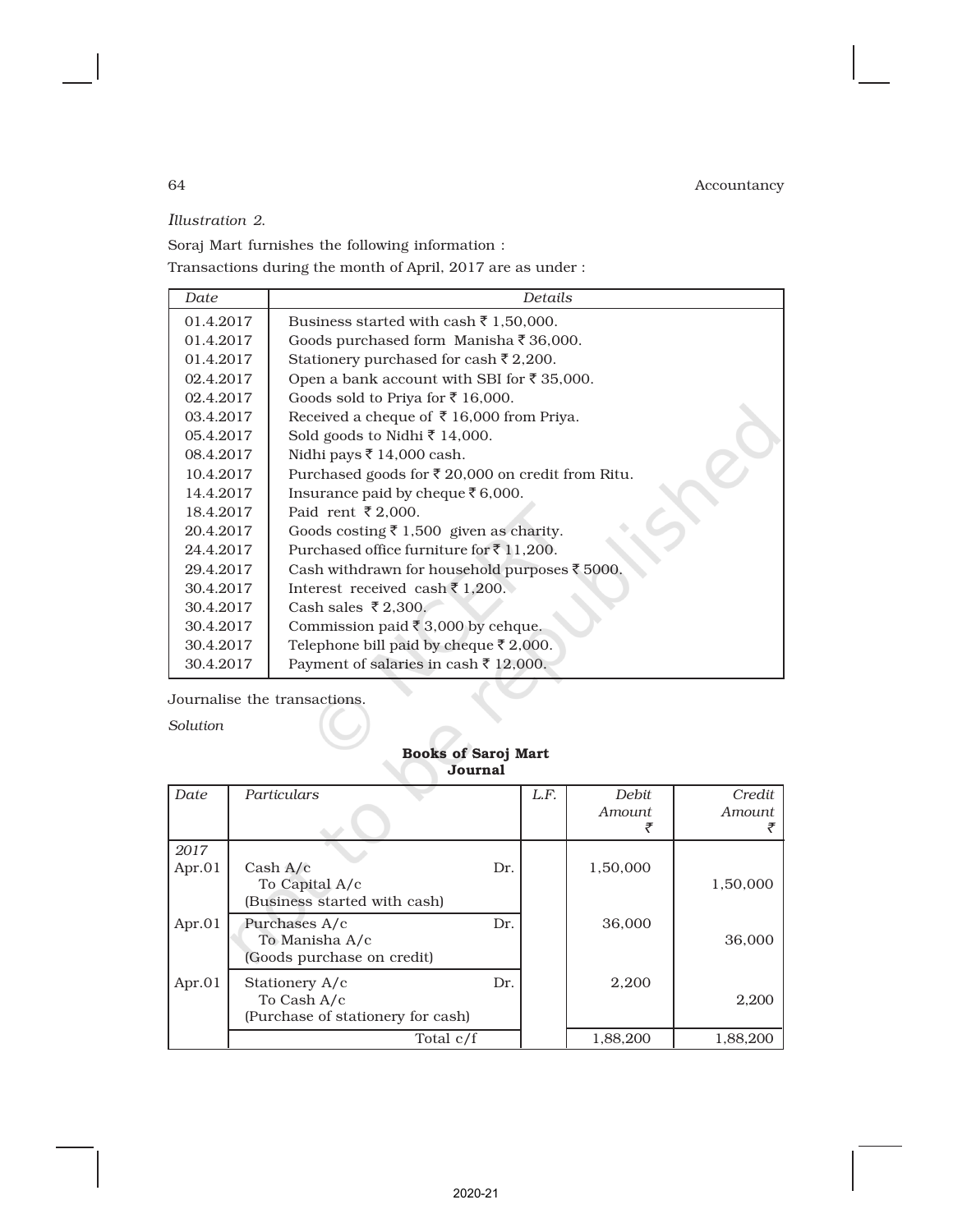|        | Total b/f                                                                                                   |     | 1,88,200 | 1,88,200 |
|--------|-------------------------------------------------------------------------------------------------------------|-----|----------|----------|
| Apr.02 | Bank A/c<br>To Cash A/c<br>(Opened a bank account with SBI)                                                 | Dr. | 35,000   | 35,000   |
| Apr.02 | Priya A/c<br>To Sales A/c<br>(Goods sold to Priya On Credit)                                                | Dr. | 16,000   | 16,000   |
| Apr.03 | Bank A/c<br>To Priya A/c<br>(Cheque Received from Priya)                                                    | Dr. | 16,000   | 16,000   |
| Apr.05 | Nidhi A/c<br>To Sales A/c<br>(Sale of goods to Nidhi on credit)                                             | Dr. | 14,000   | 14,000   |
| Apr.08 | Cash A/c<br>To Nidhi A/c<br>(Cash received from Nidhi)                                                      | Dr. | 14,000   | 14,000   |
| Apr.10 | Purchases A/c<br>To Ritu A/c<br>(Purchase of goods on credit)                                               | Dr. | 20,000   | 20,000   |
| Apr.14 | Insurance Premium A/c<br>To Bank A/c<br>(Payment of Insurance premium by<br>cheque)                         | Dr. | 6,000    | 6,000    |
| Apr.18 | Rent A/c<br>To Cash A/c<br>(Rent paid)                                                                      | Dr. | 2,000    | 2,000    |
| Apr.20 | Charity A/c<br>To Purchases A/c<br>(Goods given as charity)                                                 | Dr. | 1,500    | 1,500    |
| Apr.24 | Furniture A/c<br>To Cash A/c<br>(Purchase of office furniture)                                              | Dr. | 11,200   | 11,200   |
| Apr.29 | Drawings A/c<br>To Cash A/c<br>(With drawl of cash from the business<br>for personal use of the proprietor) | Dr. | 5,000    | 5,000    |
| Apr.30 | Cash A/c<br>To Interest received A/c<br>(Interest received)                                                 | Dr. | 1,200    | 1,200    |
| Apr.30 | Cash $A/c$<br>To Sales A/c<br>(Sale of goods for cash)                                                      | Dr. | 2,300    | 2,300    |
|        | Total c/f                                                                                                   |     | 3,32,400 | 3,32,400 |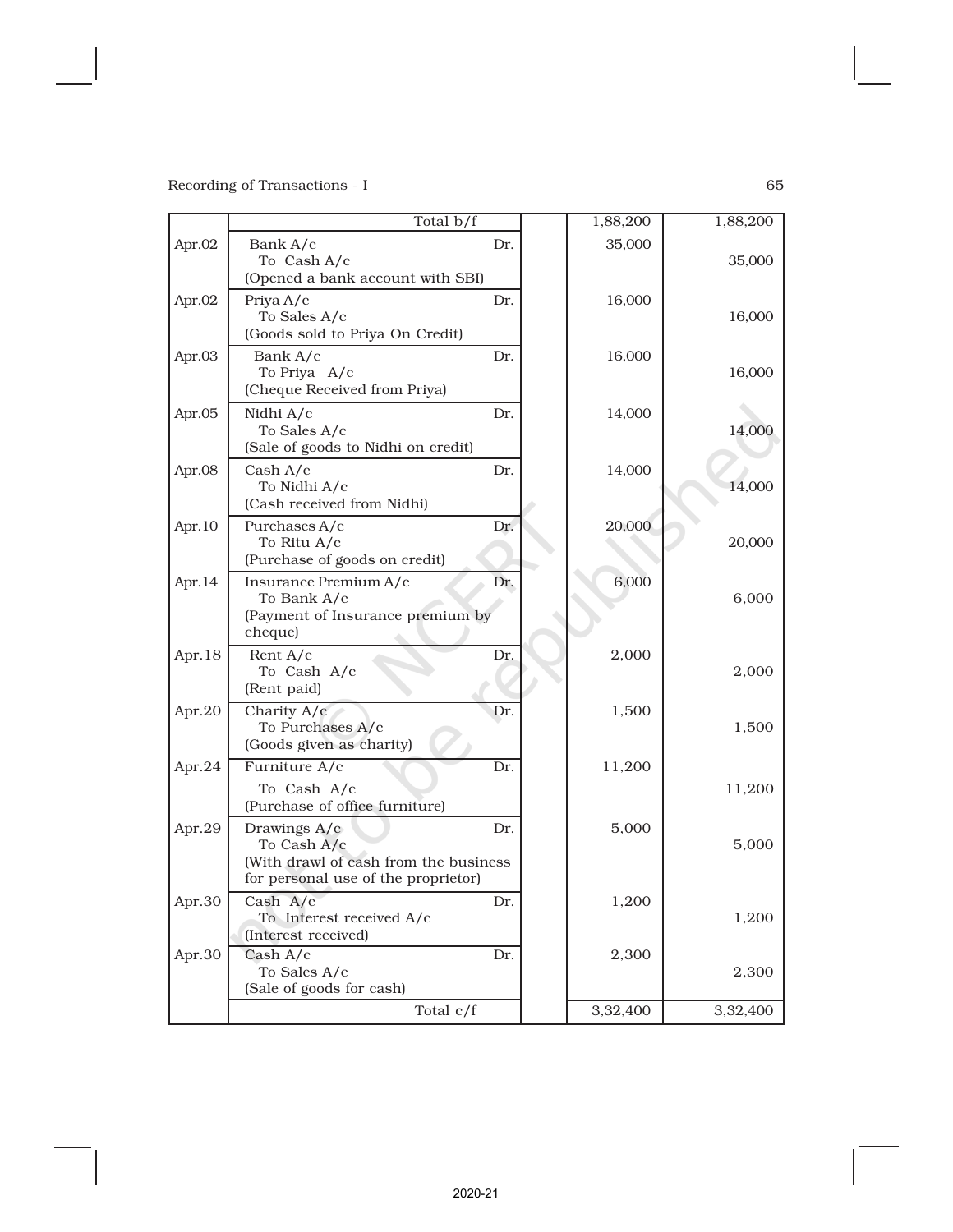| Commission A/c<br>Dr.                                                |                                                         |          |
|----------------------------------------------------------------------|---------------------------------------------------------|----------|
| To Bank A/c<br>(Commission paid by cheque)                           | 3,000                                                   | 3,000    |
| Telephone expenses A/c<br>To Cash A/c<br>(Payment of telephone bill) | 2,000                                                   | 2,000    |
| Salaries A/c<br>To Cash A/c                                          | 12,000                                                  | 12,000   |
| Total                                                                | 3,49,400                                                | 3,49,400 |
|                                                                      | Dr.<br>Dr.<br>(Payment of salary to the office persons) |          |

### *Illustration 3*

Prove that the accounting equation is satisfied in all the following transactions of Sita Ram house by preparing the analysis table. Also record the transactions in Journal.

- (i) Business commenced with a capital of  $\bar{\tau}$  6,00,000.
- (ii)  $\bar{z}$  4,50,000 deposited in a bank account.
- (iii)  $\bar{\xi}$  2,30,000 Plant and Machinery Purchased by paying  $\bar{\xi}$  30,000 cash immediately.
- (iv) Purchased goods worth  $\bar{z}$  40,000 for cash and  $\bar{z}$  45,000 on account.
- (v) Paid a cheque of  $\bar{\tau}$  2, 00,000 to the supplier for Plant and Machinery.
- (vi) ₹ 70,000 cash sales (of goods costing  $\bar{z}$  50,000).
- (vii) Withdrawn by the proprietor  $\bar{\tau}$  35,000 cash for personal use.
- (viii) Insurance paid by cheque of  $\bar{\tau}$  2,500.
- (ix) Salary of  $\bar{\tau}$  5,500 outstanding.
- (x) Furniture of  $\bar{\tau}$  30,000 purchased in cash.

*Solution*

|      | Journal                                                    |     |      |                         |                  |  |  |
|------|------------------------------------------------------------|-----|------|-------------------------|------------------|--|--|
| Date | Particulars                                                |     | L.F. | <b>Debit</b><br>Amount. | Credit<br>Amount |  |  |
| (i)  | Cash A/c<br>To Capital A/c<br>(Business started with cash) | Dr. |      | 6,00,000                | 6,00,000         |  |  |
| (ii) | Bank A/c<br>To Cash A/c<br>(Cash deposited into the bank)  | Dr. |      | 4,50,000                | 4,50,000         |  |  |
|      | Total c/f                                                  |     |      | 10,50,000               | 10,50,000        |  |  |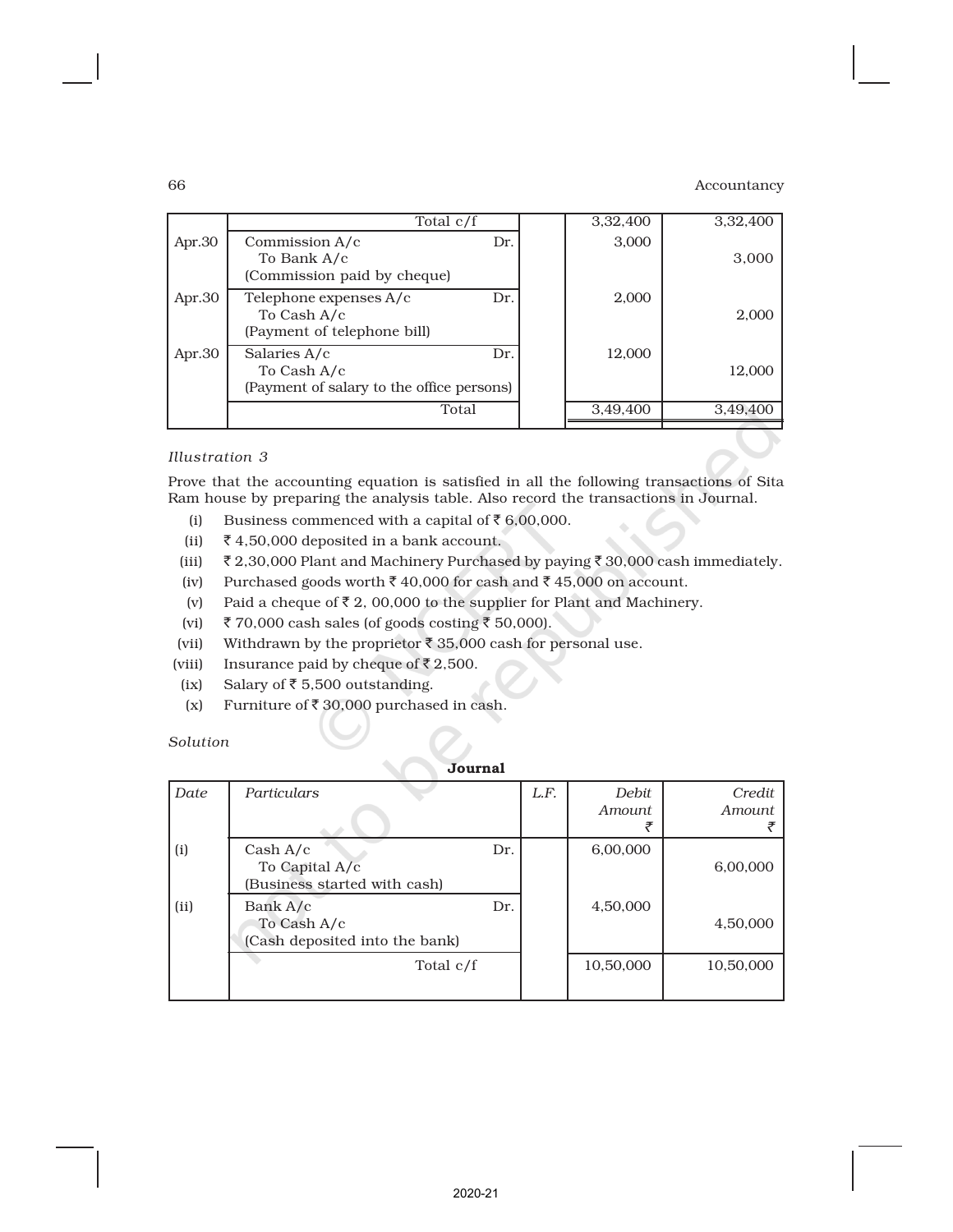|        | Total c/f                                                                                                                                                 |       | 10,50,000 | 10,50,000          |
|--------|-----------------------------------------------------------------------------------------------------------------------------------------------------------|-------|-----------|--------------------|
| (iii)  | Plant and Machinery A/c<br>To Cash A/c<br>To Creditors A/c<br>(Purchase of plant and machinery by<br>paying ₹ 30,000 cash and balance<br>on a later date) | Dr.   | 2.30,000  | 30,000<br>2,00,000 |
| (iv)   | Purchases A/c<br>To Cash A/c<br>To Creditors A/c<br>(Bought goods for cash as well as on<br>credit)                                                       | Dr.   | 85,000    | 40,000<br>45,000   |
| (v)    | Creditor's A/c<br>To Bank A/c<br>(Payment made to the supplier of plant<br>and machinery)                                                                 | Dr.   | 2,00,000  | 2,00,000           |
| (vi)   | Cash $A/c$<br>To Sales A/c<br>(Sold goods on profit)                                                                                                      | Dr.   | 70,000    | 70,000             |
| (vii)  | Drawings A/c<br>To Cash A/c<br>(Withdrew cash for personal use)                                                                                           | Dr.   | 35,000    | 35,000             |
| (viii) | Insurance A/c<br>To Bank A/c<br>(Paid insurance by cheque)                                                                                                | Dr.   | 2,500     | 2,500              |
| (ix)   | Salary A/c<br>To Outstanding salary A/c<br>(Salary outstanding)                                                                                           | Dr.   | 5,500     | 5,500              |
| (x)    | Furniture A/c<br>To Cash A/c<br>(Furniture purchased for cash)                                                                                            | Dr.   | 30,000    | 30,000             |
|        |                                                                                                                                                           | Total | 17,08,000 | 17,08,000          |

### Test Your Understanding - II

State the title of the accounts affected, type of account and the account to be debited and account to be credited :  $\bar{\tau}$ 

|    | 1. Bhanu commenced business with cash | 1,00,000 |
|----|---------------------------------------|----------|
| 2. | Purchased goods on credit from Ramesh | 40,000   |
|    | 3. Sold goods for cash                | 30,000   |
|    | 4. Paid salaries                      | 3.000    |
|    | 5. Furniture purchased for cash       | 10.000   |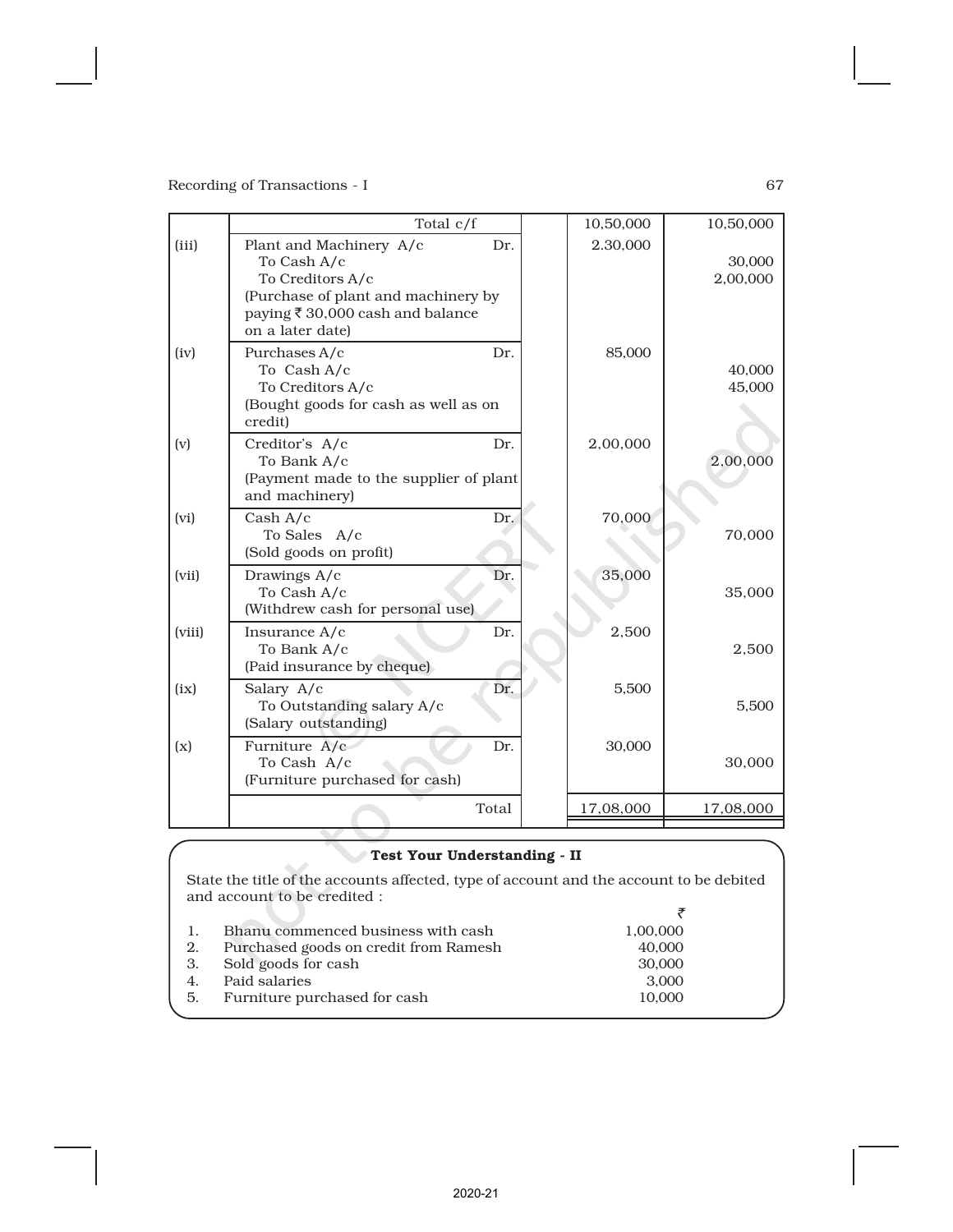| Total      | Capital  | Trade<br>Creditors | Non-trade<br>Creditors | $\equiv$ | Total      | Plant and<br>Machinery | Fur-<br>niture | Stock    | Bank       | Cash       | No.            |
|------------|----------|--------------------|------------------------|----------|------------|------------------------|----------------|----------|------------|------------|----------------|
| 6,00,000   | 6,00,000 |                    |                        | $\equiv$ | 6,00,000   |                        |                |          |            | 6,00,000   | 1              |
| 6,00,000   | 6,00,000 |                    |                        | $=$      | 6,00,000   |                        |                |          |            | 6,00,000   |                |
|            |          |                    |                        |          |            |                        |                |          | 4,50,000   | (4,50,000) | $\mathbf{2}$   |
| 6,00,000   | 6,00,000 |                    |                        | $=$      | 6,00,000   |                        |                |          | 4,50,000   | 1,50,000   |                |
| 2,00,000   |          |                    | 2,00,000               |          | 2,00,000   | 2,30,000               |                |          |            | (30,000)   | 3              |
| 8,00,000   | 600,000  |                    | 2,00,000               | $=$      | 8,00,000   | 2,30,000               |                |          | 4,50,000   | 1,20,000   |                |
| 45,000     |          | 45,000             |                        |          | 45,000     |                        |                | 85,000   |            | (40,000)   | $\overline{4}$ |
| 8,45,000   | 600,000  | 45,000             | 2,00,000               | $=$      | 8,45,000   | 2,30,000               |                | 85,000   | 4,50,000   | 80,000     |                |
| (2,00,000) |          |                    | (2,00,000)             |          | (2,00,000) |                        |                |          | (2,00,000) |            | 5              |
| 20,000     | 6.00.000 | 45,000             |                        | $\,=\,$  | 6,45,000   | 2,30,000               |                | 85,000   | 2,50,000   | 80,000     |                |
| 20,000     | 20,000   |                    |                        |          | 20,000     |                        |                | (50,000) |            | 70,000     | 6              |
| 6,65,000   | 6,20,000 | 45,000             |                        | ∍        | 6,65,000   | 2,30,000               |                | 35,000   | 2,50,000   | 1,50,000   |                |
| (35,000)   | (35,000) |                    |                        |          | (35,000)   |                        |                |          |            | (35,000)   | $\overline{7}$ |
| 6,30,000   | 5,85,000 | 45,000             |                        | $=$      | 6,30,000   | 2,30,000               |                | 35,000   | 2,50,000   | 1,15,000   |                |
| (2,500)    | (2,500)  |                    |                        |          | (2,500)    |                        |                |          | (2,500)    |            | 8              |
| 6,27,500   | 5,82,500 | 45,000             |                        | $=$      | 6,27,500   | 2,30,000               |                | 35,000   | 2,47,500   | 1,15,000   |                |
|            | (5,500)  |                    | 5,500                  |          |            |                        |                |          |            |            | 9              |
| 6,27,500   | 5,77,000 | 45,000             | 5,500                  | $=$      | 6,27,500   | 2,30,000               |                | 35,000   | 2,47,500   | 1,15,000   |                |
|            |          |                    |                        |          |            |                        | 30,000         |          |            | (30,000)   | 10             |
| 6,27,500   | 5,77,000 | 45,000             | 5,500                  | $=$      | 6,27,500   | 2,30,000               | 30,000         | 35,000   | 2,47,500   | 85,000     |                |
|            |          |                    |                        |          |            |                        |                |          |            |            |                |
|            |          |                    |                        |          |            |                        |                |          |            |            |                |

68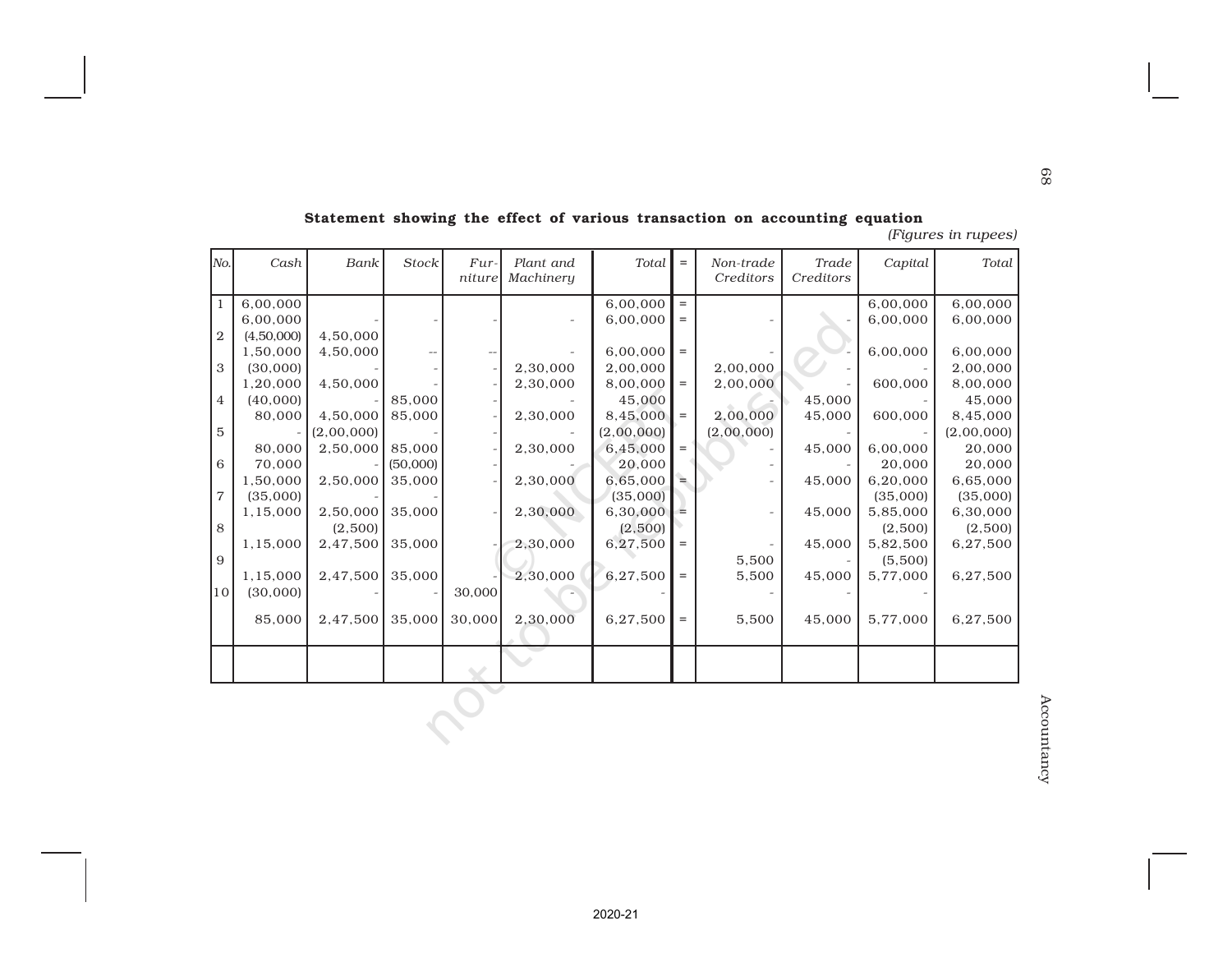| 6.  | Borrowed from bank<br>50,000 |                                |                   |                               |                |                   |                |  |
|-----|------------------------------|--------------------------------|-------------------|-------------------------------|----------------|-------------------|----------------|--|
| 7.  |                              | Sold goods to Sarita           | 10,000            |                               |                |                   |                |  |
| 8.  |                              | Cash paid to Ramesh on account | 20,000            |                               |                |                   |                |  |
| 9.  | Rent paid                    | 1,500                          |                   |                               |                |                   |                |  |
|     | <b>Transaction</b>           |                                | Affected Accounts |                               |                |                   |                |  |
| No. |                              | Affected                       |                   | (Assets, Liabilities Capital, |                | Increase/Decrease |                |  |
|     |                              |                                |                   | Revenues and Expenses)        |                |                   |                |  |
|     |                              | 1                              | $\mathfrak{2}$    | 1                             | $\overline{2}$ | 1                 | $\overline{2}$ |  |
|     | 1.                           |                                |                   |                               |                |                   |                |  |
|     | 2.                           |                                |                   |                               |                |                   |                |  |
|     | 3.                           |                                |                   |                               |                |                   |                |  |
|     | 4.                           |                                |                   |                               |                |                   |                |  |
|     | 5.                           |                                |                   |                               |                |                   |                |  |
|     | 6.                           |                                |                   |                               |                |                   |                |  |
|     | 7.                           |                                |                   |                               |                |                   |                |  |
|     | 8.                           |                                |                   |                               |                |                   |                |  |
|     | 9.                           |                                |                   |                               |                |                   |                |  |
|     |                              |                                |                   |                               |                |                   |                |  |

# Accounting Entries under Goods and Services Tax

*Illustration : 4*

Record necessary Journal entries assuming CGST @ 5% and SGST @ 5% and all transactions are occurred within Delhi)

- i. Shobit bought goods  $\bar{z}$  1,00,000 on credit
- ii. He sold them for  $\bar{\tau}$  1,35,000 in the same state on credit
- iii. He paid for Railway transport  $\bar{z}$  8,000
- iv. He bought computer printer for  $\bar{z}$  10,000
- v. Paid postal charges  $\bar{z}$  2000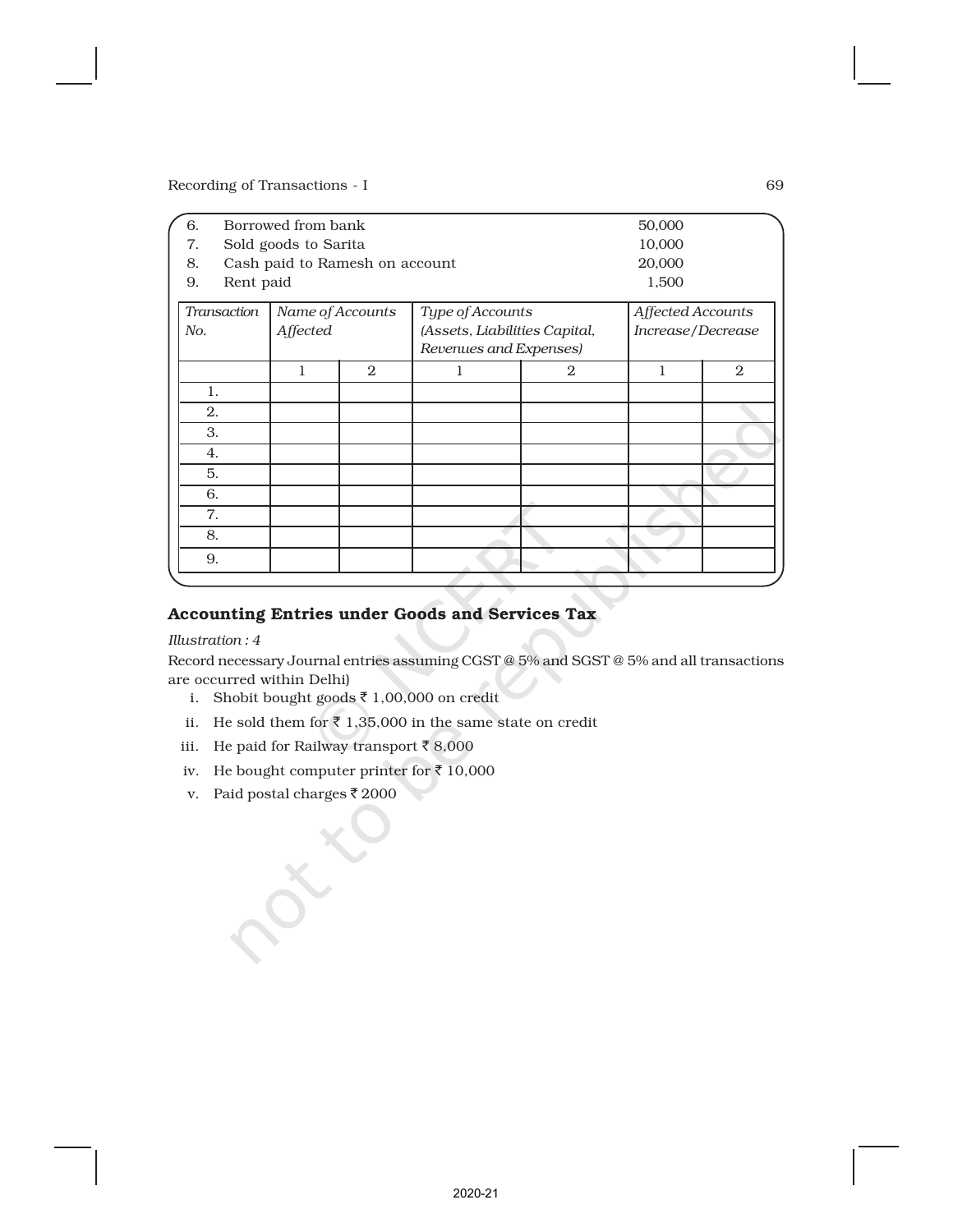*Solution*

|       | Journal                                                                                                                                               |                   |      |                                   |                                          |
|-------|-------------------------------------------------------------------------------------------------------------------------------------------------------|-------------------|------|-----------------------------------|------------------------------------------|
| Date  | Particulars                                                                                                                                           |                   | L.F. | Debit<br>Amount                   | Credit<br>Amount<br>₹                    |
| (i)   | Purchases A/c<br>Input CGST A/c<br>Input SGST A/c<br>To Creditors A/c<br>(Being Goods bought on credit)                                               | Dr.<br>Dr.<br>Dr. |      | 1,00,000<br>5,000<br>5,000        | 1,10,000                                 |
| (ii)  | Debtors A/c<br>To Sales A/c<br>To Output CGST A/c<br>To Output SGST A/c<br>(Being Goods sold on credit)                                               | Dr.               |      | 1,48,500                          | 1,35,000<br>6,750<br>6,750               |
| (iii) | Transport Charges A/c<br>Input CGST A/c<br>Input SGST A/c<br>To Bank A/c<br>(Being tranport charges paid)                                             | Dr.<br>Dr.<br>Dr. |      | 8,000<br>400<br>400               | 8,800                                    |
| (iv)  | Computer printer A/c<br>Input CGST A/c<br>Input SGST A/c<br>To Bank A/c<br>(Being Computer-Printer bought)                                            | Dr.<br>Dr.<br>Dr. |      | 10,000<br>500<br>500              | 11,000                                   |
| (v)   | Postal charges A/c<br>Input CGST A/c<br>Input SGST A/c<br>To Bank A/c<br>(Being Paid for Portage)                                                     | Dr.<br>Dr.<br>Dr. |      | 2,000<br>100<br>100               | 2,200                                    |
| (vi)  | Output CGST A/c<br>Output SGST A/c<br>To Input CGST A/c<br>To Input SGST A/c<br>To Electronic Cash Ledger A/c<br>(Being GST set off and balance paid) | Dr.<br>Dr.        |      | 6.750 <sup>3</sup><br>$6,750^{4}$ | 6,000 <sup>1</sup><br>$6,000^2$<br>1,500 |

Working Notes :-

| $=$ | ₹ 5.000 + ₹ 400 + ₹500 + ₹100 = ₹6.000 <sup>1</sup> |
|-----|-----------------------------------------------------|
| $=$ | ₹ 5,000 + ₹ 400 + ₹500 + ₹100 = ₹6,000 <sup>2</sup> |
| $=$ | ₹6.750 <sup>3</sup>                                 |
| $=$ | ₹6.750 <sup>4</sup>                                 |
| $=$ | ₹ 6.750 - ₹6.000 = ₹750                             |
| $=$ | ₹ 6.750 - ₹6.000 = ₹750                             |
|     |                                                     |

*Illustration : 5*

Record necessary Journal entries in the books of Suman of Bihar assuming CGST @ 9% and SGST @ 9% :

a. Bought goods  $\bar{z}$  3,50,000 from Jharkhand.

b. Sold goods for  $\bar{\tau}$  2,00,000 Uttar Pradesh.

c. Sold goods for  $\overline{\zeta}$  4,00,000 locally.

d. Paid Insurance premium  $\bar{z}$  30,000.

e. Bought furniture for office  $\bar{\tau}$  50,000.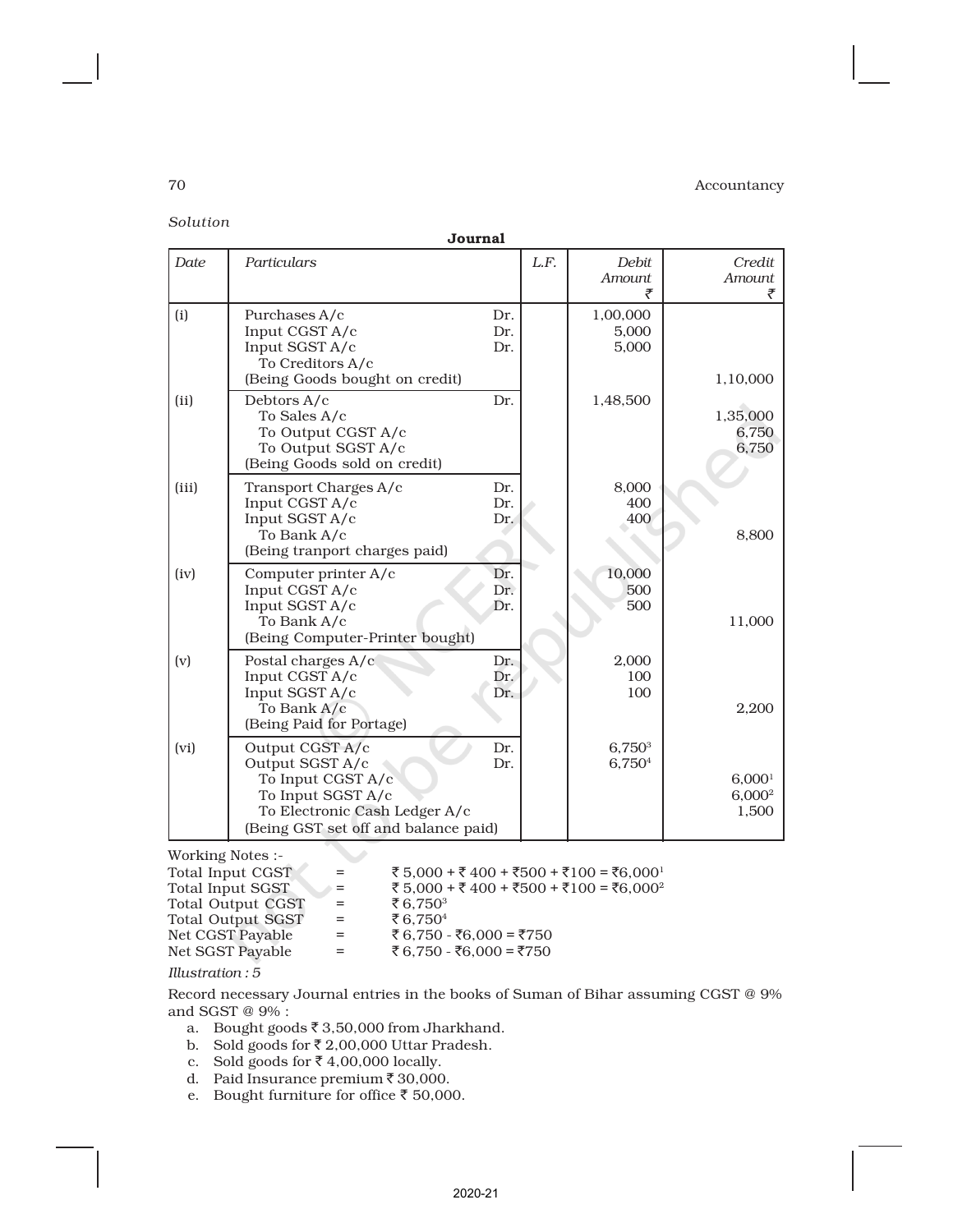# *Solution*

|        | Journal                                                                                                         |                   |                          |                              |
|--------|-----------------------------------------------------------------------------------------------------------------|-------------------|--------------------------|------------------------------|
| Date   | Particulars                                                                                                     | L.F.              | Debit<br>Amount          | Credit<br>Amount<br>₹        |
| (i)    | Purchases A/c<br>Input IGST A/c<br>To Bank A/c<br>(Being goods bought)                                          | Dr.<br>Dr.        | 3,50,000<br>63,000       | 4,13,000                     |
| (ii)   | Bank A/c<br>To Sales A/c<br>To Output IGST A/c<br>(Being goods sold outside the state)                          | Dr.               | 2,36,000                 | 2,00,000<br>36,000           |
| (iii)  | Debtors A/c<br>To Sales A/c<br>To Output CGST A/c<br>To Output SGST A/c<br>(Being goods sold on credit locally) | Dr.               | 4,72,000                 | 4,00,000<br>36,000<br>36,000 |
| (iv)   | Insurance Premium A/c<br>Input CGST A/c<br>Input SGST A/c<br>To Bank A/c<br>(Being insurance premium paid)      | Dr.<br>Dr.<br>Dr. | 30,000<br>2,700<br>2,700 | 35,400                       |
| (v)    | Furniture A/c<br>Input CGST A/c<br>Input SGST A/c<br>To Bank A/c<br>(Being furniture bought)                    | Dr.<br>Dr.<br>Dr. | 50,000<br>4,500<br>4,500 | 59,000                       |
| (vi)   | Output CGST A/c<br>To Input CGST A/c<br>To Input IGST A/c<br>(Being set off against CGST ouput<br>made)         | Dr.               | 34,200                   | 7,200<br>27,000              |
| (vii)  | Output SGST A/c<br>To Input SGST A/c<br>(Being set off against SGST output<br>made)                             | Dr.               | 7,200                    | 7,200                        |
| (viii) | Output IGST A/c<br>To Input IGST A/c<br>(Being set off against SGST output<br>made)                             | Dr.               | 36,200                   | 36,000                       |
| (ix)   | Output CGST A/c<br>Output SGST A/c<br>To Electronic Cash Ledger A/c<br>(Being final payment made)               | Dr.               | 1,800<br>28,800          | 30,600                       |

# Books of Suman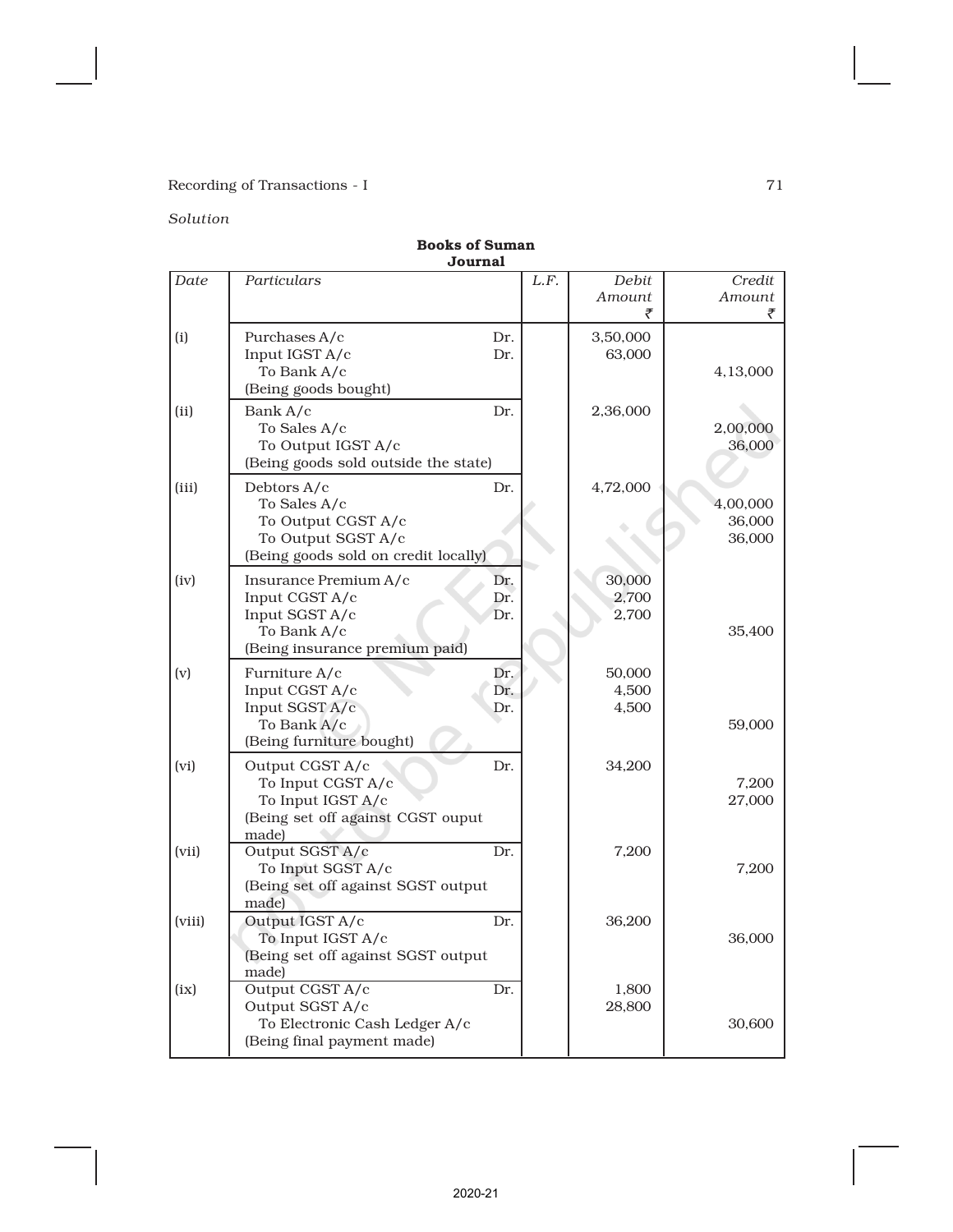*Working Notes :*

| <b>Particulars</b>     | <b>CGST</b> | <b>SGST</b> | <b>IGST</b> |
|------------------------|-------------|-------------|-------------|
| Output liability       | 36,000      | 36,000      | 36,000      |
| Loss: Input tax Credit |             |             |             |
| CGST                   | 7,200       |             |             |
| <b>SGST</b>            |             | 7,200       |             |
| <b>IGST</b>            | 27,000      |             | 36,000      |
| Amount Payable         | 1,800       | 28,800      | NIL         |

### Calculation Sheet

• Any IGST credit will first be applied to set off IGST and then CGST. Balance, if any, will be applied to set off SGST.

# 3.5 The Ledger

The ledger is the principal book of accounting system. It contains different accounts where transactions relating to that account are recorded. A ledger is the collection of all the accounts, debited or credited, in the journal proper and various special journal (about which you will learn in chapter 4). A ledger may be in the form of bound register, or cards, or separate sheets may be maintained in a loose leaf binder. In the ledger, each account is opened preferably on separate page or card.

### *Utility*

A ledger is very useful and is of utmost importance in the organisation. The net result of all transactions in respect of a particular account on a given date can be ascertained only from the ledger. For example, the management on a particular date wants to know the amount due from a certain customer or the amount the firm has to pay to a particular supplier, such information can be found only in the ledger. Such information is very difficult to ascertain from the journal because the transactions are recorded in the chronological order and defies classification. For easy posting and location, accounts are opened in the ledger in some definite order. For example, they may be opened in the same order as they appear in the profit and loss account and in balance sheet. In the beginning, an index is also provided. For easy identification, in big organisations, each account is also allotted a code number.

*Format* of the account is shown in figure 3.6.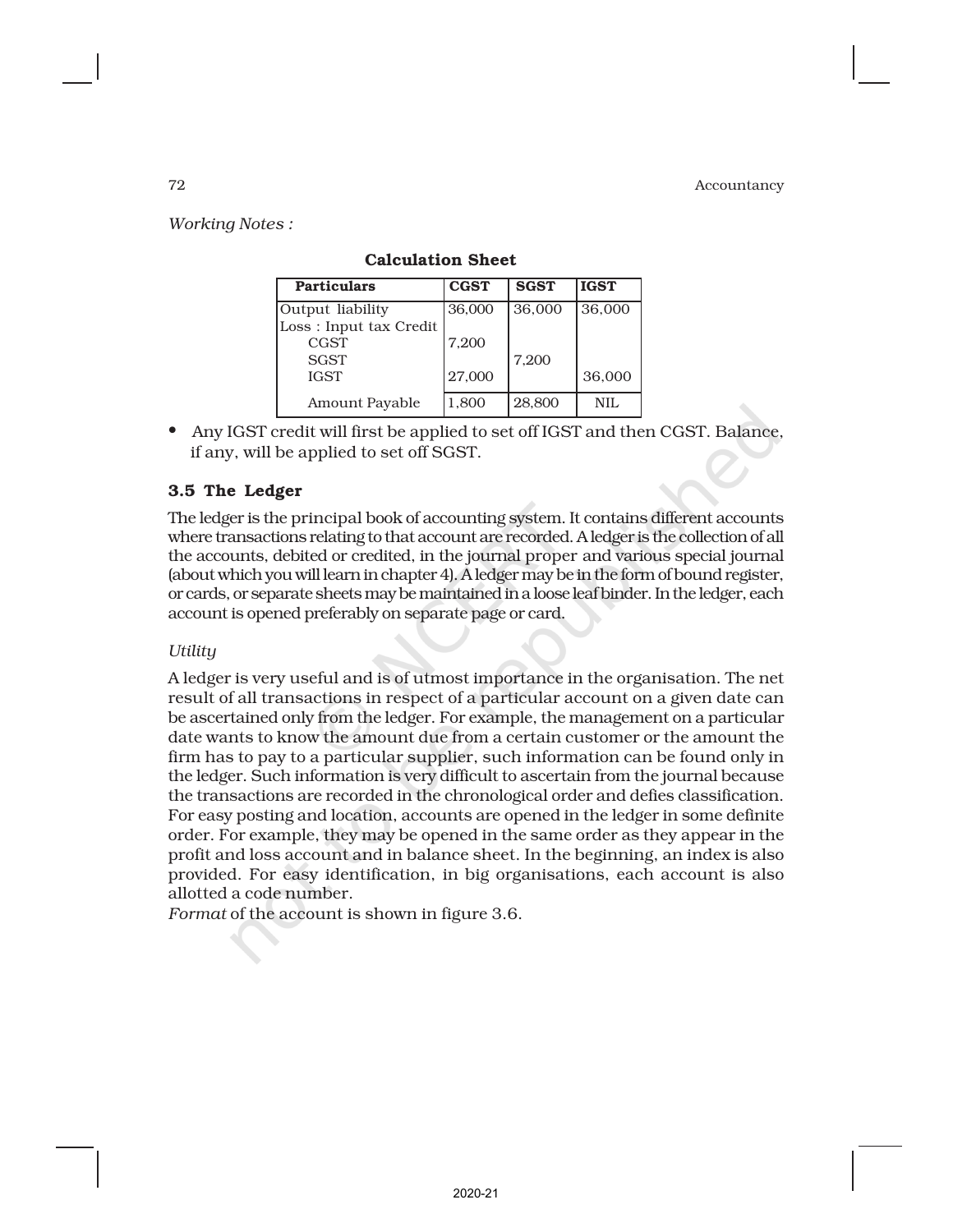### Name of the Account

| Dr.  |             |      |             |             |      | Сr.    |
|------|-------------|------|-------------|-------------|------|--------|
| Date | Particulars | J.F. | Amount Date | Particulars | J.F. | Amount |
|      |             |      |             |             |      |        |

### Fig. 3.6 : *Showing format of a ledger*

According to this format the columns will contain the information as given below:

An account is debited or credited according to the rules of debit and credit already explained in respect of each category of account.

*Title of the account* : The Name of the item is written at the top of the format as the title of the account. The title of the account ends with suffix 'Account'.

*Dr./Cr.* : Dr. means Debit side of the account that is left side and Cr. means Credit side of the account, i.e. right side.

*Date* : Year, Month and Date of transactions are posted in chronological order in this column.

*Particulars* : Name of the item with reference to the original book of entry is written on debit/credit side of the account.

*Journal Folio* : It records the page number of the original book of entry on which relevant transaction is recorded. This column is filled up at the time of posting.

*Amount* : This column records the amount in numerical figure, corresponding to what has been entered in the amount column of the original book of entry.

### Test Your Understanding - III

*Choose the Correct Answer :*

- 1. The ledger folio column of journal is used to:
	- (a) Record the date on which amount posted to a ledger account.
	- (b) Record the number of ledger account to which information is posted.
	- (c) Record the number of amounts posted to the ledger account.
	- (d) Record the page number of the ledger account.
- 2. The journal entry to record the sale of services on credit should include:
	- (a) Debit to debtors and credit to capital.
	- (b) Debit to cash and Credit to debtors.
	- (c) Debit to fees income and Credit to debtors.
	- (d) Debit to debtors and Credit to fees income.
- 3. The journal entry to record purchase of equipment for  $\bar{\tau}$  2,00,000 cash and a balance of  $\bar{\bar{\xi}}$  8,00,000 due in 30 days include:
	- (a) Debit equipment for  $\bar{\tau}$  2,00,000 and Credit cash  $\bar{\tau}$  2,00,000.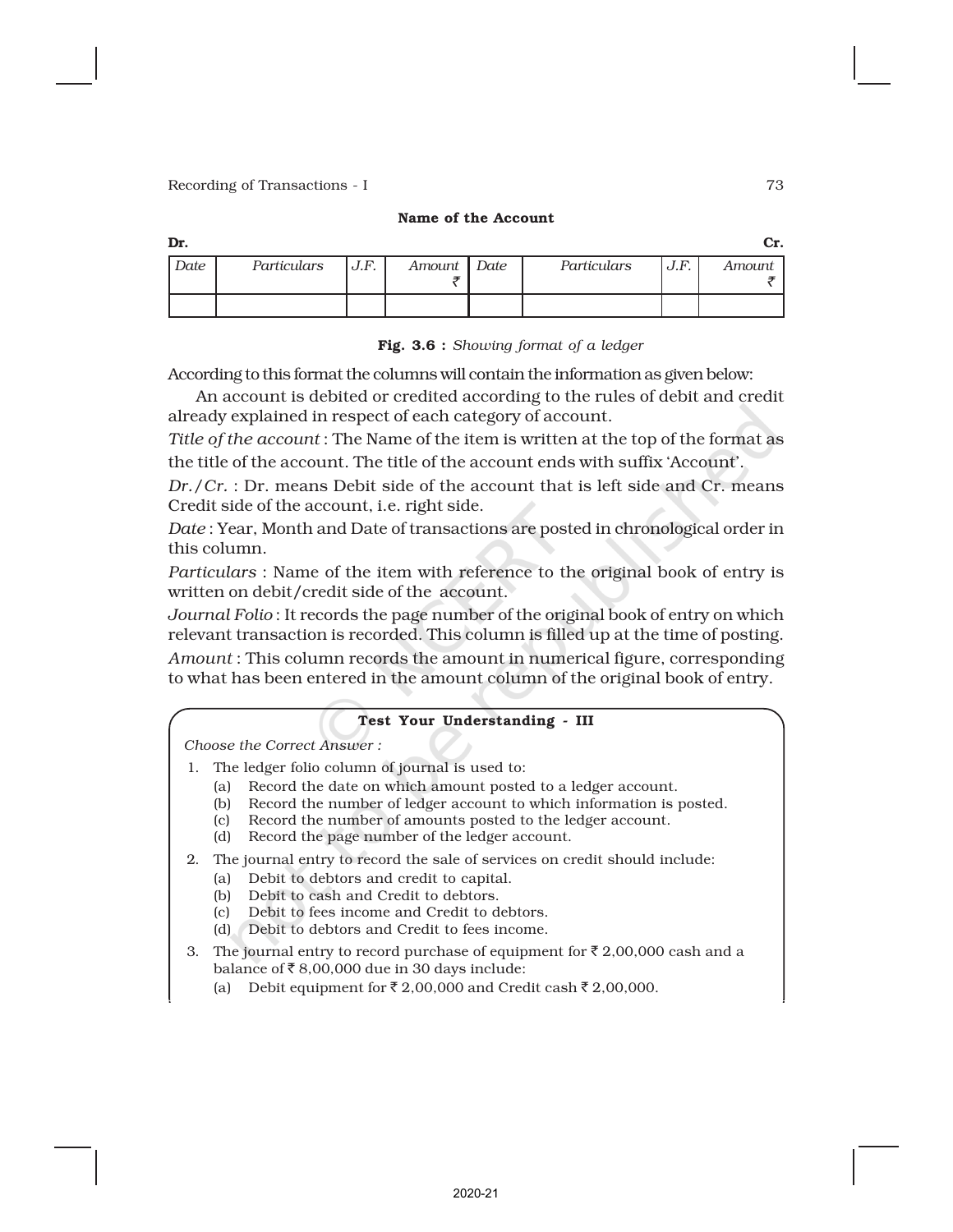- (b) Debit equipment for  $\bar{\zeta}$  10,00,000 and Credit cash  $\bar{\zeta}$  2,00,000 and creditors  $\bar{\zeta}$  8,00,000.
- (c) Debit equipment  $\bar{\tau}$  2,00,000 and Credit debtors  $\bar{\tau}$  8,00,000.
- (d) Debit equipment ₹ 10,00,000 and Credit cash ₹ 10,00,000.
- 4. When an entry is made in journal:
	- (a) Assets are listed first.
	- (b) Accounts to be debited listed first.
	- (c) Accounts to be credited listed first.
	- (d) Accounts may be listed in any order.
- 5. If a transaction is properly analysed and recorded:
	- (a) Only two accounts will be used to record the transaction.
	- (b) One account will be used to record transaction.
	- (c) One account balance will increase and another will decrease.
	- (d) Total amount debited will equals total amount credited.
- 6. The journal entry to record payment of monthly bill will include:
	- (a) Debit monthly bill and Credit capital.
	- (b) Debit capital and Credit cash.
	- (c) Debit monthly bill and Credit cash.
	- (d) Debit monthly bill and Credit creditors.
- 7. Journal entry to record salaries will include:
	- (a) Debit salaries Credit cash.
	- (b) Debit capital Credit cash.
	- (c) Debit cash Credit salary.
	- (d) Debit salary Credit creditors.

# *Distinction between Journal and Ledger*

The Journal and the Ledger are the most important books of the double entry mechanism of accounting and are indispensable for an accounting system. Following points of comparison are worth noting :

- 1. The Journal is the book of *first* entry (original entry); the ledger is the book of *second* entry.
- 2. The Journal is the book for *chronological* record; the ledger is the book for *analytical* record.
- 3. The Journal, as a book of source entry, gets greater importance as *legal evidence* than the ledger.
- 4. *Transaction* is the basis of classification of data within the Journal; *Account* is the basis of classification of data within the ledger.
- 5. Process of recording in the Journal is called Journalising; the process of recording in the ledger is known as *Posting*.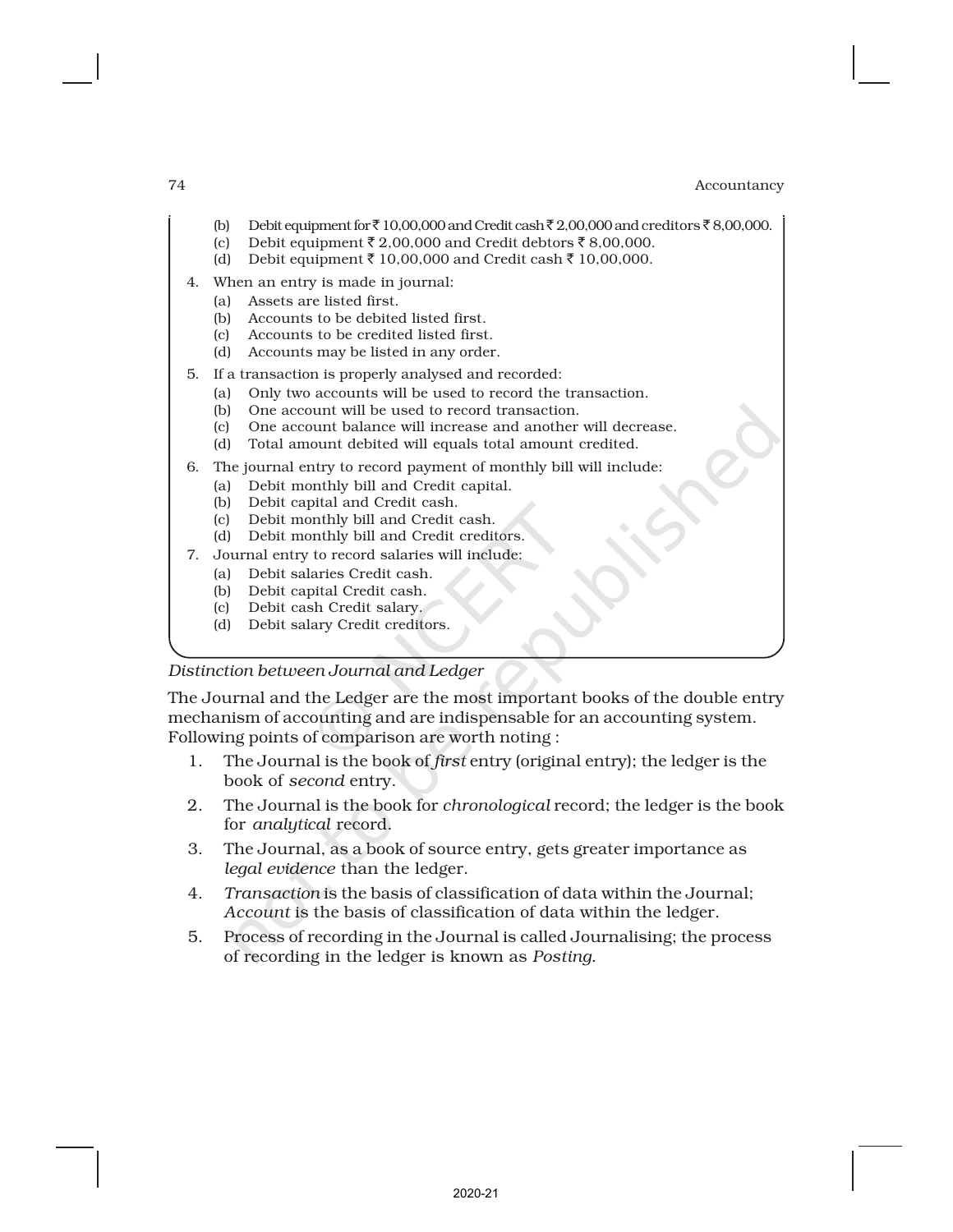# *3.5.1 Classification of Ledger Accounts*

We have seen earlier that all ledger accounts are put into five categories namely, assets, liabilities, capital, revenues/gains and expense losses. All these accounts may further be put into two groups, i.e. permanent accounts and temporary accounts. All permanent accounts are balanced and carried forward to the next accounting period. The temporary accounts are closed at the end of the accounting period by transferring them to the trading and profit and loss account. All permanent accounts appears in the balance sheet. Thus, all assets, liabilities and capital accounts are permanent accounts and all revenue and expense accounts are temporary accounts. This classification is also relevant for preparing the financial statements.

### 3.6 Posting from Journal

Posting is the process of transferring the entries from the books of original entry (journal) to the ledger. In other words, posting means grouping of all the transactions in respect to a particular account at one place for meaningful conclusion and to further the accounting process. Posting from the journal is done periodically, may be, weekly or fortnightly or monthly as per the requirements and convenience of the business.

The complete process of posting from journal to ledger has been discussed below: *Step 1* : Locate in the ledger, the account to be debited as entered in the journal. *Step 2* : Enter the date of transaction in the date column on the debit side. *Step 3*: In the 'Particulars' column write the name of the account through which it has been debited in the journal. For example, furniture sold for cash  $\bar{\tau}$  34,000. Now, in cash account on the debit side in the particulars column 'Furniture' will be entered signifying that cash is received from the sale of furniture. In Furniture account, in the ledger on the credit side is the particulars column, the word, cash will be recorded. The same procedure is followed in respect of all the entries recorded in the journal.

*Step 4* : Enter the page number of the journal in the folio column and in the journal write the page number of the ledger on which a particular account appears.

*Step 5* : Enter the relevant amount in the amount column on the debit side.

It may be noted that the same procedure is followed for making the entry on the credit side of that account to be credited. An account is opened only once in the ledger and all entries relating to a particular account is posted on the debit or credit side, as the case may be.

We will now see how the transactions listed in example on *page 46-47* are posted to different accounts from the journal.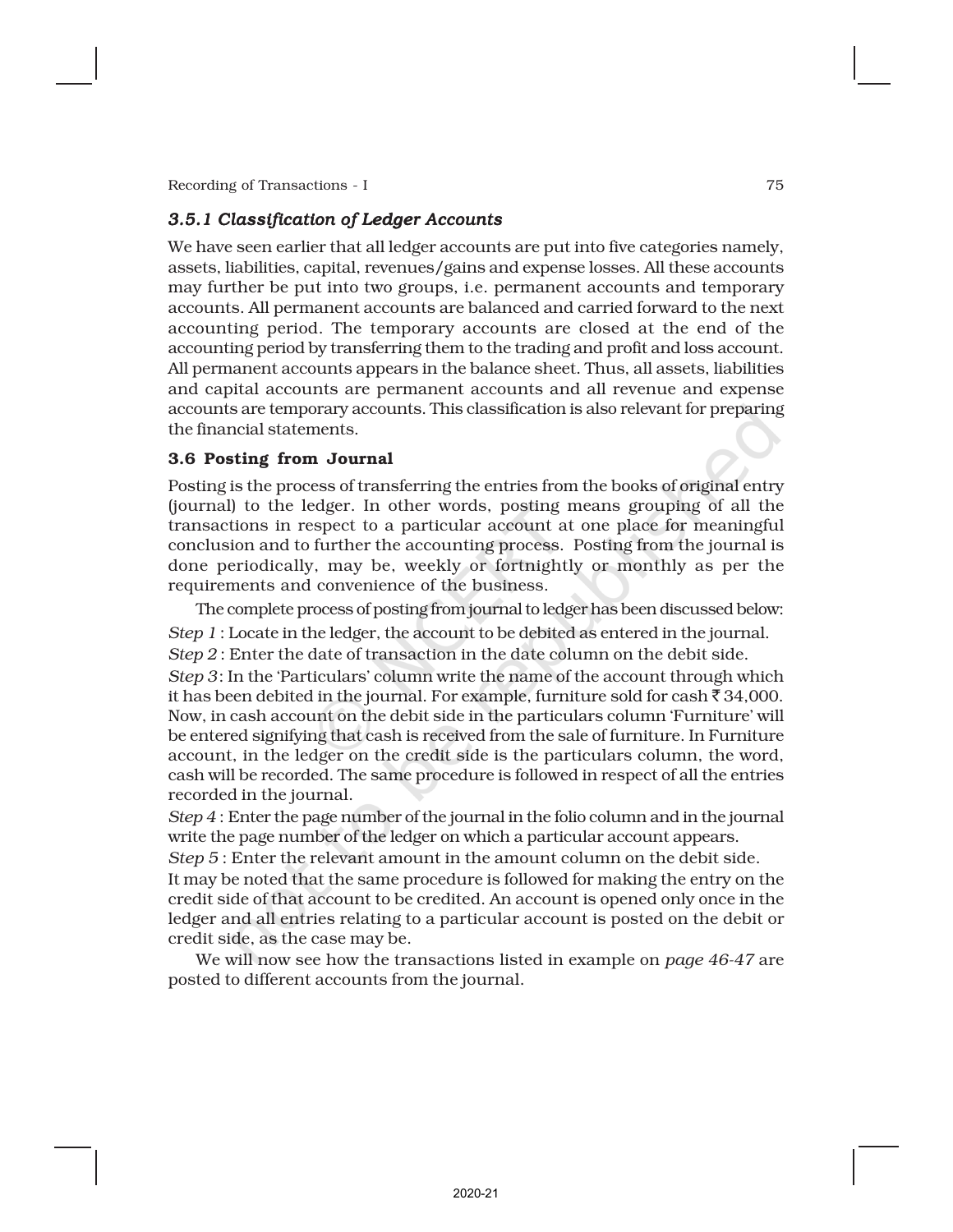### Cash Account

| Dr.  |             |      |             |             |      | Cr.      |
|------|-------------|------|-------------|-------------|------|----------|
| Date | Particulars | J.F. | Amount Date | Particulars | J.F. | Amount   |
|      |             |      |             |             |      |          |
|      | Capital     |      | 5,00,000    | Bank        |      | 4,80,000 |
|      |             |      |             | Plant and   |      | 10,000   |
|      |             |      |             | Machinery   |      |          |

# Capital Account

| Dr.  |                    |             |             |      |          |
|------|--------------------|-------------|-------------|------|----------|
| Date | Particulars   J.F. | Amount Date | Particulars | J.F. | Amount   |
|      |                    |             | Cash        |      | 5.00.000 |

# Bank Account

| Dr.  |               |      |             |             |      | Cr.    |
|------|---------------|------|-------------|-------------|------|--------|
| Date | Particulars I | J.F. | Amount Date | Particulars | J.F. | Amount |
|      | Cash          |      | 4,80,000    | Furniture   |      | 60,000 |

# Furniture Account

| Dr.  |                                  |        |             |      |        |
|------|----------------------------------|--------|-------------|------|--------|
| Date | Particulars   J.F.   Amount Date |        | Particulars | J.F. | Amount |
|      | Bank                             | 60,000 |             |      |        |

# Plant and Machinery Account

| Dr.  |                    |             |             |      | Cr.    |
|------|--------------------|-------------|-------------|------|--------|
| Date | Particulars   J.F. | Amount Date | Particulars | J.F. | Amount |
|      |                    |             |             |      |        |
|      | Cash               | 10,000      |             |      |        |
|      | Ramjee lal         | 1,15,000    |             |      |        |

# Ramjee Lal's Account

| Dr.  |             |      |             |                        |      |          |
|------|-------------|------|-------------|------------------------|------|----------|
| Date | Particulars | J.F. | Amount Date | Particulars            | J.F. | Amount   |
|      |             |      |             | Plant and<br>Machinery |      | 1,15,000 |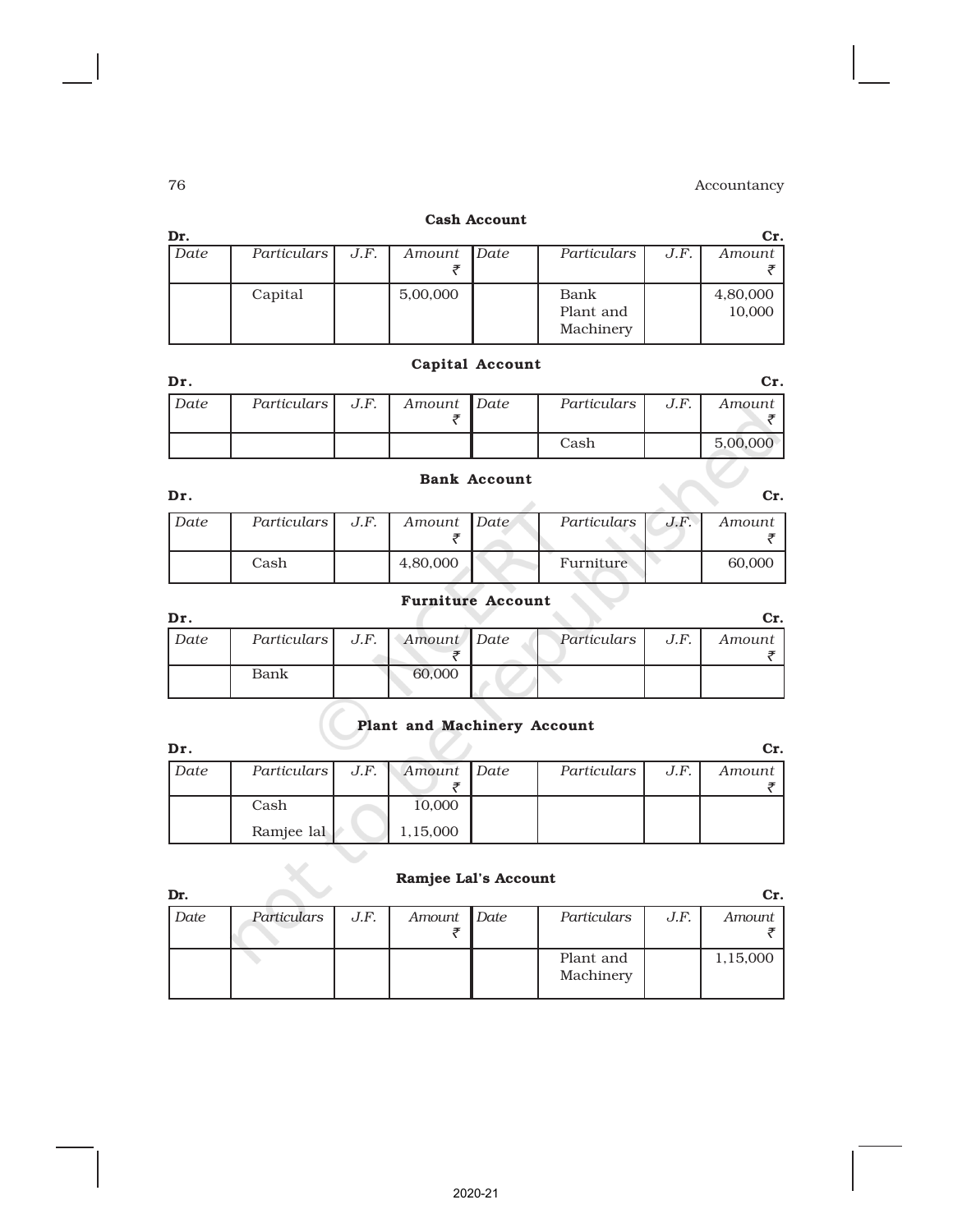### Purchases Account

| Dr.  |                    |             |             |      | Cr.    |
|------|--------------------|-------------|-------------|------|--------|
| Date | Particulars   J.F. | Amount Date | Particulars | J.F. | Amount |
|      |                    |             |             |      |        |
|      | Sumit<br>Traders   | 55,000      |             |      |        |

### Sumit Traders Account

| Dr   |                    |             |             |      |        |
|------|--------------------|-------------|-------------|------|--------|
| Date | Particulars   J.F. | Amount Date | Particulars | J.F. | Amount |
|      |                    |             |             |      |        |
|      |                    |             | Purchases   |      | 55,000 |

### Rajani Enterprises Account

| Dr.  |                    |             |             |      | Cr.    |
|------|--------------------|-------------|-------------|------|--------|
| Date | Particulars   J.F. | Amount Date | Particulars | J.F. | Amount |
|      |                    |             |             |      |        |
|      | Sales              | 35,000      |             |      |        |
|      |                    |             |             |      |        |

### Sales Account

| Dr.  |                    |             |                        |      | cr.    |
|------|--------------------|-------------|------------------------|------|--------|
| Date | Particulars   J.F. | Amount Date | Particulars            | J.F. | Amount |
|      |                    |             | Rajani Enter<br>prises |      | 35,000 |

### Test Your Understanding - IV

*Fill in the blanks:*

- 1. Issued a cheque for  $\bar{8}8,000$  to pay rent. The account to be debited is ...........
- 2. Collected  $\bar{\tau}$  35,000 from debtors. The account to be credited is ...........
- 3. Purchased office stationary for  $\bar{\tau}$  18,000. The account to be credited is ..........
- 4. Purchased new machine for  $\bar{\tau}$  1,70,000 and issued cheque for the same. The account to be debited is ............
- 5. Issued cheque for  $\bar{\tau}$  70,000 to pay off on of the creditors. The account to be debited is ............
- 6. Returned damaged office stationary and received  $\bar{\tau}$  50,000. The account to be credited is ............
- 7. Provided services for  $\bar{\mathfrak{e}}$  65,000 on credit. The account to be debited is ..........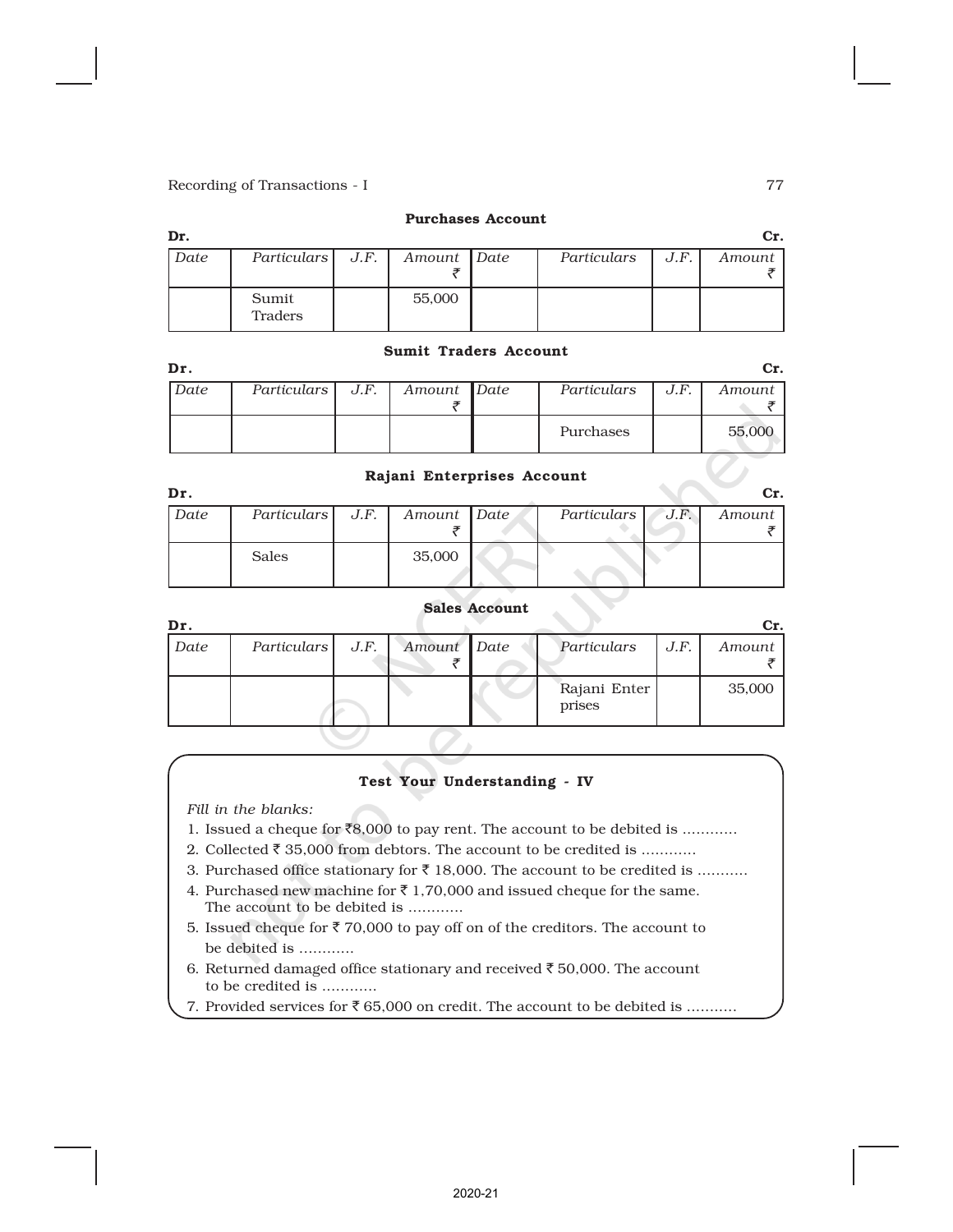*Illustration 4*

Journalise the following transactions of M/s Mallika Fashion House and post the entries to the Ledger:

| Date    | Details                                                   | Amount   |
|---------|-----------------------------------------------------------|----------|
| 2017    |                                                           | ₹        |
| June 05 | Business started with cash                                | 2,00,000 |
| June 08 | Opened a bank account with Syndicate Bank                 | 80,000   |
| June 12 | Goods purchased on credit from M/s Gulmohar Fashion House | 30,000   |
| June 12 | Purchase office machines, paid by cheque                  | 20,000   |
| June 18 | Rent paid by cheque                                       | 5,000    |
| June 20 | Sale of goods on credit to M/s Mohit Bros                 | 10,000   |
| June 22 | Cash sales                                                | 15,000   |
| June 25 | Cash paid to M/s Gulmohar Fashion House                   | 30,000   |
| June 28 | Received a cheque from M/s Mohit Bros                     | 10,000   |
| June 30 | Salary paid in cash                                       | 6,000    |
|         |                                                           |          |

*Solution*

*(i) Recording the transactions*

### Books of Mallika Fashion House Journal

|                 | Journal                                                                       |      |                        |                  |  |  |  |  |  |  |  |
|-----------------|-------------------------------------------------------------------------------|------|------------------------|------------------|--|--|--|--|--|--|--|
| <b>Date</b>     | Particulars                                                                   | L.F. | <b>Debit</b><br>Amount | Credit<br>Amount |  |  |  |  |  |  |  |
| 2017<br>June 05 | Cash A/c<br>To Capital A/c<br>(Business started with cash)                    | Dr.  | 2,00,000               | 2,00,000         |  |  |  |  |  |  |  |
| June 08         | Bank A/c<br>To Cash A/c<br>(Opened a current account with<br>syndicate bank)  | Dr.  | 80,000                 | 80,000           |  |  |  |  |  |  |  |
| June $121$      | Purchases A/c<br>To Gulmohar Fashion House A/c<br>(Goods purchased on credit) | Dr.  | 30,000                 | 30,000           |  |  |  |  |  |  |  |
| June $12$       | Office Machines A/c<br>To Bank A/c<br>(Office machine purchased)              | Dr.  | 20,000                 | 20,000           |  |  |  |  |  |  |  |
| June 18         | Rent $A/c$<br>To Bank A/c<br>(Rent paid)                                      | Dr.  | 5,000                  | 5,000            |  |  |  |  |  |  |  |
| June 20         | Mohit Bros A/c<br>To Sales A/c<br>(Goods sold on credit)                      | Dr.  | 10,000                 | 10,000           |  |  |  |  |  |  |  |
|                 | Total $c/f$                                                                   |      | 3,45,000               | 3,45,000         |  |  |  |  |  |  |  |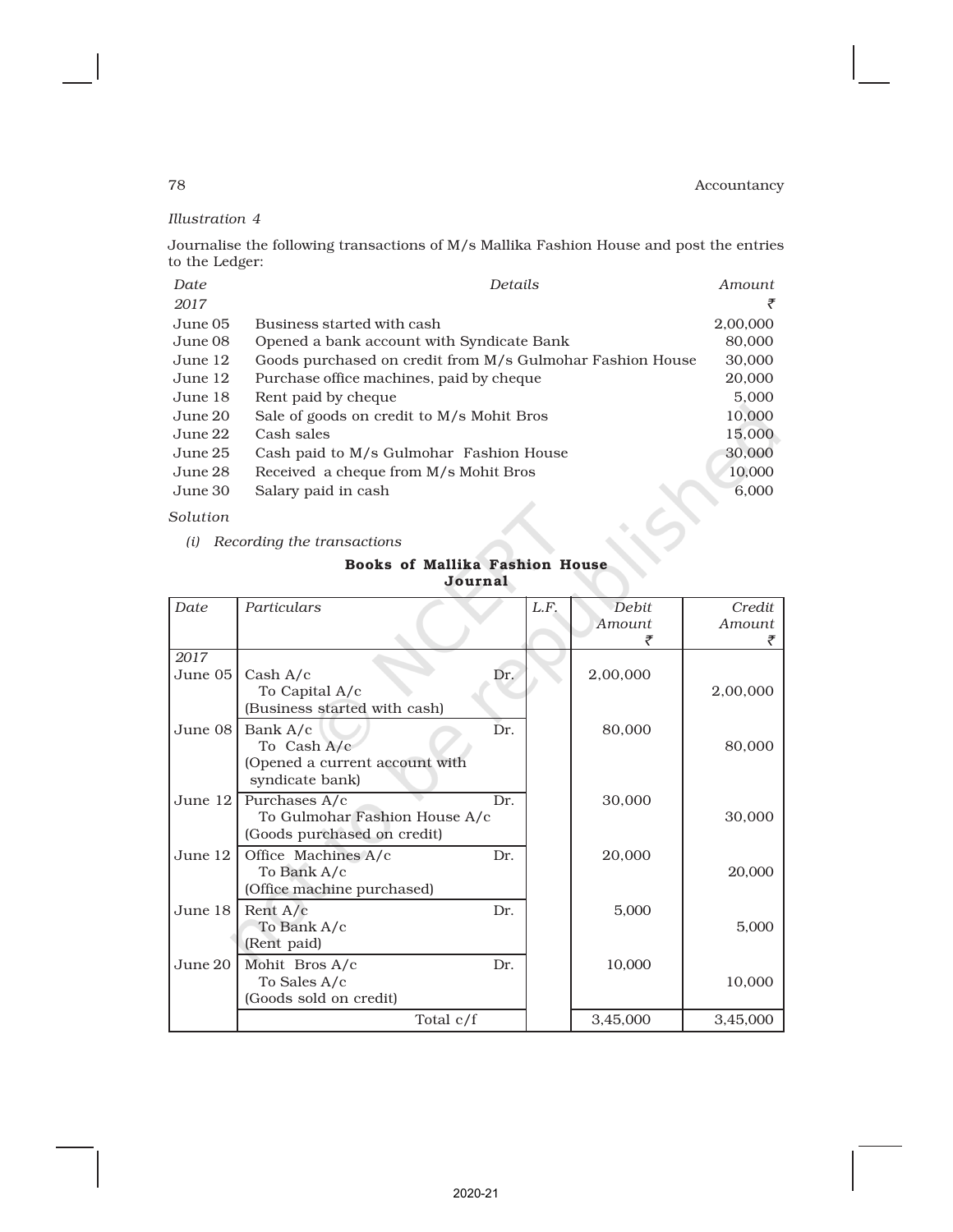|         | Total b/f                                                                                    |     | 3,45,000 | 3,45,000 |
|---------|----------------------------------------------------------------------------------------------|-----|----------|----------|
| June 22 | Cash A/c<br>To Sales A/c<br>(Goods sold for cash)                                            | Dr. | 15,000   | 15,000   |
| June 25 | Gulmohar Fashion House A/c<br>To Cash A/c<br>(Cash paid to Gulmohar<br><b>Fashion House)</b> | Dr. | 30,000   | 30,000   |
| June 28 | Bank A/c<br>To Mohit Bros A/c<br>(Payment received in full and<br>final settlement)          | Dr. | 10,000   | 10,000   |
| June 30 | Salary A/c<br>To Cash A/c<br>(Monthly salary paid)                                           | Dr. | 6,000    | 6,000    |
|         | Total                                                                                        |     | 4,06,000 | 4,06,000 |
| (ii)    | Posting in the Ledger Book                                                                   |     |          |          |

*(ii) Posting in the Ledger Book*

# Cash Account

| Dr.     |              |      |          |           |                       |      | Cr.    |
|---------|--------------|------|----------|-----------|-----------------------|------|--------|
| Date    | Particulars  | J.F. | Amount   | Date      | Particulars           | J.F. | Amount |
|         |              |      |          |           |                       |      |        |
| 2017    |              |      |          | 2017      |                       |      |        |
| June 5  | Capital      |      | 2,00,000 | June 8    | Bank                  |      | 80,000 |
| June 22 | <b>Sales</b> |      | 15,000   | June $25$ | Gulmohar              |      | 30,000 |
|         |              |      |          |           | <b>Fashion Housel</b> |      |        |
|         |              |      |          | June 30   | Salary                |      | 6,000  |

# Capital Account

| Dr.  |             |      |             |                |             |      | Cr.      |
|------|-------------|------|-------------|----------------|-------------|------|----------|
| Date | Particulars | J.F. | Amount Date |                | Particulars | J.F. | Amount   |
|      |             |      |             | 2017<br>June 5 | Cash        |      | 2,00,000 |

|                    |                     |      |                  | <b>Bank Account</b> |                                |      |                 |
|--------------------|---------------------|------|------------------|---------------------|--------------------------------|------|-----------------|
| Dr.                |                     |      |                  |                     |                                |      | Cr.             |
| Date               | Particulars         | J.F. | Amount           | Date                | Particulars                    | J.F. | Amount          |
| 2017               |                     |      |                  | 2017                |                                |      |                 |
| June 08<br>June 28 | Cash<br>Mohit Bros. |      | 80,000<br>10,000 | June 12<br>June 18  | <b>Office Machines</b><br>Rent |      | 30,000<br>5,000 |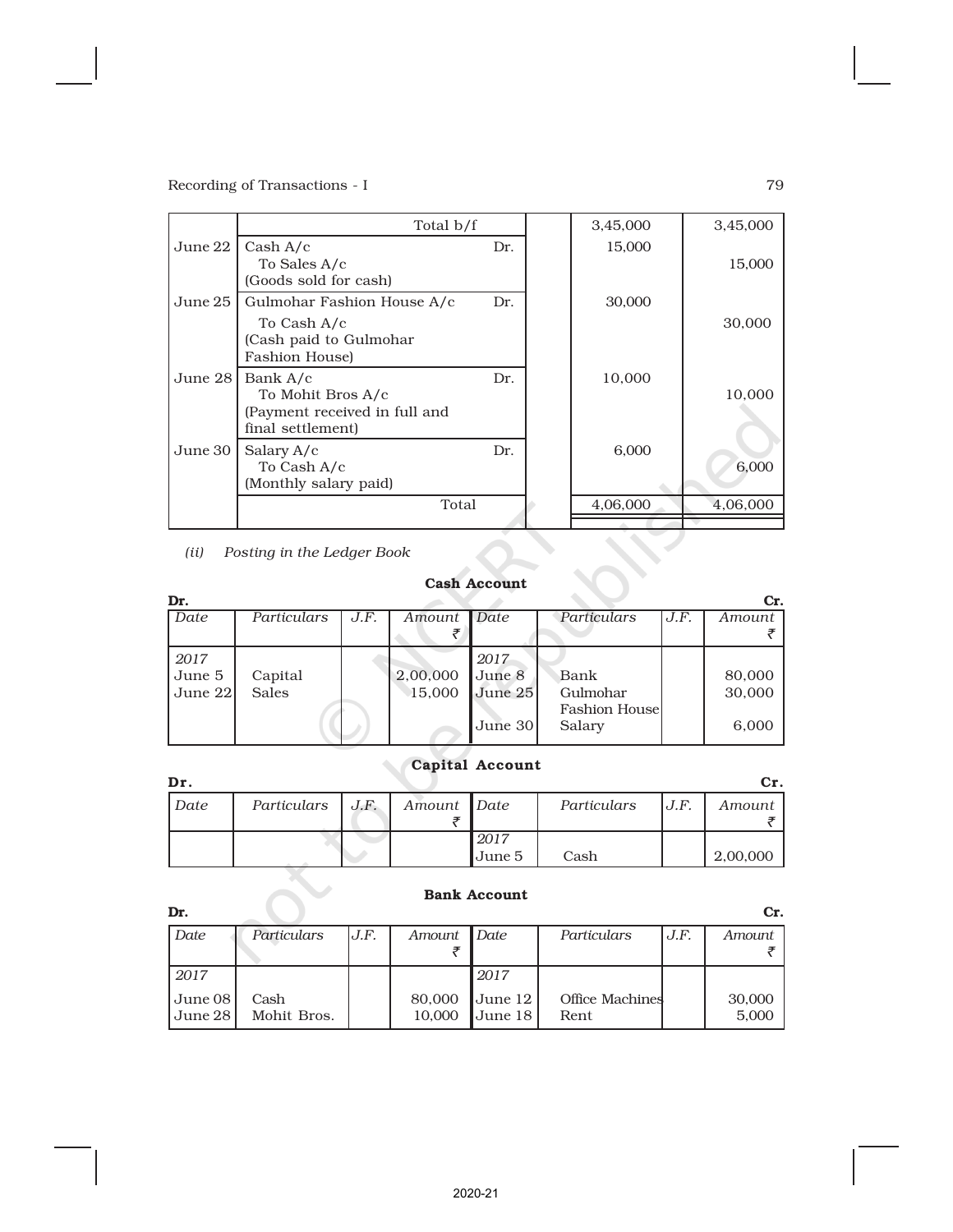### Purchases Account

| Dr.         |                           |      |        |      |             |      | Cr.    |
|-------------|---------------------------|------|--------|------|-------------|------|--------|
| Date        | Particulars               | J.F. | Amount | Date | Particulars | J.F. | Amount |
| 2017        |                           |      |        | 2017 |             |      |        |
| $ $ June 12 | Gulmohar<br>Fashion House |      | 30,000 |      |             |      |        |

### Gulmohar Fashion House Account

| Dr.                     |             |      |             |           |             |      | Cr.    |
|-------------------------|-------------|------|-------------|-----------|-------------|------|--------|
| Date                    | Particulars | J.F. | Amount Date |           | Particulars | J.F. | Amount |
|                         |             |      |             |           |             |      |        |
| i 2017                  |             |      |             | 2017      |             |      |        |
| $\vert$ June 25 $\vert$ | Cash        |      | 30,000      | June $12$ | Purchases   |      | 30,000 |

# Office Machines Account

| Dr.     |                                  |             |             |      | Сr.      |
|---------|----------------------------------|-------------|-------------|------|----------|
| Date    | Particulars $\vert$ J.F. $\vert$ | Amount Date | Particulars | U.F. | Amount 1 |
|         |                                  |             |             |      |          |
| 2017    |                                  |             |             |      |          |
| June 12 | Bank                             | 20,000      |             |      |          |

# Rent Account

| Dr.                     |                    |             |             |       | Cr.    |
|-------------------------|--------------------|-------------|-------------|-------|--------|
| Date                    | Particulars   J.F. | Amount Date | Particulars | IJ.F. | Amount |
|                         |                    |             |             |       |        |
| 2017                    |                    |             |             |       |        |
| $\vert$ June 18 $\vert$ | Bank               | 5,000       |             |       |        |
|                         |                    |             |             |       |        |

# Mohit Bros. Account

| Dr.         |                    |             |                         |             |      | Cr.    |
|-------------|--------------------|-------------|-------------------------|-------------|------|--------|
| Date        | Particulars $J.F.$ | Amount Date |                         | Particulars | U.F. | Amount |
|             |                    |             |                         |             |      |        |
| 2017        |                    |             | 2017                    |             |      |        |
| l June 20 l | <b>Sales</b>       | 10,000      | $\vert$ June 28 $\vert$ | Cash        |      | 10,000 |

### Sales Account

| Dr.     |             |      |             |                |             |      | Cr.    |
|---------|-------------|------|-------------|----------------|-------------|------|--------|
| Date    | Particulars | J.F. | Amount Date |                | Particulars | J.F. | Amount |
|         |             |      |             |                |             |      |        |
| 2017    |             |      |             | 2017           |             |      |        |
| June 20 |             |      |             | June 20        | Mohit Bros. |      | 10,000 |
|         |             |      |             | <b>June 22</b> | Cash        |      | 15,000 |
|         |             |      |             |                |             |      |        |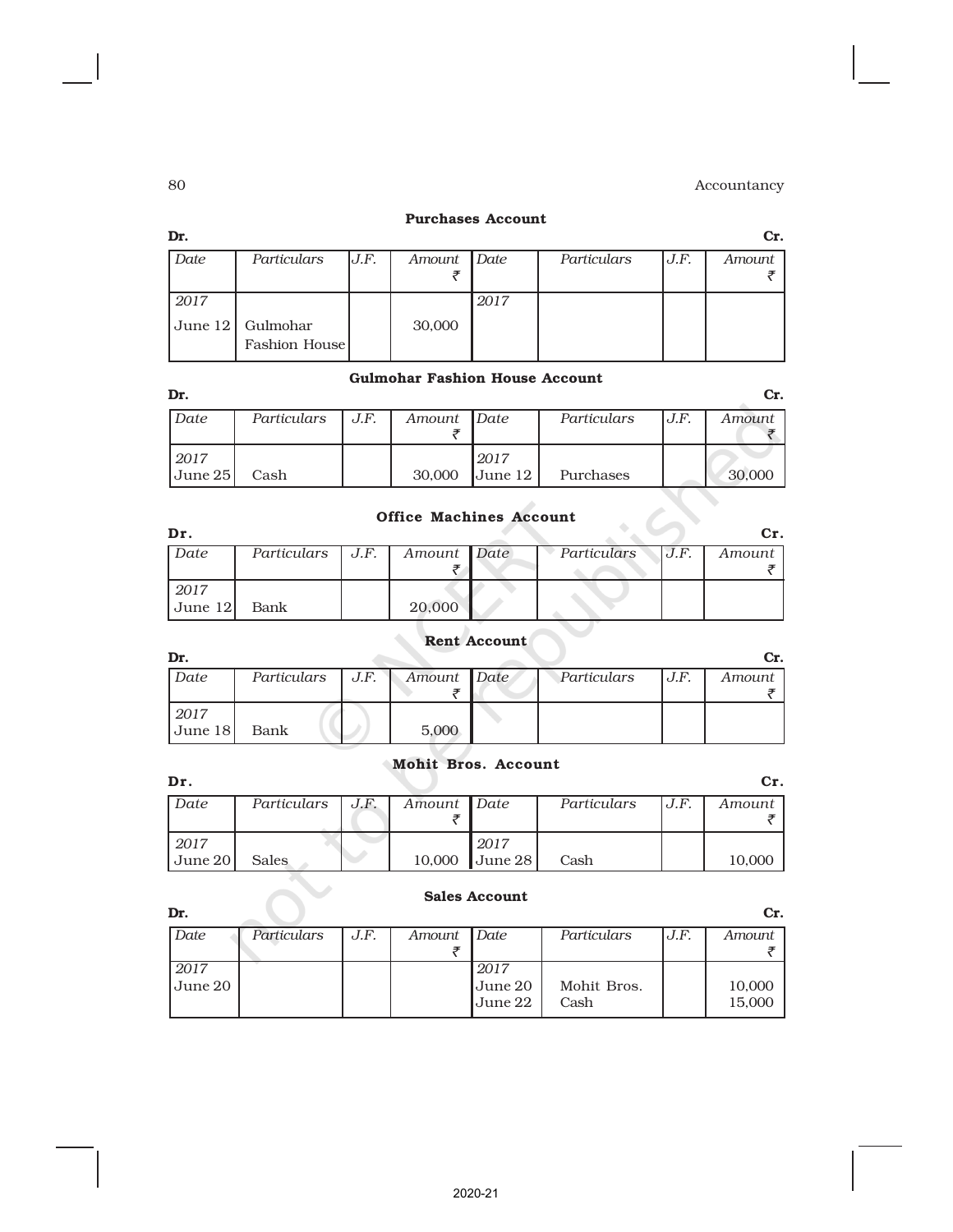# Salary Account

| Dr.                     |                    |             |             |      | Cr.    |
|-------------------------|--------------------|-------------|-------------|------|--------|
| Date                    | Particulars $J.F.$ | Amount Date | Particulars | U.F. | Amount |
|                         |                    |             |             |      |        |
| 2017                    |                    |             |             |      |        |
| $\vert$ June 30 $\vert$ | Cash               | 6,000       |             |      |        |

### *Illustration 5*

Journalise the following transactions of M/s Time Zone and post them to the ledger accounts :

| Date<br>2017 | Details                                                  | Amount   |
|--------------|----------------------------------------------------------|----------|
| Dec. 01      | Business started with cash                               | 1,20,000 |
| Dec. 02      | Opened a bank account with ICICI                         | 4,00,00  |
| Dec. 04      | Goods purchased for cash                                 | 12,000   |
| Dec. 10      | Paid cartage                                             | 500      |
| Dec. 12      | Goods sold on credit to M/s Lara India                   | 25,000   |
| Dec. 14      | Cash received from M/s Lara India                        | 10,000   |
| Dec. 16      | Goods returned from Lara India                           | 3,000    |
| Dec. 18      | Paid trade expenses                                      | 700      |
| Dec. 19      | Goods purchased on credit from Taranum                   | 32,000   |
| Dec. 20      | Cheque received from M/s Lara India for final settlement | 11,500   |
|              | and deposited sameday into bank                          |          |
| Dec. 22      | Goods returned to Taranum                                | 1,500    |
| Dec. 24      | Paid for stationery                                      | 1,200    |
| Dec. 26      | Cheque given to Taranum on account                       | 20,000   |
| Dec. 28      | Paid rent by cheque                                      | 4,000    |
| Dec. 29      | Drew cash for personal use                               | 10,000   |
| Dec. 30      | Cash sales                                               | 12,000   |
| Dec. 31      | Goods sold to M/s Rupak Traders                          | 11,000   |

### *Solution*

### Books of Time Zone Journal

| Date    | Particulars                    |     | L.F. | Debit    | Credit   |
|---------|--------------------------------|-----|------|----------|----------|
|         |                                |     |      | Amount   | Amount   |
|         |                                |     |      |          |          |
| 2017    |                                |     |      |          |          |
| Dec. 01 | Cash A/c                       | Dr. |      | 1,20,000 |          |
|         | To Capital A/c                 |     |      |          | 1,20,000 |
|         | Business started with cash)    |     |      |          |          |
| 02      | Bank A/c                       | Dr. |      | 40,000   |          |
|         | To Cash A/c                    |     |      |          | 40,000   |
|         | (Opened a current account with |     |      |          |          |
|         | ICICI bank)                    |     |      |          |          |
| 04      | Purchases A/c                  | Dr. |      | 12.000   |          |
|         | To Cash A/c                    |     |      |          | 12,000   |
|         | (Goods purchased for cash)     |     |      |          |          |
|         | Total c/f                      |     |      | 1.72.000 | 1.72.000 |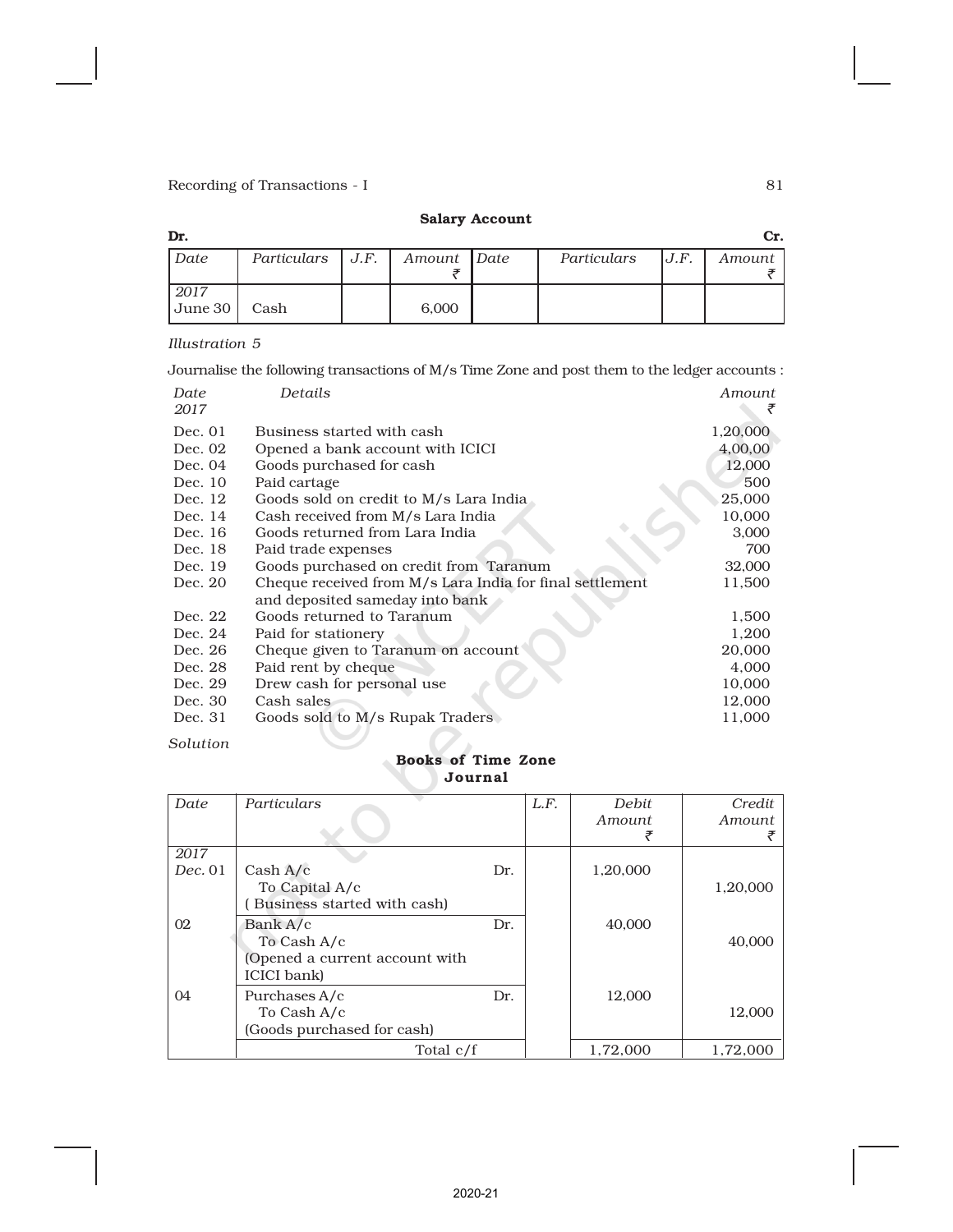| 10<br>Cartage A/c<br>Dr.<br>500<br>To Cash A/c<br>(Cartage paid)<br>12<br>Lara India A/c<br>Dr.<br>25,000<br>To Sales A/c<br>(Goods sold on credit)<br>14<br>Dr.<br>Cash A/c<br>10,000<br>To Lara India A/c<br>(Cash received from Lara India)<br>Sales Return A/c<br>16<br>Dr.<br>3,000<br>To Lara India A/c<br>(Goods returned from Lara India)<br>Trade Expenses A/c<br>700<br>18<br>Dr.<br>To Cash A/c | Total $b/f$           | 1,72,000 | 1,72,000 |
|------------------------------------------------------------------------------------------------------------------------------------------------------------------------------------------------------------------------------------------------------------------------------------------------------------------------------------------------------------------------------------------------------------|-----------------------|----------|----------|
|                                                                                                                                                                                                                                                                                                                                                                                                            |                       |          | 500      |
|                                                                                                                                                                                                                                                                                                                                                                                                            |                       |          | 25,000   |
|                                                                                                                                                                                                                                                                                                                                                                                                            |                       |          | 10,000   |
|                                                                                                                                                                                                                                                                                                                                                                                                            |                       |          | 3,000    |
|                                                                                                                                                                                                                                                                                                                                                                                                            | (Trade expenses paid) |          | 700      |
| Purchases A/c<br>Dr.<br>32,000<br>19<br>To Tranum's A/c<br>(Goods purchased on credit)                                                                                                                                                                                                                                                                                                                     |                       |          | 32,000   |
| Bank A/c<br>Dr.<br>11,500<br>20<br>Dr.<br>Discount A/c<br>500<br>To Lara India A/c<br>(Cheque received for final settlement)                                                                                                                                                                                                                                                                               |                       |          | 12,000   |
| 22<br>Taranum's A/c<br>Dr.<br>1,500<br>To Purchase Return's A/c<br>(Goods returned to Tranum)                                                                                                                                                                                                                                                                                                              |                       |          | 1,500    |
| Stationery A/c<br>Dr.<br>24<br>1,200<br>To Cash A/c<br>(Cash paid for stationery)                                                                                                                                                                                                                                                                                                                          |                       |          | 1,200    |
| Dr.<br>26<br>Taranum's A/c<br>20,000<br>To Bank A/c<br>(Cheque given to Tranum)                                                                                                                                                                                                                                                                                                                            |                       |          | 20,000   |
| Rent $A/c$<br>Dr.<br>28<br>4,000<br>To Bank A/c<br>(Rent paid by cheque)                                                                                                                                                                                                                                                                                                                                   |                       |          | 4,000    |
| 29<br>Drawings A/c<br>10,000<br>Dr.<br>To Cash A/c<br>(Cash withdrawn for personal use)                                                                                                                                                                                                                                                                                                                    |                       |          | 10,000   |
| Cash A/c<br>30<br>12,000<br>Dr.<br>To Sales A/c<br>(Goods sold for cash)                                                                                                                                                                                                                                                                                                                                   |                       |          | 12,000   |
| Rupak Trader A/c<br>31<br>Dr.<br>11,000<br>To Sales A/c<br>(Goods sold on credit)                                                                                                                                                                                                                                                                                                                          |                       |          | 11,000   |
| Total<br>3,14,900                                                                                                                                                                                                                                                                                                                                                                                          |                       |          | 3,14,900 |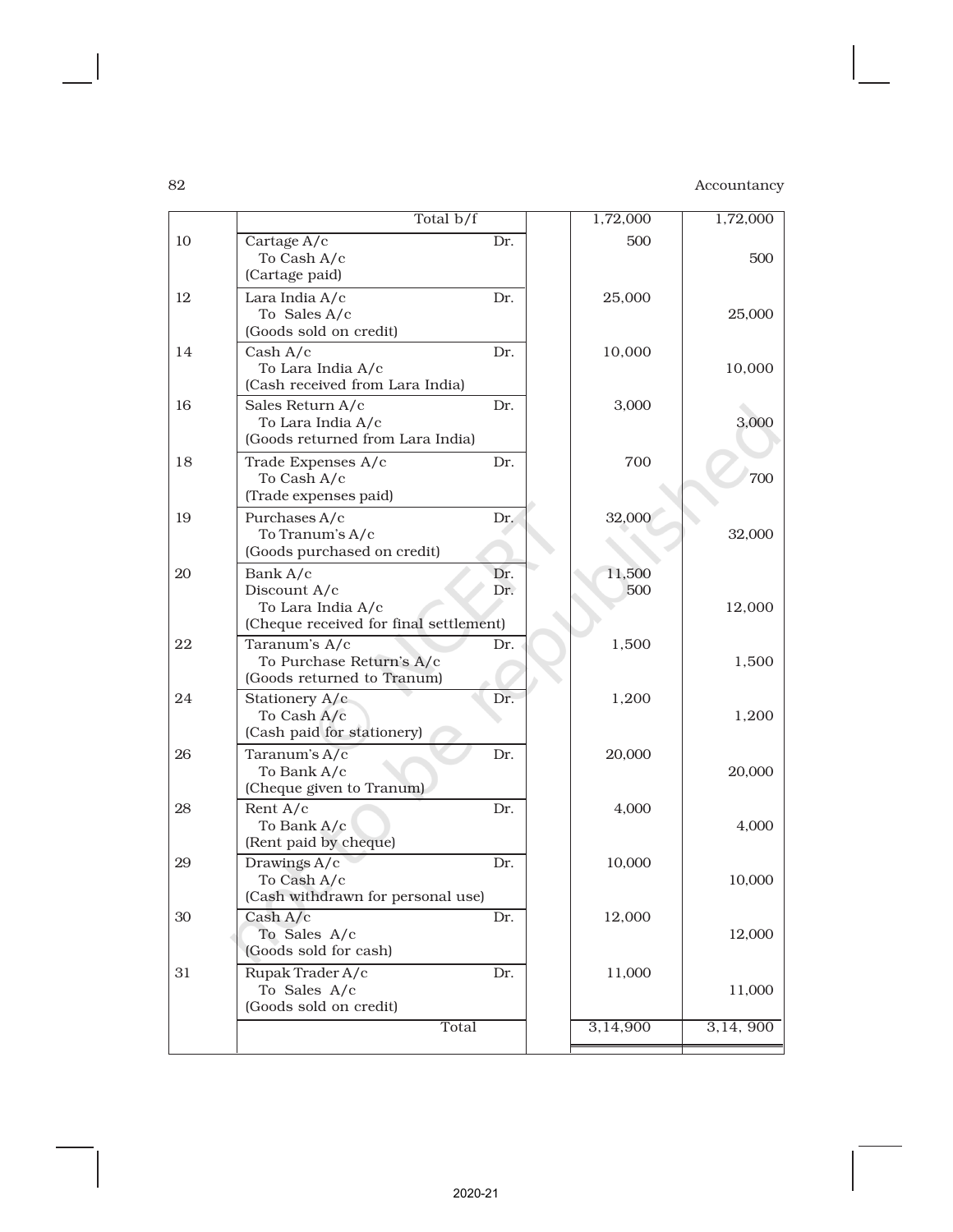# *Posting in the Ledger Book :*

# Cash Account

| Dr.     |              |      |          |          |             |      | Cr.           |
|---------|--------------|------|----------|----------|-------------|------|---------------|
| Date    | Particulars  | J.F. | Amount   | Date     | Particulars | J.F. | <b>Amount</b> |
|         |              |      |          |          |             |      |               |
| 2017    |              |      |          | 2017     |             |      |               |
| Dec. 01 | Capital      |      | 1,20,000 | Dec. 02  | Bank        |      | 40,000        |
| Dec. 14 | Lara India   |      | 10,000   | Dec. 04  | Purchase    |      | 12,000        |
| Dec. 30 | <b>Sales</b> |      | 12.000   | Dec. 10  | Cartage     |      | 500           |
|         |              |      |          | Dec. 18  | Trade       |      | 700           |
|         |              |      |          |          | Expenses    |      |               |
|         |              |      |          | Dec. 24. | Stationery  |      | 1,200         |
|         |              |      |          | Dec. 29  | Drawings    |      | 1,000         |
|         |              |      |          |          |             |      |               |

# Capital Account

| Dr.  |                          |             |        |             |      | Cr.      |
|------|--------------------------|-------------|--------|-------------|------|----------|
| Date | Particulars $\vert$ J.F. | Amount Date |        | Particulars | J.F. | Amount   |
|      |                          |             |        |             |      |          |
|      |                          |             | .2017  |             |      |          |
|      |                          |             | Dec.01 | Cash        |      | 1,20,000 |

# Bank Account

| Dr.    |             |      |             |        |             |      | Cr.    |
|--------|-------------|------|-------------|--------|-------------|------|--------|
| Date   | Particulars | J.F. | Amount Date |        | Particulars | U.F. | Amount |
|        |             |      |             |        |             |      |        |
| 2017   |             |      |             | 2017   |             |      |        |
| Dec.02 | Cash        |      | 40,000      | Dec.26 | Taranum's   |      | 20,000 |
| Dec.20 | Lara India  |      | 11.500      | Dec.28 | Rent        |      | 4,000  |

# Purchases Account

| Dr.    |             |      |             |             |      | Cr.    |
|--------|-------------|------|-------------|-------------|------|--------|
| Date   | Particulars | J.F. | Amount Date | Particulars | J.F. | Amount |
|        |             |      |             |             |      |        |
| 2017   |             |      |             |             |      |        |
| Dec.04 | Cash        |      | 12,000      |             |      |        |
| Dec.19 | Taranum     |      | 32,000      |             |      |        |
|        |             |      |             |             |      |        |

# Cartage Account

| Dr.            |             |      |             |             |      | Cr.    |
|----------------|-------------|------|-------------|-------------|------|--------|
| Date           | Particulars | J.F. | Amount Date | Particulars | J.F. | Amount |
| 2017<br>Dec.10 | Cash        |      | 500         |             |      |        |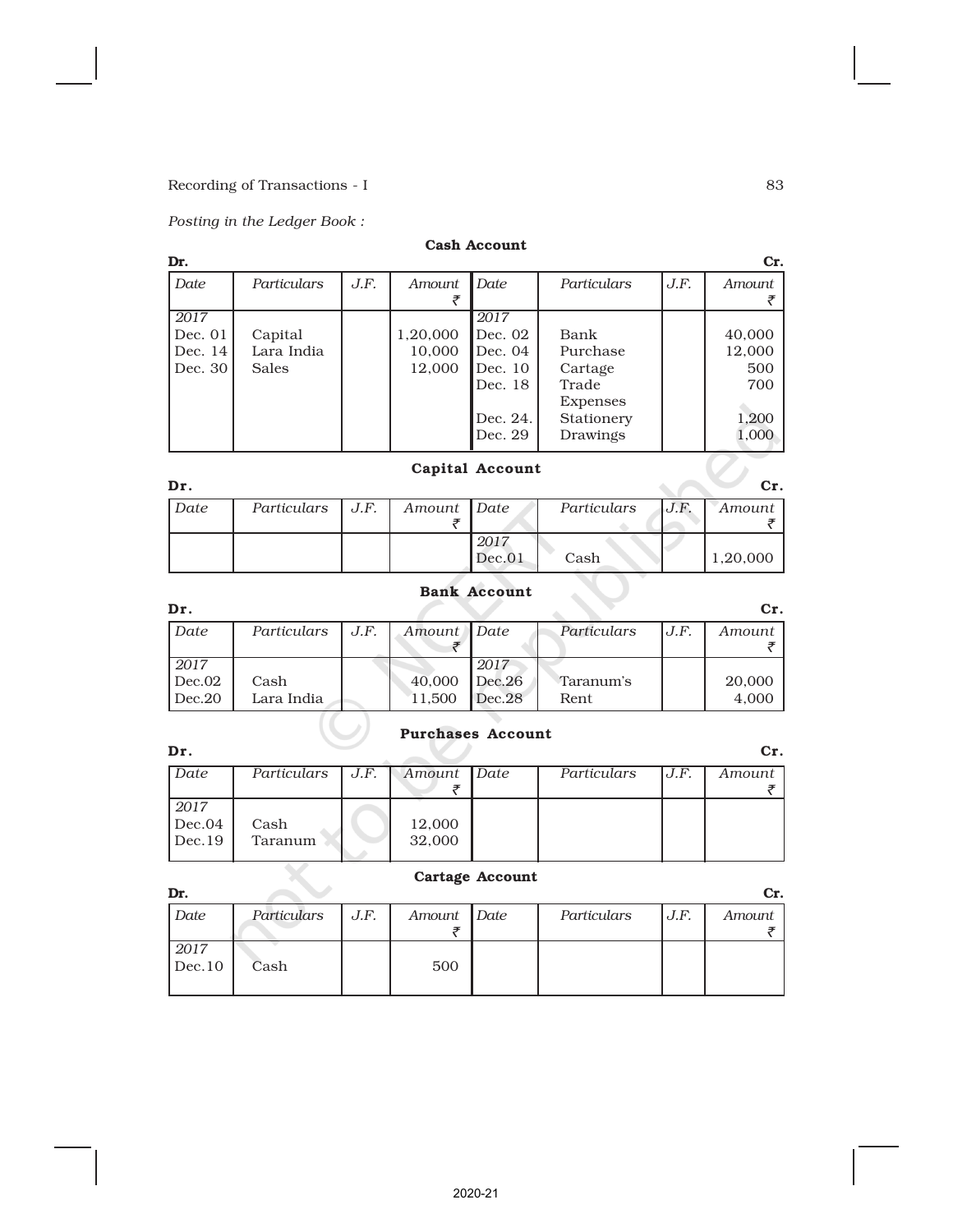| Dr.            |              |      |        |                                       |                                          |      | Cr.                              |
|----------------|--------------|------|--------|---------------------------------------|------------------------------------------|------|----------------------------------|
| Date           | Particulars  | J.F. | Amount | Date                                  | Particulars                              | J.F. | Amount                           |
| 2017<br>Dec.12 | <b>Sales</b> |      | 25,000 | 2017<br>Dec. 14<br>Dec. 16<br>Dec. 20 | Cash<br>Sales return<br>Bank<br>Discount |      | 10,000<br>3,000<br>11,500<br>500 |

# Lara India Account

|  | <b>Sales Account</b> |
|--|----------------------|
|--|----------------------|

| Dr.  |             |      |             |                                    |                                            |      | Cr.                        |
|------|-------------|------|-------------|------------------------------------|--------------------------------------------|------|----------------------------|
| Date | Particulars | J.F. | Amount Date |                                    | Particulars                                | J.F. | Amount                     |
|      |             |      |             | 2017<br>Dec.12<br>Dec.30<br>Dec.31 | Lara India<br>Cash<br><b>Rupak Traders</b> |      | 25,000<br>12,000<br>11,000 |

# Sales Return Account

| Dr.    |                    |             |             |      | Cr.    |
|--------|--------------------|-------------|-------------|------|--------|
| Date   | Particulars $J.F.$ | Amount Date | Particulars | J.F. | Amount |
|        |                    |             |             |      |        |
| 2017   |                    |             |             |      |        |
| Dec.16 | Lara India         | 3,000       |             |      |        |

# Trade Expenses Account

| Dr     |                  |             |             |      | Сr.    |
|--------|------------------|-------------|-------------|------|--------|
| Date   | Particulars J.F. | Amount Date | Particulars | J.F. | Amount |
|        |                  |             |             |      |        |
| 2017   |                  |             |             |      |        |
| Dec.18 | Cash             | 700         |             |      |        |

# Taranum Account

| Dr.            |             |      |        |        |             |      | Cr.    |
|----------------|-------------|------|--------|--------|-------------|------|--------|
| Date           | Particulars | J.F. | Amount | Date   | Particulars | J.F. | Amount |
|                |             |      |        |        |             |      |        |
| 2017           |             |      |        | 2017   |             |      |        |
| $\vert$ Dec.22 | Purchase    |      | 1,500  | Dec.19 | Purchase    |      | 32,000 |
|                | Return      |      |        |        |             |      |        |
| Dec.26         | Bank        |      | 20,000 |        |             |      |        |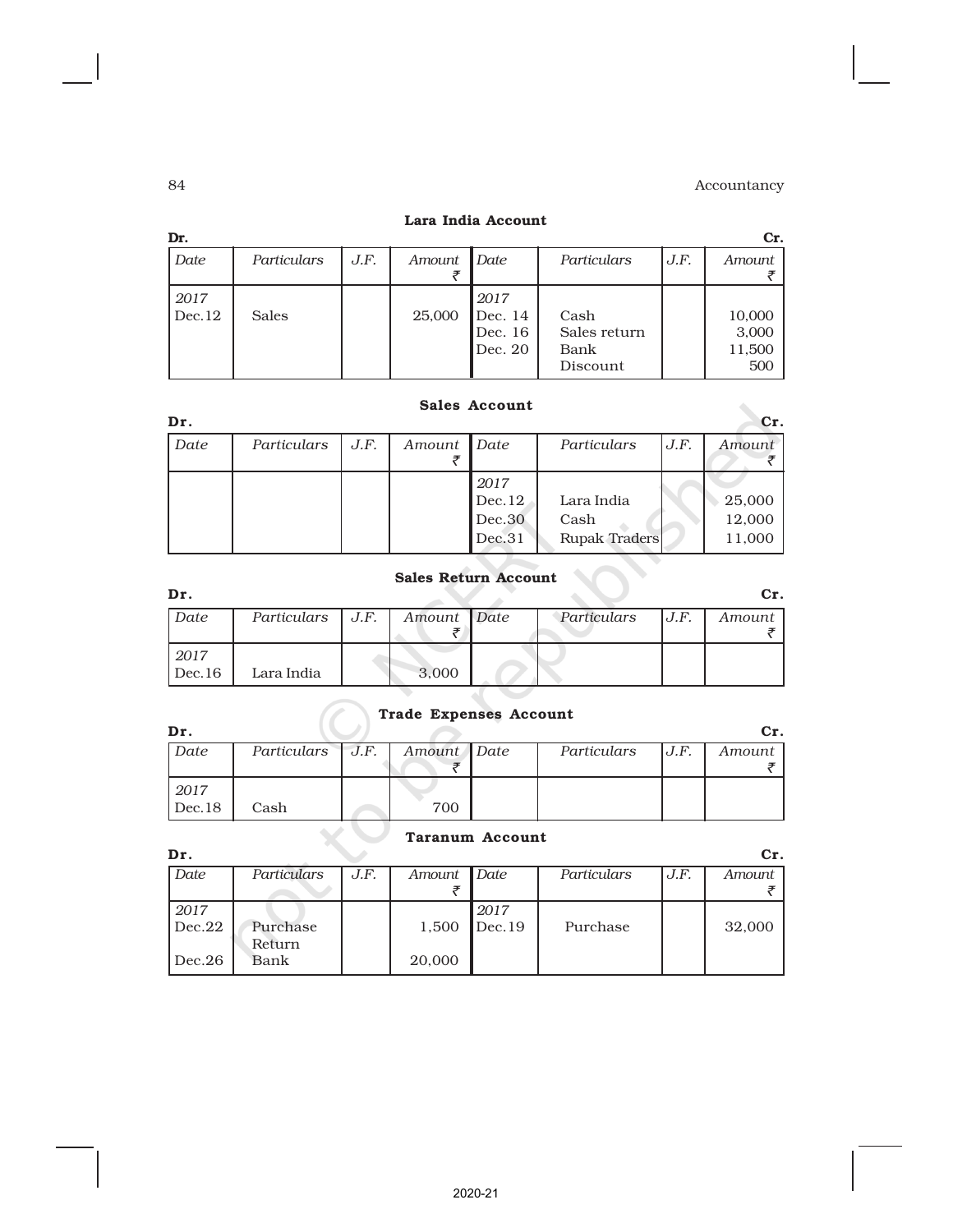### Discount Paid Account

| Dr.            |             |      |             |             |      | Cr.    |
|----------------|-------------|------|-------------|-------------|------|--------|
| Date           | Particulars | J.F. | Amount Date | Particulars | J.F. | Amount |
|                |             |      |             |             |      |        |
| 2017<br>Dec.20 | Lara India  |      | 500         |             |      |        |

### Purchases Return Account

| Dr.         |                    |             |                |             |      | Cr.    |
|-------------|--------------------|-------------|----------------|-------------|------|--------|
| <i>Date</i> | Particulars   J.F. | Amount Date |                | Particulars | lJ.F | Amount |
|             |                    |             | 2017<br>Dec.22 | Taranum     |      | .50C   |

# Stationery Account

| Dr.          |                    |             |             |      | Cr.    |
|--------------|--------------------|-------------|-------------|------|--------|
| Date         | Particulars   J.F. | Amount Date | Particulars | J.F. | Amount |
| 2017<br>Dec. | Cash               | 1,200       |             |      |        |

# Rent Account

| Dr.             |                    |             |             |      | Cr.    |
|-----------------|--------------------|-------------|-------------|------|--------|
| Date            | Particulars $J.F.$ | Amount Date | Particulars | J.F. | Amount |
| 2017<br>Dec. 28 | Bank               | 4,000       |             |      |        |

# Drawings Account

| Dr.             |                    |             |             |      | Cr.    |
|-----------------|--------------------|-------------|-------------|------|--------|
| Date            | Particulars $J.F.$ | Amount Date | Particulars | J.F. | Amount |
| 2017<br>Dec. 29 | Cash               | 10,000      |             |      |        |

# Rupak Traders Account

| Dr.     |              |      |             |             |      | Cr.    |
|---------|--------------|------|-------------|-------------|------|--------|
| Date    | Particulars  | J.F. | Amount Date | Particulars | J.F. | Amount |
|         |              |      |             |             |      |        |
| 2017    |              |      |             |             |      |        |
| Dec. 31 | <b>Sales</b> |      | 11,000      |             |      |        |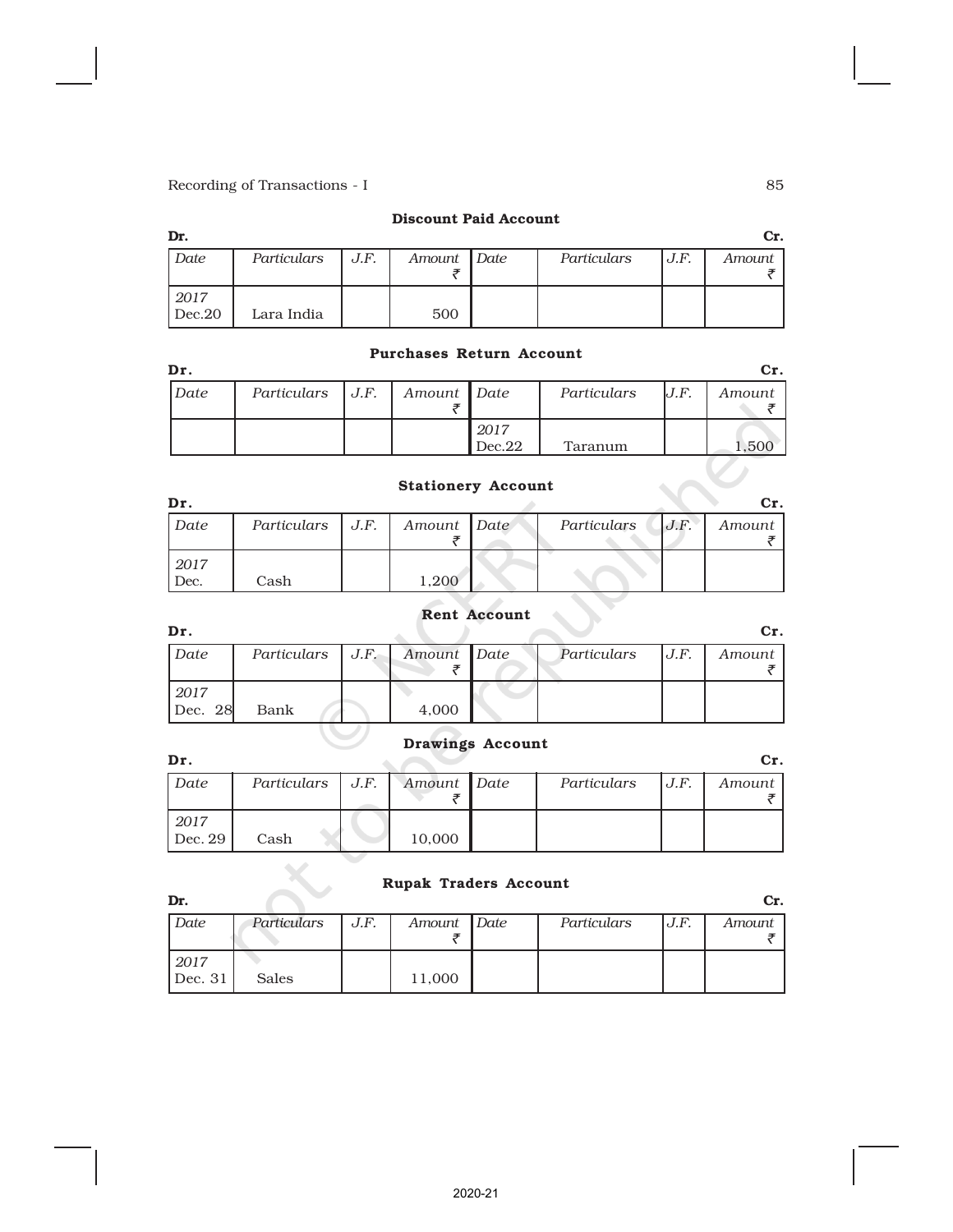|    | Test Your Understanding - V                                           |
|----|-----------------------------------------------------------------------|
|    | Select Right Answer:                                                  |
| 1. | Voucher is prepared for:                                              |
|    | Cash received and paid<br>(i)                                         |
|    | (ii) Cash/Credit sales                                                |
|    | (iii) Cash/Credit purchase                                            |
|    | (iv) All of the above                                                 |
| 2. | Voucher is prepared from:                                             |
|    | Documentary evidence<br>(i)                                           |
|    | Journal entry<br>(ii)                                                 |
|    | (iii) Ledger account                                                  |
|    | (iv) All of the above                                                 |
| 3. | How many sides does an account have?                                  |
|    | Two<br>(i)                                                            |
|    | (ii) Three                                                            |
|    | (iii) one                                                             |
|    | (iv) None of These                                                    |
| 4. | A purchase of machine for cash should be debited to:                  |
|    | Cash account<br>(i)                                                   |
|    | (ii) Machine account                                                  |
|    | (iii) Purchase account                                                |
|    | (iv) None of these                                                    |
| 5. | Which of the following is correct?<br>$=$                             |
|    | Capital<br>(i) Liabilities<br>Assets<br>$^{+}$<br>$=$                 |
|    | Liabilities<br>Capital<br>(ii) Assets<br>Liabilities<br>Assets<br>$=$ |
|    | (iii) Capital<br>$+$<br>(iv) Capital<br>Liabilities.<br>Assets<br>$=$ |
| 6. | Cash withdrawn by the Proprietor should be credited to:               |
|    | (i) Drawings account                                                  |
|    | (ii) Capital account                                                  |
|    | (iii) Profit and loss account                                         |
|    | (iv) Cash account                                                     |
| 7. | Find the correct statement:                                           |
|    | Credit a decrease in assets<br>(i)                                    |
|    | (ii) Credit the increase in expenses                                  |
|    | (iii) Debit the increase in revenue                                   |
|    | (iv) Credit the increase in capital                                   |
| 8. | The book in which all accounts are maintained is known as:            |
|    | Cash Book<br>(i)                                                      |
|    | (ii) Journal                                                          |
|    | (iii) Purchases Book                                                  |
|    | (iv) Ledger                                                           |
| 9. | Recording of transaction in the Journal is called:                    |
|    | Casting<br>(i)                                                        |
|    | Posting<br>(ii)                                                       |
|    | (iii) Journalising                                                    |
|    | Recording<br>(iv)                                                     |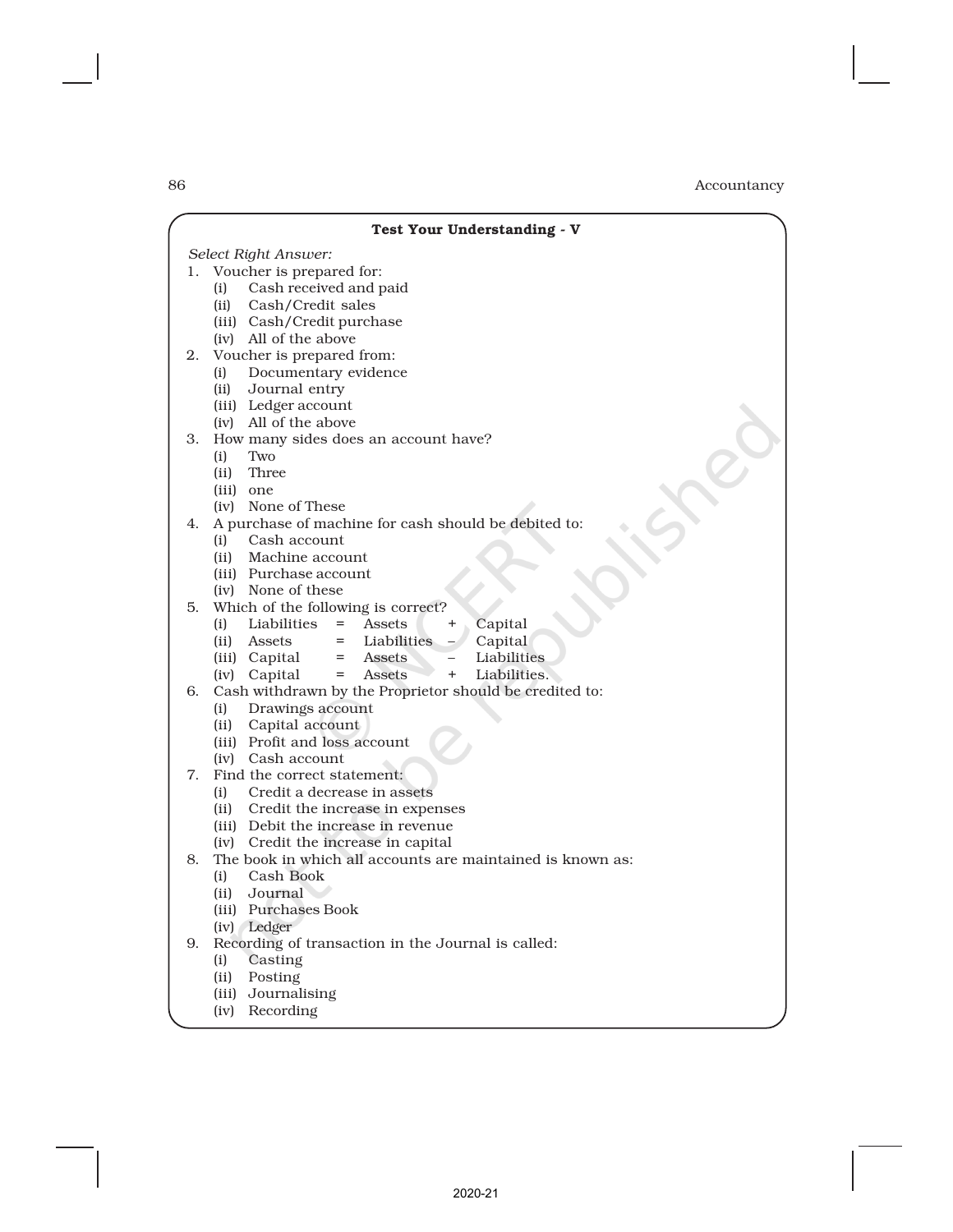### *Key Terms Introduced in the Chapter*

- Source Documents Credit
- Accounting Equation Debit
- Books of Original Entry Account
- Journalising and Posting Ledger
- -
	- Double Entry Book Keeping· Journal

### *Summary with Reference to Learning Objectives*

- *1. Meaning of source documents* : Various business documents such as invoice, bills, cash memos, vouchers, which form the basis and evidence of a business transaction recorded in the books of account, are called source documents.
- *2. Meaning of accounting equation* : A statement of equality between debits and credits signifying that the assets of a business are always equal to the total liabilities and capital.
- *3. Rules of debit and credit* : An account is divided into two sides. The left side of an account is known as debit and the credit. The rules of debit and credit depend on the nature of an account. Debit and Credit both represent either increase or decrease, depending on the nature of an account. These rules are summarised as follows :

| Name of an account | Debit    | Credit   |
|--------------------|----------|----------|
| Assets             | Increase | Decrease |
| Liabilities        | Decrease | Increase |
| Capital            | Decrease | Increase |
| Revenues           | Decrease | Increase |
| <b>Expenses</b>    | increase | Decrease |

- *4. Books of Original entry* : The transactions are first recorded in these books in a chronological order. Journal is one of the books of original entry. The process of recording entries in the journal is called *journalising*.
- *5. Ledger :* A book containing all accounts to which entries are transferred from the books of original entry. *Posting* is process of transferring entries from books of original entry to the ledger.

### *Questions for Practice*

### *Short Answers*

- 1. State the three fundamental steps in the accounting process.
- 2. Why is the evidence provided by source documents important to accounting?
- 3. Should a transaction be first recorded in a journal or ledger? Why?
- 4. Are debits or credits listed first in journal entries? Are debits or credits indented?
- 5. Why are some accounting systems called double accounting systems?
- 6. Give a specimen of an account.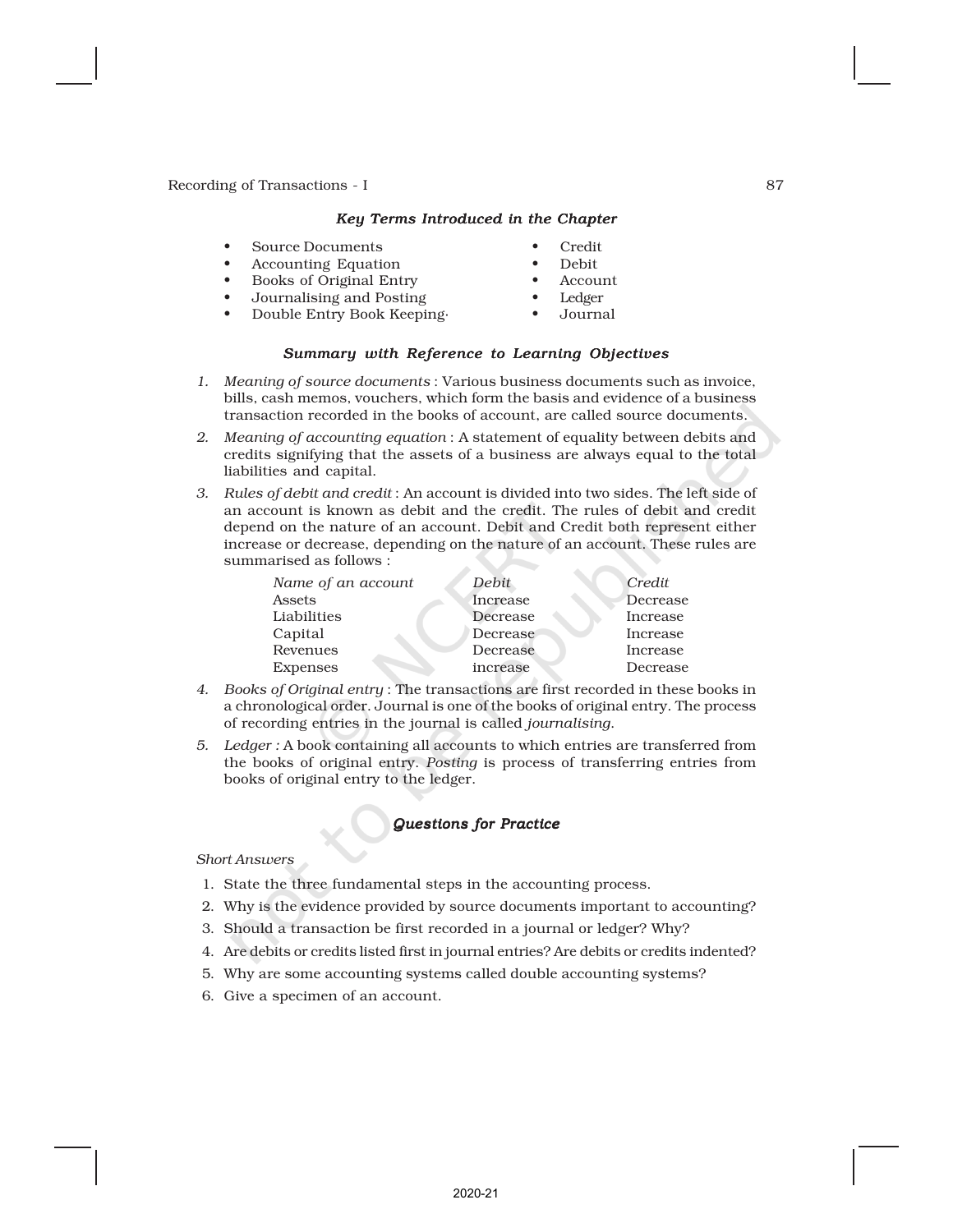- 7. Why are the rules of debit and credit same for both liability and capital?
- 8. What is the purpose of posting J.F numbers that are entered in the journal at the time entries are posted to the accounts.
- 9. What entry (debit or credit) would you make to: (a) increase revenue (b) decrease in expense, (c) record drawings (d) record the fresh capital introduced by the owner.
- 10. If a transaction has the effect of decreasing an asset, is the decrease recorded as a debit or as a credit? If the transaction has the effect of decreasing a liability, is the decrease recorded as a debit or as a credit?

### *Long Answers*

- 1. Describe the events recorded in accounting systems and the importance of source documents in those systems?
- 2. Describe how debits and credits are used to analyse transactions.
- 3. Describe how accounts are used to record information about the effects of transactions?
- 4. What is a journal? Give a specimen of journal showing at least five entries.
- 5. Differentiate between source documents and vouchers.
- 6. Accounting equation remains intact under all circumstances. Justify the statement with the help of an example.
- 7. Explain the double entry mechanism with an illustrative example.

### *Numerical Questions*

*Analysis of Transactions*

- 1. Prepare accounting equation on the basis of the following :
	- (a) Harsha started business with cash ₹2,00,000
	- (b) Purchased goods from Naman for cash ₹40,000
	- (c) Sold goods to Bhanu costing  $\overline{510,000}$ /-₹ 12,000
	- (d) Bought furniture on credit  $\bar{z}$  7,000

 $(Ans: Asset = cash ₹ 1,60,000 + Good5 30,000 + Debtors ₹ 12,000 +$ Furniture ₹ 7,000 = ₹ 2,09,000; Liabilities = Creditors ₹ 7,000 + Capital ₹ 2,02,000 = ₹ 2,09,000)

- 2. Prepare accounting equation from the following:
	- (a) Kunal started business with cash ₹2,50000
	- (b) He purchased furniture for cash ₹ 35,000
	- (c) He paid commission ₹2,000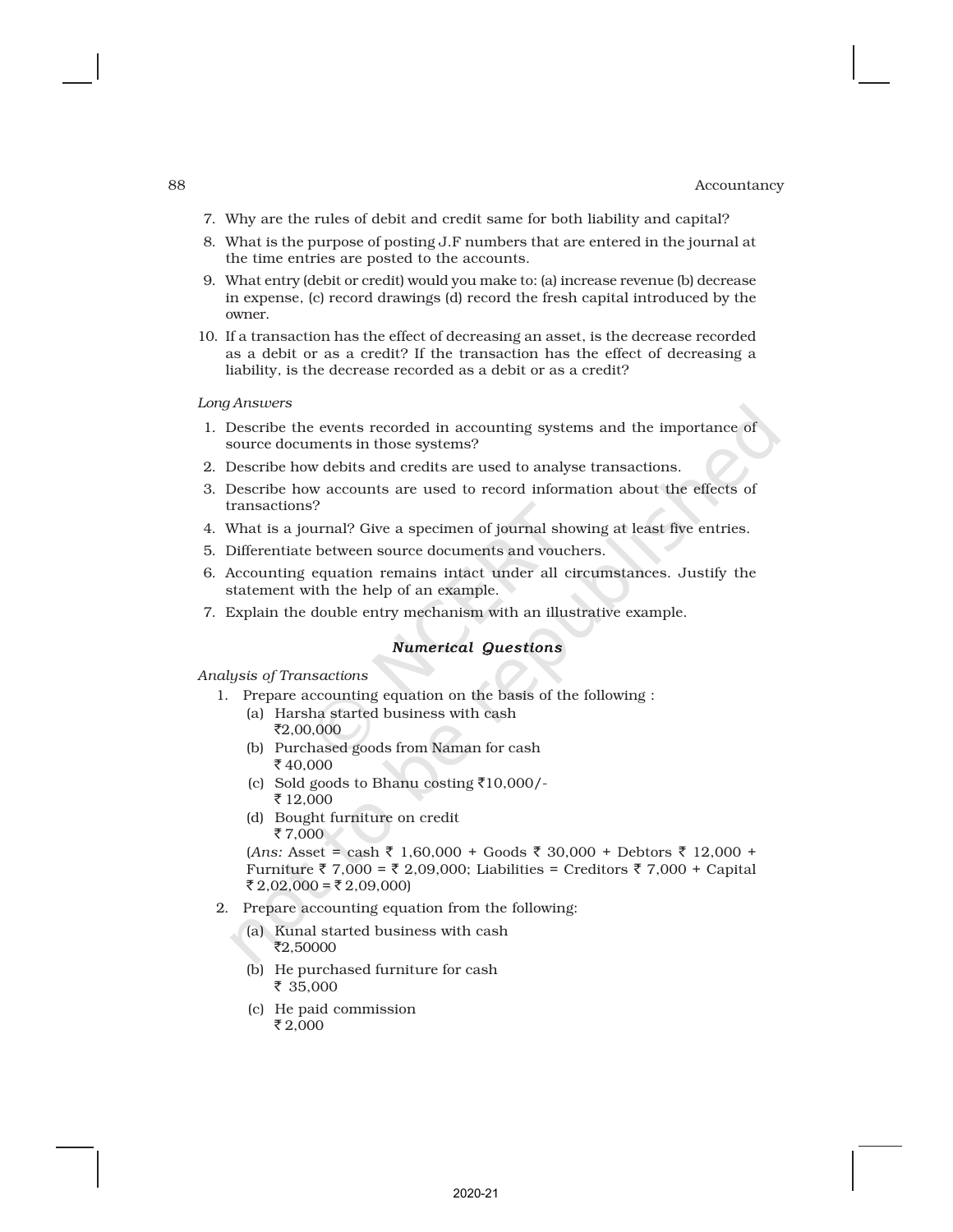|    | (d) He purchases goods on credit                                                                                                                             | ₹40,000    |
|----|--------------------------------------------------------------------------------------------------------------------------------------------------------------|------------|
|    | (e) He sold goods (Costing ₹20,000) for cash                                                                                                                 | ₹26,000    |
|    | $(Ans: Asset = Cash ₹ 2,39,000 + Furthermore ₹ 35,000 + Goods ₹ 20,000 =$<br>₹ 2,94,000; Liabilities = Creditors ₹ 40,000 + Capital ₹ 2,54,000 = ₹ 2,94,000) |            |
| З. | Mohit has the following transactions, prepare accounting equation:                                                                                           |            |
|    | (a) Business started with cash                                                                                                                               | ₹ 1,75,000 |
|    | (b) Purchased goods from Rohit                                                                                                                               | ₹50,000    |
|    | (c) Sales goods on credit to Manish (Costing ₹ 17,500)                                                                                                       | ₹20,000    |
|    | (d) Purchased furniture for office use                                                                                                                       | ₹10,000    |
|    | (e) Cash paid to Rohit in full settlement                                                                                                                    | ₹48,500    |
|    | (f) Cash received from Manish                                                                                                                                | ₹20,000    |
|    | (g) Rent paid                                                                                                                                                | ₹1,000     |
|    | (h) Cash withdrew for personal use                                                                                                                           | ₹3,000     |
|    | $(Ans: Cash \t{5} 1,32,500 + Goods \t{5} 32,500 + Furniture \t{5} 10,000$<br>$= ₹ 1,75,000$ ; Liabilition = Capital ₹ 1,75,000)                              |            |
| 4. | Rohit has the following transactions:                                                                                                                        |            |
|    | (a) Commenced business with cash                                                                                                                             | ₹1,50,000  |
|    | (b) Purchased machinery on credit                                                                                                                            | ₹40.000    |
|    | (c) Purchased goods for cash                                                                                                                                 | ₹20,000    |
|    | (d) Purchased car for personal use                                                                                                                           | ₹80,000    |
|    | (e) Paid to creditors in full settlement                                                                                                                     | ₹38,000    |
|    | (f) Sold goods for cash costing ₹ 5,000                                                                                                                      | ₹4,500     |
|    | (g) Paid rent                                                                                                                                                | ₹ 1,000    |
|    | (h) Commission received in advance                                                                                                                           | ₹2.000     |
|    | Prepare the Accounting Equation to show the effect of the above transactions<br>on the assets, liabilities and capital.                                      |            |
|    | $(Ans: Assets = Cash ₹ 17,500 + Machine ₹ 40,000 + Goods ₹ 15,000$<br>= ₹ 72,500; Liabilities = Commission ₹ 2,000 + Capital ₹ 70,500<br>$=$ ₹ 72,500)       |            |
|    | $\overline{5}$ I Lee accounting equation to show the effect of the following transactions of                                                                 |            |

5. Use accounting equation to show the effect of the following transactions of M/s Royal Traders:

| (a) Started business with cash | ₹1,20,000 |
|--------------------------------|-----------|
| (b) Purchased goods for cash   | ₹ 10,000  |
| (c) Rent received              | ₹5.000    |
| (d) Salary outstanding         | ₹2,000    |
| (e) Prepaid Insurance          | ₹ 1,000   |
| (f) Received interest          | ₹ 700     |
|                                |           |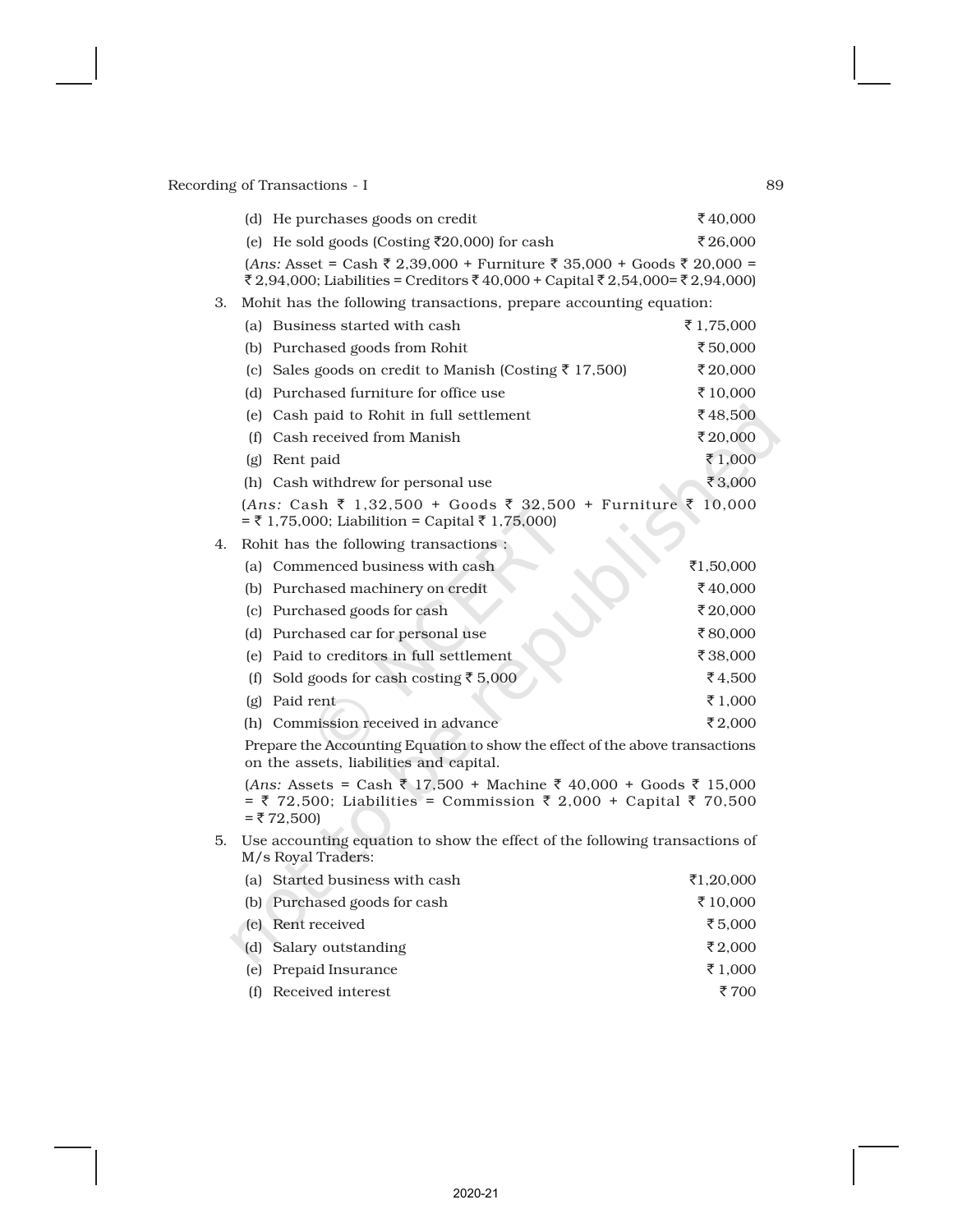|    |     | (g) Sold goods for cash (Costing ₹ 5,000)                                                                                                                                                                                                      | ₹7,000     |
|----|-----|------------------------------------------------------------------------------------------------------------------------------------------------------------------------------------------------------------------------------------------------|------------|
|    |     | (h) Goods destroyed by fire                                                                                                                                                                                                                    | ₹500       |
|    |     | $(Ans: Assets = Cash ₹ 1,21,200 + Goods ₹ 4,500 + Prepaid insurance)$<br>₹ 1,000; Liabilities = Outstanding salary ₹ 2,000 + Capital ₹ 1,25,200)                                                                                               |            |
| 6. |     | Show the accounting equation on the basis of the following transaction:                                                                                                                                                                        |            |
|    | (a) | Udit started business with:                                                                                                                                                                                                                    |            |
|    |     | (i)<br>Cash                                                                                                                                                                                                                                    | ₹5,00,000  |
|    |     | Goods<br>(ii)                                                                                                                                                                                                                                  | ₹1,00,000  |
|    |     | (b) Purchased building for cash                                                                                                                                                                                                                | ₹2,00,000  |
|    |     | (c) Purchased goods from Himani                                                                                                                                                                                                                | ₹50,000    |
|    |     | (d) Sold goods to Ashu (Cost ₹ 25,000)                                                                                                                                                                                                         | ₹36,000    |
|    |     | (e) Paid insurance premium                                                                                                                                                                                                                     | ₹3,000     |
|    |     | (f) Rent outstanding                                                                                                                                                                                                                           | ₹5,000     |
|    | (g) | Depreciation on building                                                                                                                                                                                                                       | ₹8,000     |
|    |     | (h) Cash withdrawn for personal use                                                                                                                                                                                                            | ₹20,000    |
|    |     | (i) Rent received in advance                                                                                                                                                                                                                   | ₹5,000     |
|    |     | (j) Cash paid to himani on account                                                                                                                                                                                                             | ₹20,000    |
|    |     | (k) Cash received from Ashu                                                                                                                                                                                                                    | ₹30,000    |
|    |     | $(Ans: Assets = Cash ₹ 2,92,000 + Goods ₹ 1,25,000 + Building$<br>₹ 1,92,000 + Debtors ₹ 6,000 = 6,15,000: Laibilities = Creditors<br>₹ 30,000 + Outstanding Rent ₹ 5,000 + Accounts receiavable ₹ 5,000 + Capital<br>₹ 5,75,000 = ₹ 6,15,000) |            |
| 7. |     | Show the effect of the following transactions on Assets, Liabilities and<br>Capital through accounting equation:                                                                                                                               |            |
|    |     | (a) Started business with cash                                                                                                                                                                                                                 | ₹ 1,20,000 |
|    |     | (b) Rent received                                                                                                                                                                                                                              | ₹10,000    |
|    |     | (c) Invested in shares                                                                                                                                                                                                                         | ₹50,000    |
|    |     | (d) Received dividend                                                                                                                                                                                                                          | ₹5,000     |
|    |     | (e) Purchase goods on credit from Ragani                                                                                                                                                                                                       | ₹ 35,000   |
|    | (f) | Paid cash for house hold Expenses                                                                                                                                                                                                              | ₹7,000     |

(g) Sold goods for cash (costing  $\overline{\tau}$ 10,000)  $\overline{\tau}$  14,000 (h) Cash paid to Ragani  $\bar{\tau}$  35,000 (i) Deposited into bank  $$\bar{2}20,000$$ 

 $(Ans: {\rm Assets} = {\rm Cash}$  ₹ 37,000 + Shares ₹ 50,000 + Goods ₹ 25,000 + Bank ₹ 20,000 = ₹ 1,32,000; Liabilities = Capital ₹ 1,32,000)

# 8. Show the effect of following transaction on the accounting equation:

(a) Manoj started business with

| (i) | Cash           | ₹2,30,000  |
|-----|----------------|------------|
|     | (ii) Goods     | ₹ 1,00,000 |
|     | (iii) Building | ₹2,00,000  |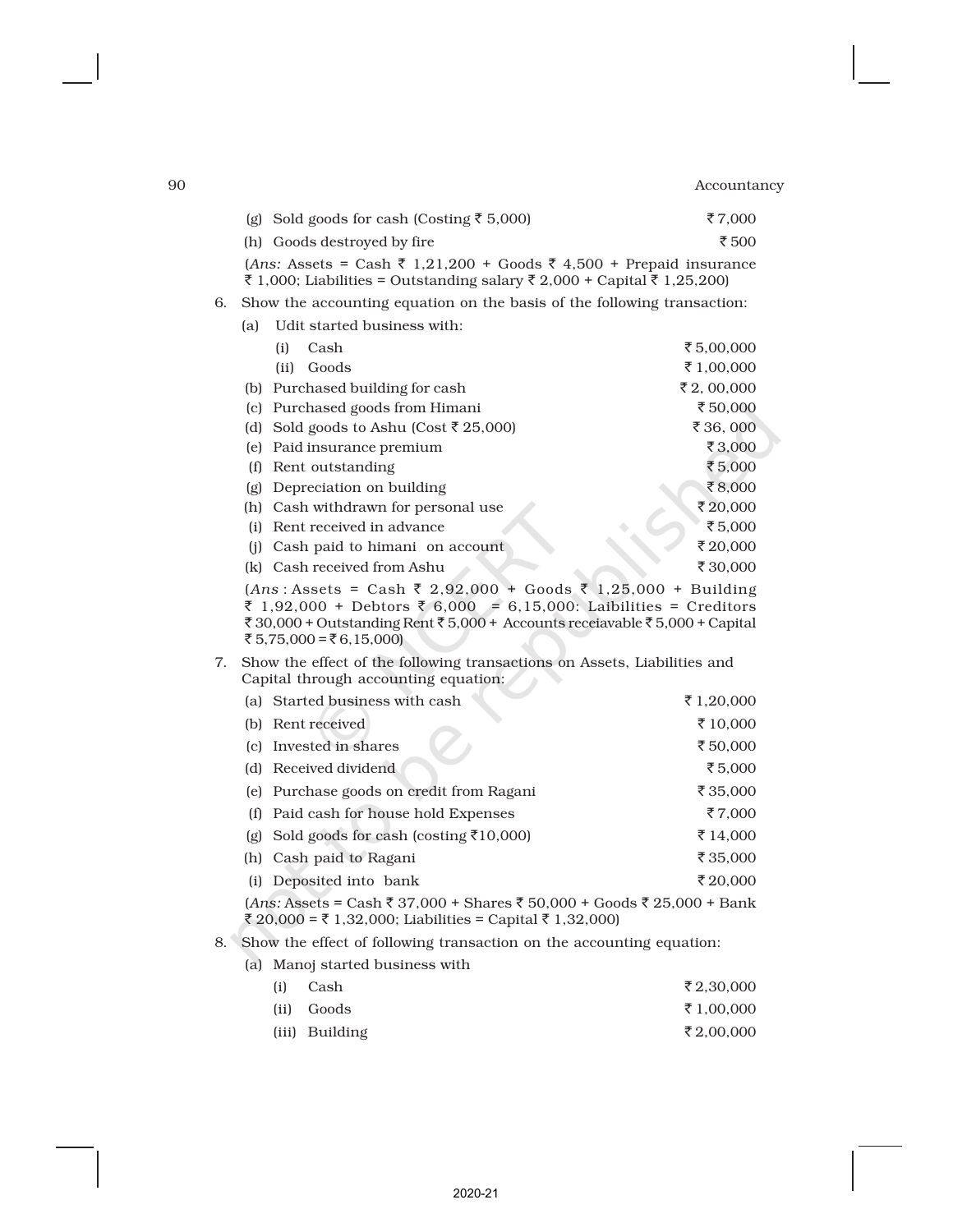| (b) | He purchased goods for cash                              | ₹50,000           |  |
|-----|----------------------------------------------------------|-------------------|--|
| (c) | He sold goods (costing ₹20,000)                          | ₹35,000           |  |
| (d) | He purchased goods from Rahul                            | ₹55,000           |  |
| (e) | He sold goods to Varun (Costing $\bar{\tau}$ 52,000)     | ₹60,000           |  |
| (f) | He paid cash to Rahul in full settlement                 | ₹53,000           |  |
| (g) | Salary paid by him                                       | ₹20,000           |  |
| (h) | Received cash from Varun in full settlement              | ₹59,000           |  |
| (i) | Rent outstanding                                         | ₹3,000            |  |
| (i) | Prepaid Insurance                                        | ₹2,000            |  |
| (k) | Commission received by him                               | $\bar{z}$ 13, 000 |  |
| (1) | Amount withdrawn by him for personal use                 | ₹20,000           |  |
|     | (m) Depreciation charge on building                      | ₹10,000           |  |
| (n) | Fresh capital invested                                   | ₹50,000           |  |
|     | (o) Purchased goods from Rakhi                           | ₹10,000           |  |
|     | $(1nc, 1ac)^{2} = C^{2} + 7^{2} + 9^{2} + 0^{2} + C^{2}$ |                   |  |

 $(Ans: Assets = Cash ₹ 2,42,000 + Goods ₹ 1,43,000 +Building ₹1,90,000 +$ Prepaid Insurouce  $\bar{\tau}$  2,000 =  $\bar{\tau}$  5,77,000; Liabilities = Outstanding Rent  $\bar{\tau}$  3,000 + Creditor  $\bar{z}$  10,000 + Capital  $\bar{z}$  5,64,000 =  $\bar{z}$  5,77,000)

# 9. Transactions of M/s Vipin Traders are given below.

Show the effects on Assets, Liabilities and Capital with the help of accounting Equation.

| (a) Business started with cash                                                     | ₹ 1,25,000 |
|------------------------------------------------------------------------------------|------------|
| (b) Purchased goods for cash                                                       | ₹50,000    |
| (c) Purchase furniture from R.K. Furniture                                         | ₹10,000    |
| (d) Sold goods to Parul Traders (Costing $\bar{\tau}$ 7,000 vide<br>bill no. 5674) | ₹9,000     |
| (e) Paid cartage                                                                   | ₹ 100      |
| (f) Cash Paid to R.K. furniture in full settlement                                 | ₹9.700     |
| (g) Cash sales (costing $\overline{\xi}$ 10,000)                                   | ₹12,000    |
| (h) Rent received                                                                  | ₹4.000     |
| (i) Cash withdrew for personal use                                                 | ₹3.000     |
| $(Ans: Asset = cash$ ₹ 78,200 + Goods ₹ 33,000 + Furniture ₹ 10,000 Debtors        |            |

₹ 9,000 = ₹ 1,30,200; Liabilities = Capital ₹ 1,30,200)

- 10. Bobby opened a consulting firm and completed these transactions during November, 2017:
	- (a) Invested  $\bar{\tau}$  4,00,000 cash and office equipment with  $\bar{\tau}$  1,50,000 in a business called Bobbie Consulting.
	- (b) Purchased land and a small office building. The land was worth ₹ 1,50,000 and the building worth ₹ 3, 50,000. The purchase price was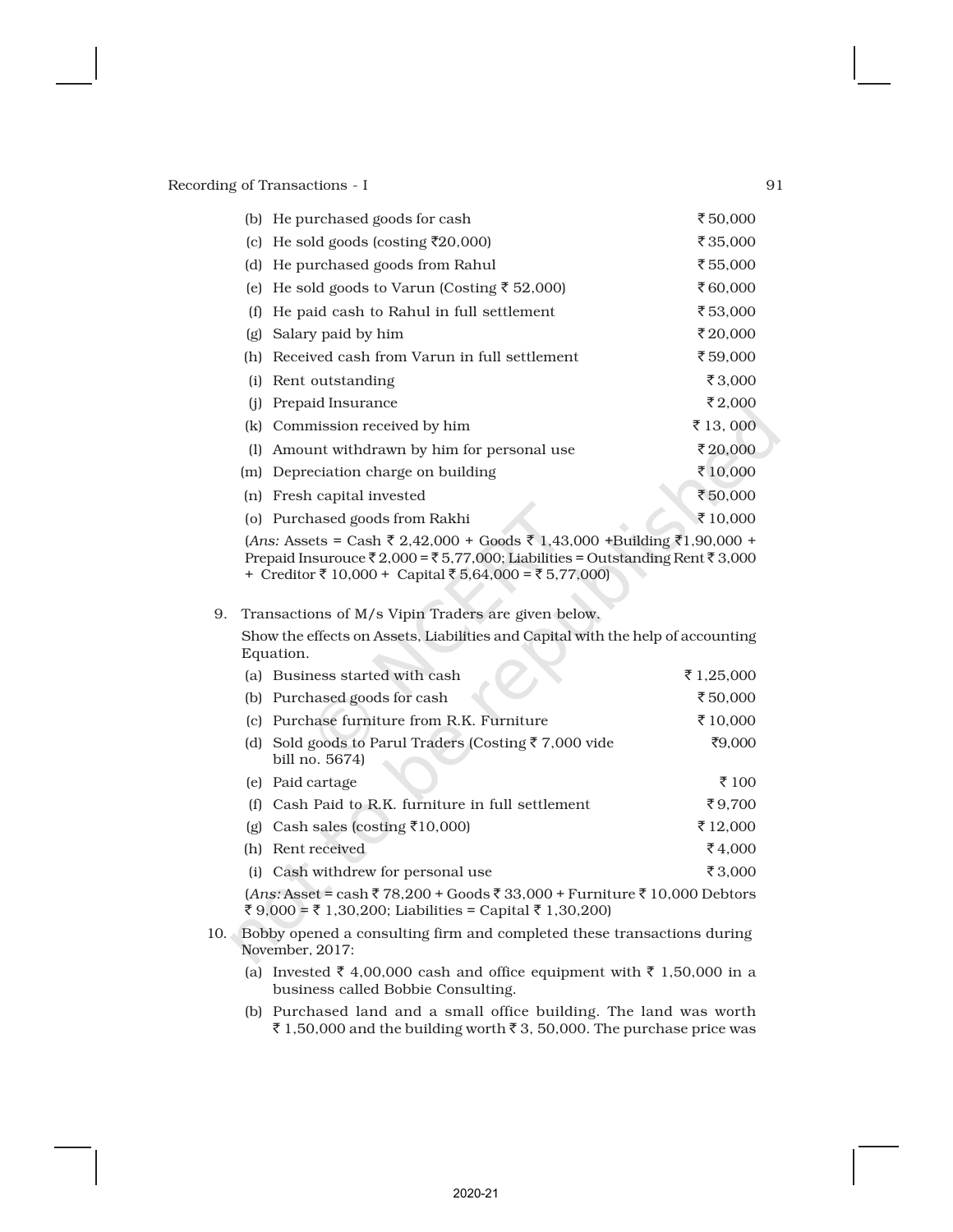paid with  $\bar{\tau}$  2,00,000 cash and a long term note payable for  $\frac{1}{5}$  3,00,000.

- (c) Purchased office supplies on credit for  $\bar{\tau}$  12,000.
- (d) Bobbie transferred title of motor car to the business. The motor car was worth  $\bar{\tau}$  90,000.
- (e) Purchased for  $\bar{\tau}$  30,000 additional office equipment on credit.
- (f) Paid  $\bar{z}$  75,00 salary to the office manager.
- (g) Provided services to a client and collected  $\bar{\tau}$  30,000
- (h) Paid  $\bar{\tau}$  4,000 for the month's utilities.
- (i) Paid supplier created in transaction *c.*
- (i) Purchase new office equipment by paying  $\bar{\tau}$  93,000 cash and trading in old equipment with a recorded cost of  $\bar{z}$  7,000.
- (k) Completed services of a client for  $\bar{\tau}$  26,000. This amount is to be paid within 30 days.
- (l) Received  $\bar{\tau}$  19,000 payment from the client created in transaction  $\kappa$ .
- (m) Bobby withdrew  $\bar{z}$  20,000 from the business.

Analyse the above stated transactions and open the following T-accounts: Cash, client, office supplies, motor car, building, land, long term payables, capital, withdrawals, salary, expense and utilities expense.

### *Journalising*

11. Journalise the following transactions in the books of Himanshu:

|     | 2017                                                      |                                             | ₹        |  |  |  |
|-----|-----------------------------------------------------------|---------------------------------------------|----------|--|--|--|
|     | Dec.01                                                    | Business started with cash                  | 75,000   |  |  |  |
|     | Dec.07                                                    | Purchased goods for cash                    | 10,000   |  |  |  |
|     | Dec.09                                                    | Sold goods to Swati                         | 5,000    |  |  |  |
|     | Dec.12                                                    | Purchased furniture                         | 3,000    |  |  |  |
|     | Dec.18                                                    | Cash received from Swati In full settlement | 4,000    |  |  |  |
|     | Dec.25                                                    | Paid rent                                   | 1,000    |  |  |  |
|     | Dec.30                                                    | Paid salary                                 | 1,500    |  |  |  |
| 12. | Enter the following Transactions in the Journal of Mudit: |                                             |          |  |  |  |
|     | 2017                                                      |                                             | ₹        |  |  |  |
|     | Jan.01                                                    | Commenced business with cash                | 1,75,000 |  |  |  |
|     | Jan.01                                                    | Building                                    | 1,00,000 |  |  |  |
|     | Jan.02                                                    | Goods purchased for cash                    | 75,000   |  |  |  |
|     | Jan.03                                                    | Sold goods to Ramesh                        | 30,000   |  |  |  |
|     | Jan.04                                                    | Paid wages                                  | 500      |  |  |  |
|     | Jan.06                                                    | Sold goods for cash                         | 10,000   |  |  |  |
|     | Jan.10                                                    | Paid for trade expenses                     | 700      |  |  |  |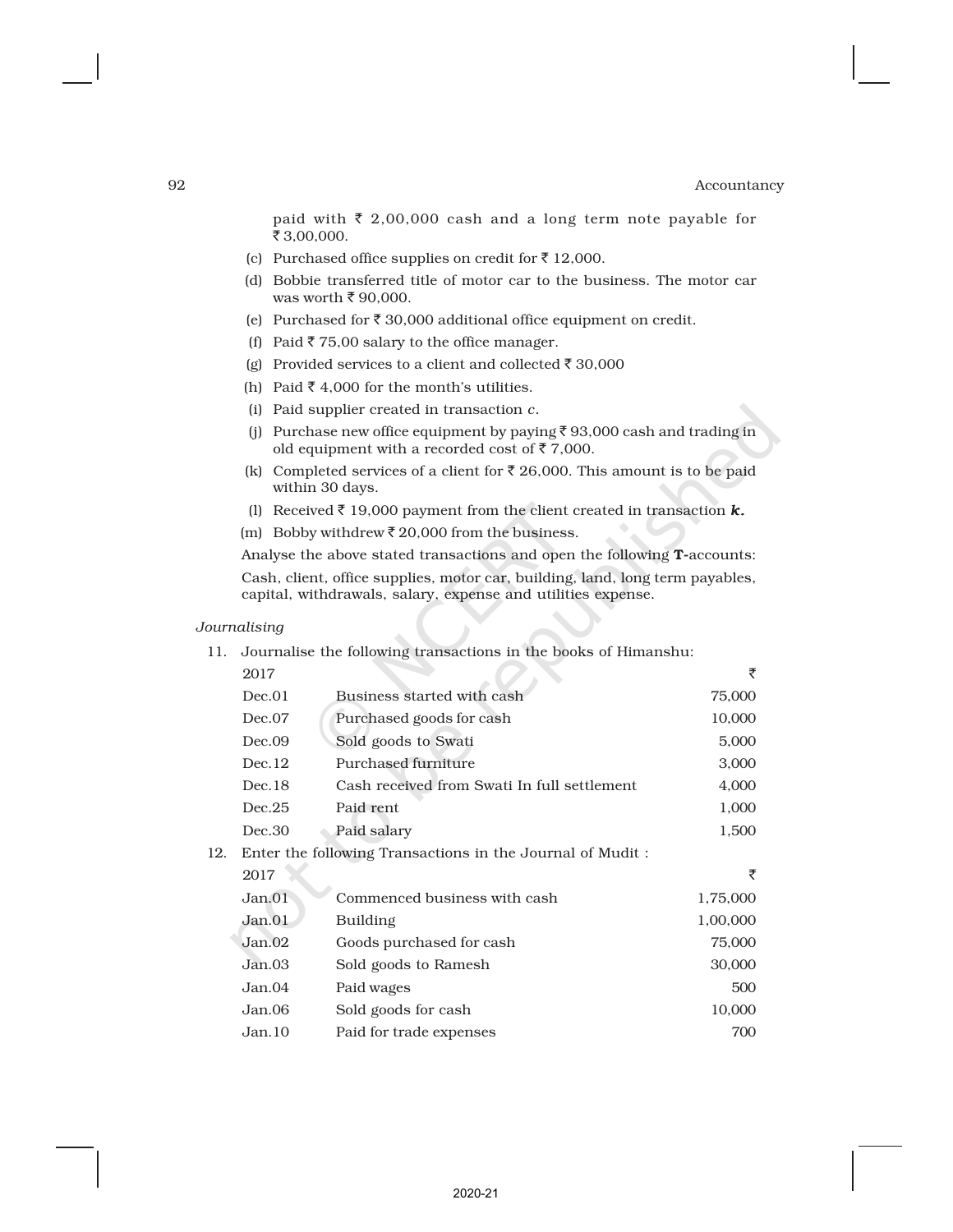|     | Jan.12                                                                 | Cash received from Ramesh              | 29,500   |  |  |  |
|-----|------------------------------------------------------------------------|----------------------------------------|----------|--|--|--|
|     |                                                                        | Discount allowed                       | 500      |  |  |  |
|     | Jan.14                                                                 | Goods purchased for Sudhir             | 27,000   |  |  |  |
|     | Jan.18                                                                 | Cartage paid                           | 1,000    |  |  |  |
|     | Jan.20<br>Drew cash for personal use                                   |                                        |          |  |  |  |
|     | Jan.22                                                                 | Goods use for house hold               | 2,000    |  |  |  |
|     | Jan.25                                                                 | Cash paid to Sudhir                    | 26,700   |  |  |  |
|     |                                                                        | Discount allowed                       | 300      |  |  |  |
| 13. |                                                                        | Journalise the following transactions: |          |  |  |  |
|     | 2017                                                                   |                                        | ₹        |  |  |  |
|     | Dec. 01                                                                | Hema started business with cash        | 1,00,000 |  |  |  |
|     | Dec. 02                                                                | Open a bank account with SBI           | 30,000   |  |  |  |
|     | Dec. 04                                                                | Purchased goods from Ashu              | 20,000   |  |  |  |
|     | Dec.06                                                                 | Sold goods to Rahul for cash           | 15,000   |  |  |  |
|     | Dec.10                                                                 | Bought goods from Tara for cash        | 40,000   |  |  |  |
|     | Dec.13                                                                 | Sold goods to Suman                    | 20,000   |  |  |  |
|     | Dec.16                                                                 | Received cheque from Suman             | 19,500   |  |  |  |
|     |                                                                        | Discount allowed                       | 500      |  |  |  |
|     | Dec.20                                                                 | Cheque given to Ashu on account        | 10,000   |  |  |  |
|     | Dec.22                                                                 | Rent paid by cheque                    | 2,000    |  |  |  |
|     | Dec.23                                                                 | Deposited into bank                    | 16,000   |  |  |  |
|     | Dec.25<br>Machine purchased from Parigya                               |                                        | 10,000   |  |  |  |
|     | Dec.26                                                                 | Trade expenses                         | 2,000    |  |  |  |
|     | Dec.28                                                                 | Cheque issued to Parigya               | 10,000   |  |  |  |
|     | Dec.29                                                                 | Paid telephone expenses by cheque      | 1,200    |  |  |  |
|     | Dec.31                                                                 | Paid salary                            | 4,500    |  |  |  |
| 14. | Jouranlise the following transactions in the books of Harpreet Bros.:  |                                        |          |  |  |  |
|     | (a) ₹1,000 due from Rohit are now bad debts.                           |                                        |          |  |  |  |
|     | (b) Goods worth $\bar{\mathfrak{c}}2,000$ were used by the proprietor. |                                        |          |  |  |  |

- (c) Charge depreciation @ 10% p.a for two month on machine costing ₹30,000.
- (d) Provide interest on capital of  $\bar{z}$  1,50,000 at 6% p.a. for 9 months.
- (e) Rahul become insolvent, who owed is  $\bar{\tau}$  2,000 a final dividend of 60 paise in a rupee is received from his estate.

15. Prepare Journal from the transactions given below :

- (a) Cash paid for installation of machine  $\qquad \qquad$   $\bar{\tau}$  500
- (b) Goods given as charity  $\bar{\tau}_{2,000}$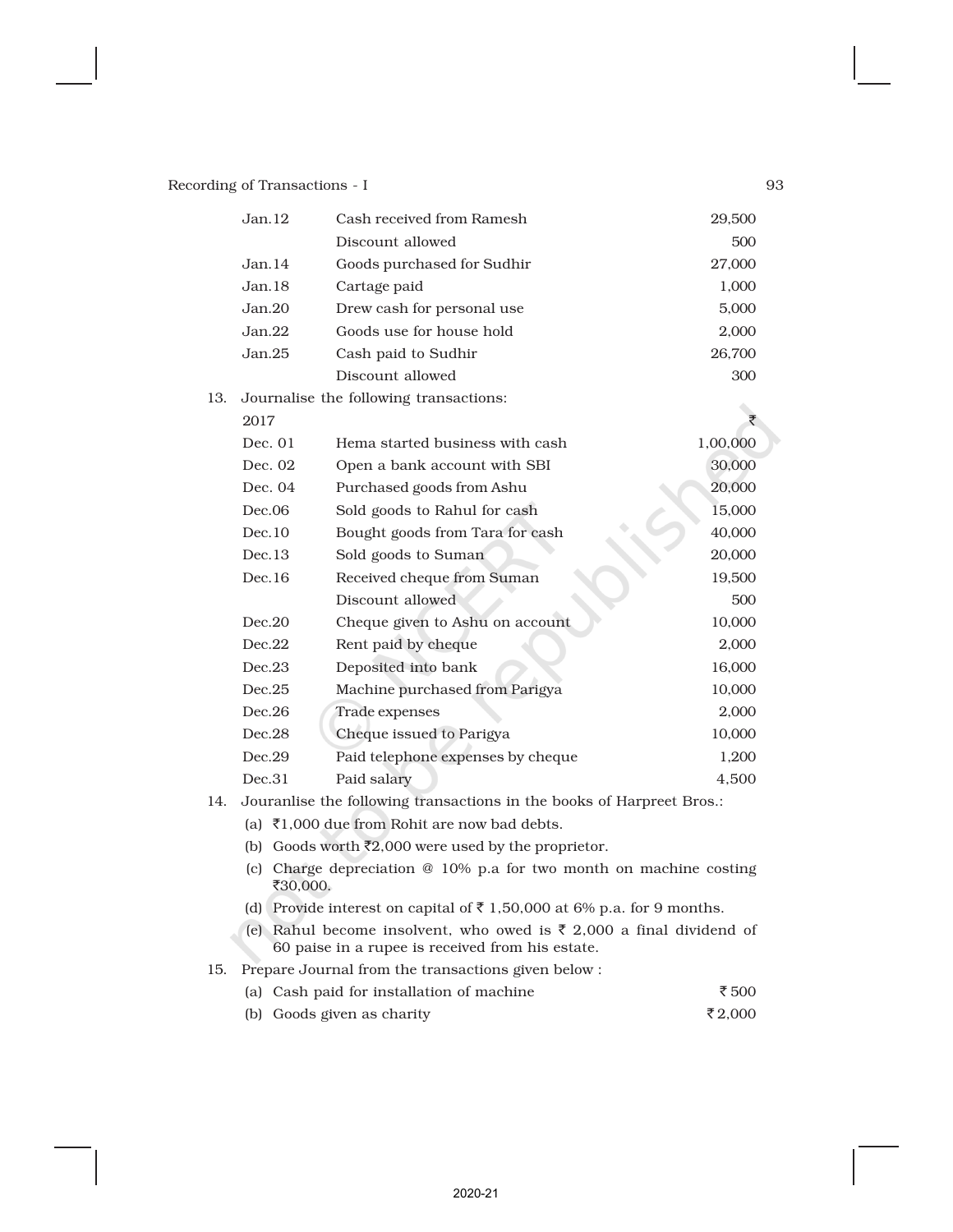| 94      |                                                                                                                                   | Accountancy |
|---------|-----------------------------------------------------------------------------------------------------------------------------------|-------------|
| (c)     | Interest charge on capital @7% p.a. when total<br>capital were                                                                    | ₹70,000     |
|         | (d) Received $\bar{\tau}$ 1,200 of a bad debts written-off last year.                                                             |             |
|         | (e) Goods destroyed by fire                                                                                                       | ₹2.000      |
| (f)     | Rent outstanding                                                                                                                  | ₹1,000      |
| (g)     | Interest on drawings                                                                                                              | ₹900        |
|         | (h) Sudhir Kumar who owed me $\bar{\xi}$ 3,000 has failed to pay the amount. He<br>pays me a compensation of 45 paise in a rupee. |             |
|         | (i) Commission received in advance                                                                                                | ₹7.000      |
| Posting |                                                                                                                                   |             |

| 16. | Journalise the following transactions, post to the ledger: |                                                                                                           |          |  |  |  |
|-----|------------------------------------------------------------|-----------------------------------------------------------------------------------------------------------|----------|--|--|--|
|     | 2017                                                       |                                                                                                           | ₹        |  |  |  |
|     | Nov. $01$<br>Business started with (i) Cash                |                                                                                                           | 1,50,000 |  |  |  |
|     |                                                            | (ii) Goods                                                                                                | 50,000   |  |  |  |
|     | Nov. 03                                                    | Purchased goods from Harish                                                                               | 30,000   |  |  |  |
|     | Nov. 05                                                    | Sold goods for cash                                                                                       | 12,000   |  |  |  |
|     | Nov. 08                                                    | Purchase furniture for cash                                                                               | 5,000    |  |  |  |
|     | Nov. 10                                                    | Cash paid to Harish on account                                                                            | 15,000   |  |  |  |
|     | Nov. 13                                                    | Paid sundry expenses                                                                                      | 200      |  |  |  |
|     | Nov. 15                                                    | Cash sales                                                                                                | 15,000   |  |  |  |
|     | Nov. 18                                                    | Deposited into bank                                                                                       | 5,000    |  |  |  |
|     | Nov. 20                                                    | Drew cash for personal use                                                                                | 1,000    |  |  |  |
|     | Nov. 22                                                    | Cash paid to Harish in full settlement of account                                                         | 14,700   |  |  |  |
|     | Nov. 25                                                    | Good sold to Nitesh                                                                                       | 7,000    |  |  |  |
|     | Nov. 26                                                    | Cartage paid                                                                                              | 200      |  |  |  |
|     | Nov. 27                                                    | Rent paid                                                                                                 | 1,500    |  |  |  |
|     | Nov. 29                                                    | Received cash from Nitesh                                                                                 | 6,800    |  |  |  |
|     |                                                            | Discount allowed                                                                                          | 200      |  |  |  |
|     | Nov. 30                                                    | Salary paid                                                                                               | 3,000    |  |  |  |
| 17. |                                                            | Journalise the following transactions is the journal of M/s Goel<br>Brothers and post them to the ledger. |          |  |  |  |
|     | 2017                                                       |                                                                                                           | ₹        |  |  |  |
|     | Jan. 01                                                    | Started business with cash                                                                                | 1,65,000 |  |  |  |
|     | Jan. 02                                                    | Opened bank account in PNB                                                                                | 80,000   |  |  |  |
|     | Jan.04                                                     | Goods purchased from Tara                                                                                 | 22,000   |  |  |  |
|     | Jan.05                                                     | Goods purchased for cash                                                                                  | 30,000   |  |  |  |
|     | Jan.08                                                     | Goods sold to Naman                                                                                       | 12,000   |  |  |  |
|     | Jan. 10                                                    | Cash paid to Tara                                                                                         | 22,000   |  |  |  |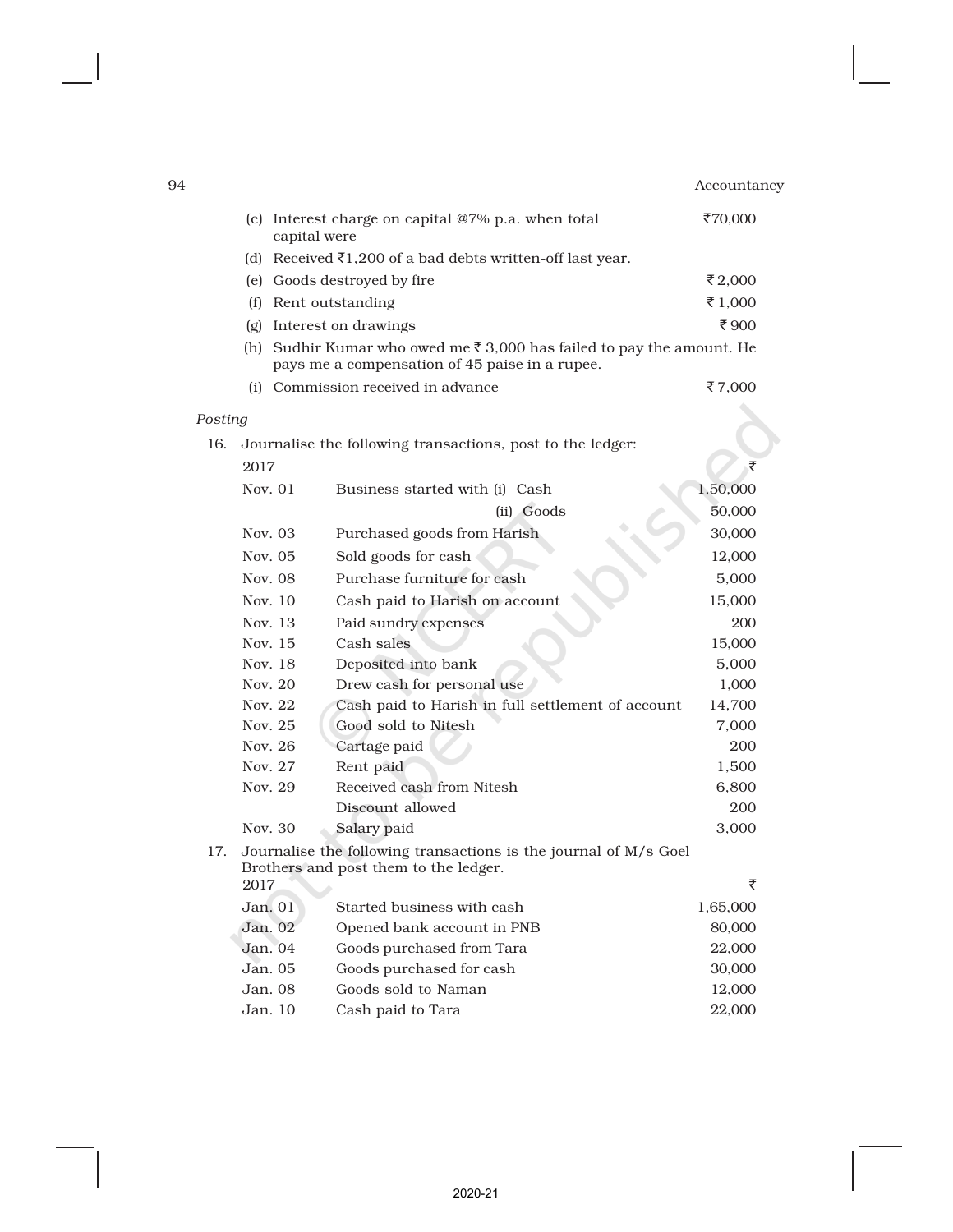| Jan. 15 | 11,700                               |        |
|---------|--------------------------------------|--------|
|         | Discount allowed                     | 300    |
| Jan.16  | Paid wages                           | 200    |
| Jan. 18 | Furniture purchased for office use   | 5,000  |
| Jan. 20 | withdrawn from bank for personal use | 4.000  |
| Jan. 22 | Issued cheque for rent               | 3,000  |
| Jan. 23 | goods issued for house hold purpose  | 2,000  |
| Jan. 24 | drawn cash from bank for office use  | 6,000  |
| Jan. 26 | Commission received                  | 1,000  |
| Jan. 27 | Bank charges                         | 200    |
| Jan. 28 | Cheque given for insurance premium   | 3,000  |
| Jan. 29 | Paid salary                          | 7,000  |
| Jan. 30 | Cash sales                           | 10,000 |

| 18 Give journal entries of $M/s$ Mohit traders, Post them to the Ledger |  |  |
|-------------------------------------------------------------------------|--|--|
| from the following transactions :                                       |  |  |
| August 2017                                                             |  |  |

|     | 1.  | 1,10,000                                                                                                     |        |
|-----|-----|--------------------------------------------------------------------------------------------------------------|--------|
|     | 2.  | Opened bank account with H.D.F.C.                                                                            | 50,000 |
|     | 3.  | Purchased furniture                                                                                          | 20,000 |
|     | 7.  | Bought goods for cash from M/s Rupa Traders                                                                  | 30,000 |
|     | 8.  | Purchased good from M/s Hema Traders                                                                         | 42,000 |
|     | 10. | Sold goods for cash                                                                                          | 30,000 |
|     | 14. | Sold goods on credit to M/s. Gupta Traders                                                                   | 12,000 |
|     | 16. | Rent paid                                                                                                    | 4,000  |
|     | 18. | Paid trade expenses                                                                                          | 1,000  |
|     | 20. | Received cash from Gupta Traders                                                                             | 12,000 |
|     | 22. | Goods return to Hema Traders                                                                                 | 2,000  |
|     | 23. | Cash paid to Hema Traders                                                                                    | 40,000 |
|     | 25. | Bought postage stamps                                                                                        | 100    |
|     | 30. | Paid salary to Rishabh                                                                                       | 4,000  |
| 19. |     | Journalise the following transaction in the Books of the M/s Bhanu<br>Traders and Post them into the Ledger. |        |
|     |     | December, 2017                                                                                               | ₹      |
|     |     | 1. Started business with cash                                                                                | 92,000 |
|     |     | 2. Deposited into bank                                                                                       | 60,000 |
|     |     | 4. Bought goods on credit from Himani                                                                        | 40,000 |
|     |     | 6. Purchased goods from cash                                                                                 | 20,000 |
|     |     | 8. Returned goods to Himani                                                                                  | 4,000  |
|     | 10. | Sold goods for cash                                                                                          | 20,000 |
|     |     | 14. Cheque given to Himani                                                                                   | 36,000 |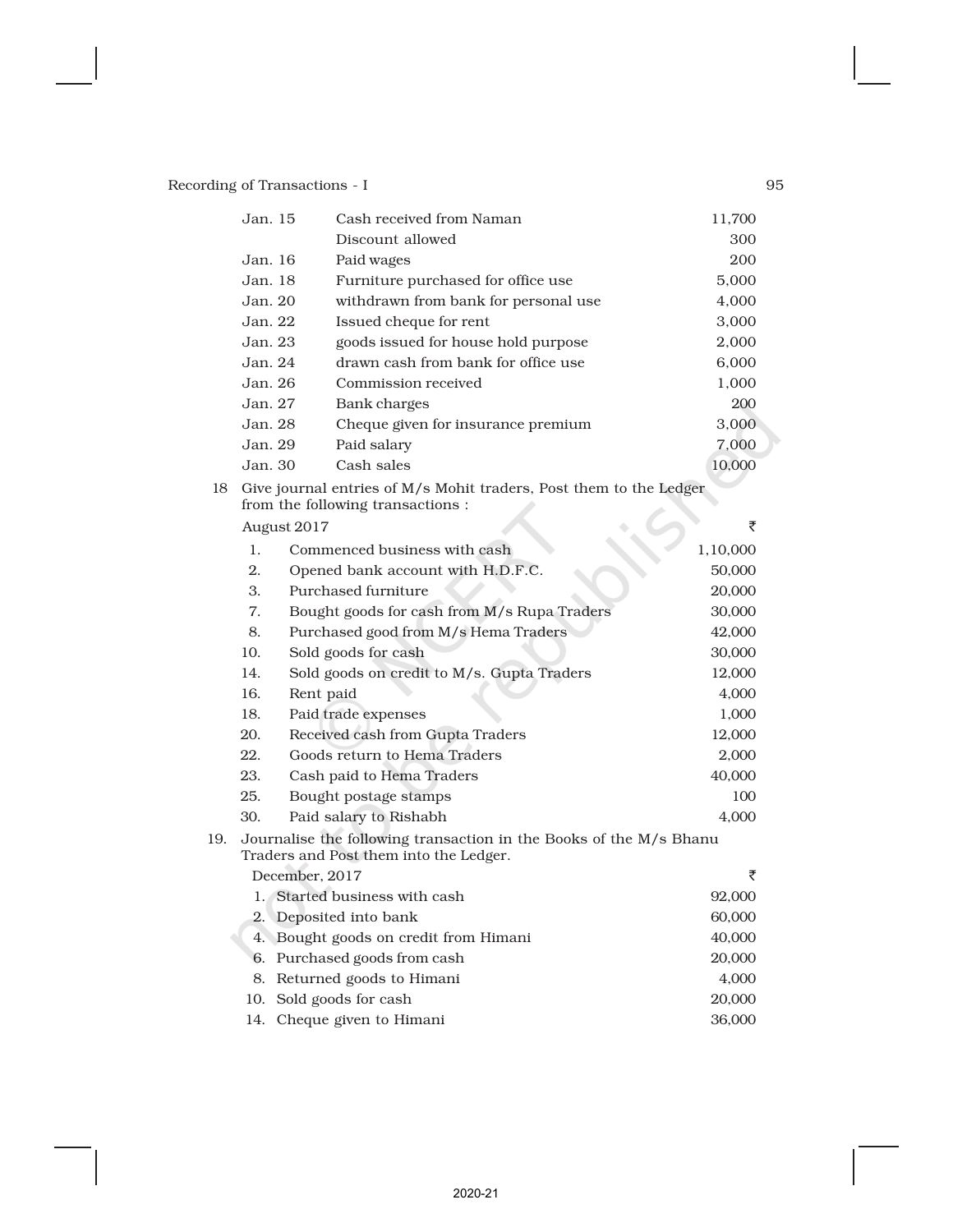|     | 17. Goods sold to M/s Goyal Traders.                                                                     | 3,50,000 |  |
|-----|----------------------------------------------------------------------------------------------------------|----------|--|
|     | 19. Drew cash from bank for personal use                                                                 | 2,000    |  |
|     | 21. Goyal traders returned goods                                                                         | 3,500    |  |
|     | 22. Cash deposited into bank                                                                             | 20,000   |  |
|     | 26. Cheque received from Goyal Traders                                                                   | 31,500   |  |
|     | 28. Goods given as charity                                                                               | 2,000    |  |
|     | 29. Rent paid                                                                                            | 3,000    |  |
|     | 30. Salary paid                                                                                          | 7,000    |  |
|     | 31. Office machine purchased for cash                                                                    | 3,000    |  |
| 20. | Journalise the following transaction in the Book of M/s Beauti<br>traders. Also post them in the ledger. |          |  |
|     | Dec. 2017                                                                                                | ₹        |  |
|     | 1. Started business with cash                                                                            | 2,00,000 |  |
|     | 2. Bought office furniture                                                                               | 30,000   |  |
|     | 3. Paid into bank to open an current account                                                             | 1,00,000 |  |
|     | 5. Purchased a computer and paid by cheque                                                               | 2,50,000 |  |
|     | 6. Bought goods on credit from Ritika                                                                    | 60,000   |  |
|     | 8. Cash sales                                                                                            | 30,000   |  |
|     | 9. Sold goods to Karishna on credit                                                                      | 25,000   |  |
|     | 12. Cash paid to Mansi on account                                                                        | 30,000   |  |
|     | 14. Goods returned to Ritika                                                                             | 2,000    |  |
|     | 15. Stationery purchased for cash                                                                        | 3,000    |  |
|     | 16. Paid wages                                                                                           | 1,000    |  |
|     | 18. Goods returned by Karishna                                                                           | 2,000    |  |
|     | 20. Cheque given to Ritika                                                                               | 28,000   |  |
|     | 22. Cash received from Karishna on account                                                               | 15,000   |  |
|     | 24. Insurance premium paid by cheque                                                                     | 4,000    |  |
|     | 26. Cheque received from Karishna                                                                        | 8,000    |  |
|     | 28. Rent paid by cheque                                                                                  | 3,000    |  |
|     | 29. Purchased goods on credit from Meena Traders                                                         | 20,000   |  |
|     | 30. Cash sales                                                                                           | 14,000   |  |
| 21. | Journalise the following transaction in the books of Sanjana and<br>post them into the ledger :          |          |  |
|     | January, 2017                                                                                            | ₹        |  |
|     | 1. Cash in hand                                                                                          | 6,000    |  |
|     | Cash at bank                                                                                             | 55,000   |  |
|     | Stock of goods                                                                                           | 40,000   |  |
|     | Due to Rohan                                                                                             | 6,000    |  |
|     | Due from Tarun                                                                                           | 10,000   |  |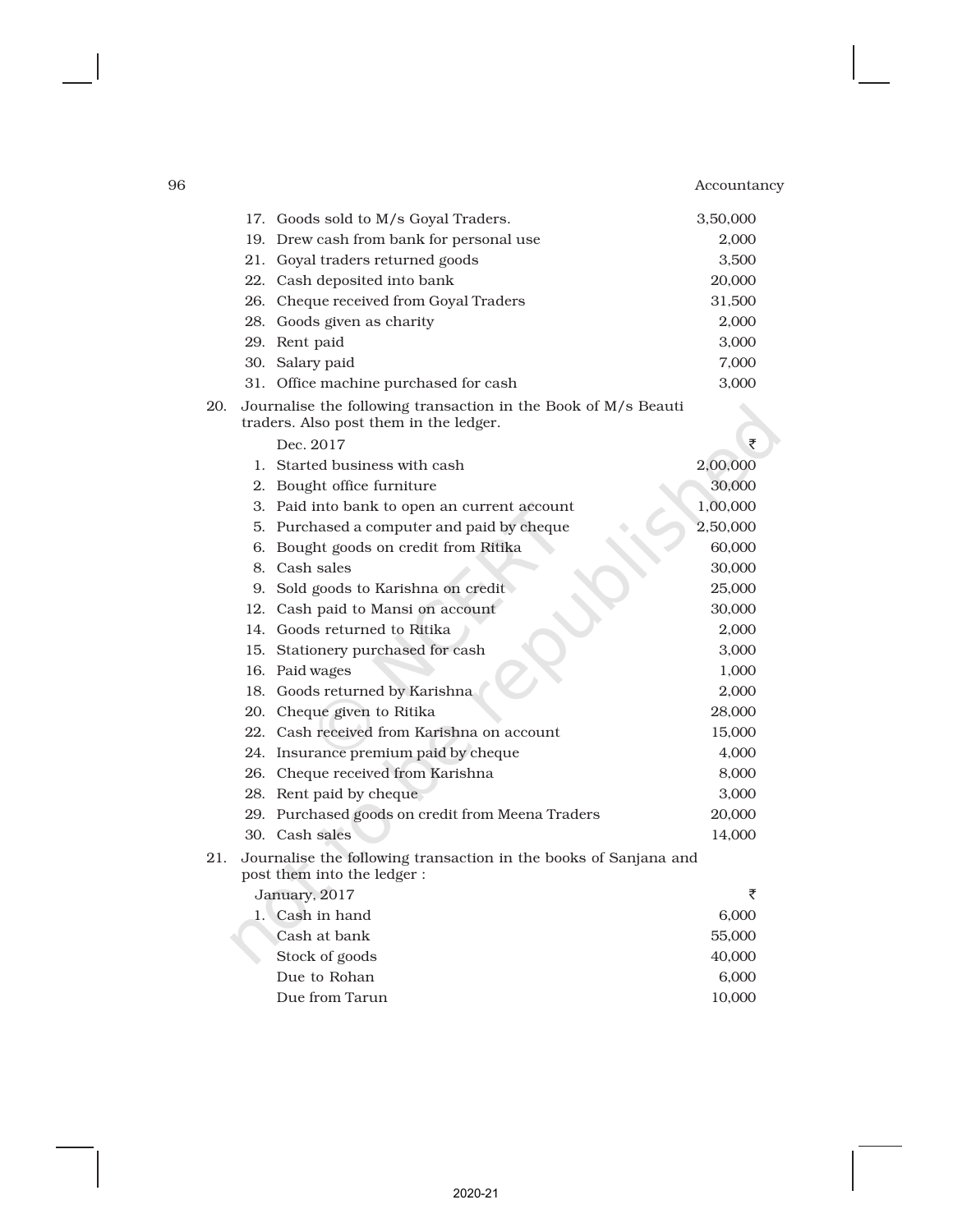|     | 3. Sold goods to Karuna                                                                        | 15,000 |
|-----|------------------------------------------------------------------------------------------------|--------|
| 4.  | Cash sales                                                                                     | 10,000 |
| 6.  | Goods sold to Heena                                                                            | 5,000  |
| 8.  | Purchased goods from Rupali                                                                    | 30,000 |
| 10. | Goods returned from Karuna                                                                     | 2,000  |
| 14. | Cash received from Karuna                                                                      | 13,000 |
| 15. | Cheque given to Rohan                                                                          | 6,000  |
| 16. | Cash received from Heena                                                                       | 3,000  |
| 20. | Cheque received from Tarun                                                                     | 10.000 |
| 22. | Cheque received from to Heena                                                                  | 2,000  |
| 25. | Cash given to Rupali                                                                           | 18,000 |
|     | 26. Paid cartage                                                                               | 1,000  |
| 27. | Paid salary                                                                                    | 8,000  |
|     | 28. Cash sale                                                                                  | 7,000  |
| 29. | Cheque given to Rupali                                                                         | 12,000 |
| 30. | Sanjana took goods for Personal use                                                            | 4,000  |
|     | 31. Paid General expense                                                                       | 500    |
|     | 22. Record journal entries for the following transactions in the books of<br>Anudeep of Delhi: |        |
| (a) | Bought goods ₹ 2,00,000 from Kanta of Delhi (CGST @ 9%, SGST @ 9%)                             |        |

- (b) Bought goods  $\bar{\tau}$  1,00,000 for cash from Rajasthan (IGST @ 12%)
- (c) Sold goods  $\bar{\tau}$  1,50,000 to Sudhir of Punjab (IGST @ 18%)
- (d) Paid for Railway Transport  $\bar{z}$  10,000 (CGST @ 5%, SGST @ 5%)
- (e) Sold goods  $\bar{\tau}$  1,20,000 to Sidhu of Delhi (CGST @ 9%, SGST @ 9%)
- (f) Bought Air-Condition for office use  $\bar{\zeta}$  60,000 (CGST @ 9%, SGST @ 9%)
- (g) Sold goods  $\bar{\tau}$  1,50,000 for cash to Sunil to Uttar Pradesh (IGST 18%)
- (h) Bought Motor Cycle for business use  $\bar{C}$  50,000 (CGST 14%, SGST @ 14%)
- (i) Paid for Broadband services  $\bar{z}$  4,000 (CGST @ 9%, SGST @ 0%)
- (j) Bought goods  $\bar{z}$  50,000 from Rajesh, Delhi (CGST @ 9%, SGST @ 9%)

# *Checklist to Test Your Understanding*

*Test Your Understanding - I*

1. (iii), 2 (Capital increases by net profit and fresh capital introduced, decreases by drawings and net loss), 3 (No), 4 (ii)

*Test Your Understanding - II*

- 1. Cash account and capital account, Assets and Liabilities, Assest increase and capital increase.
- 2. Purchase account and Remesh account, Expenses and Liabilities, Expenses and Liabilities increases.